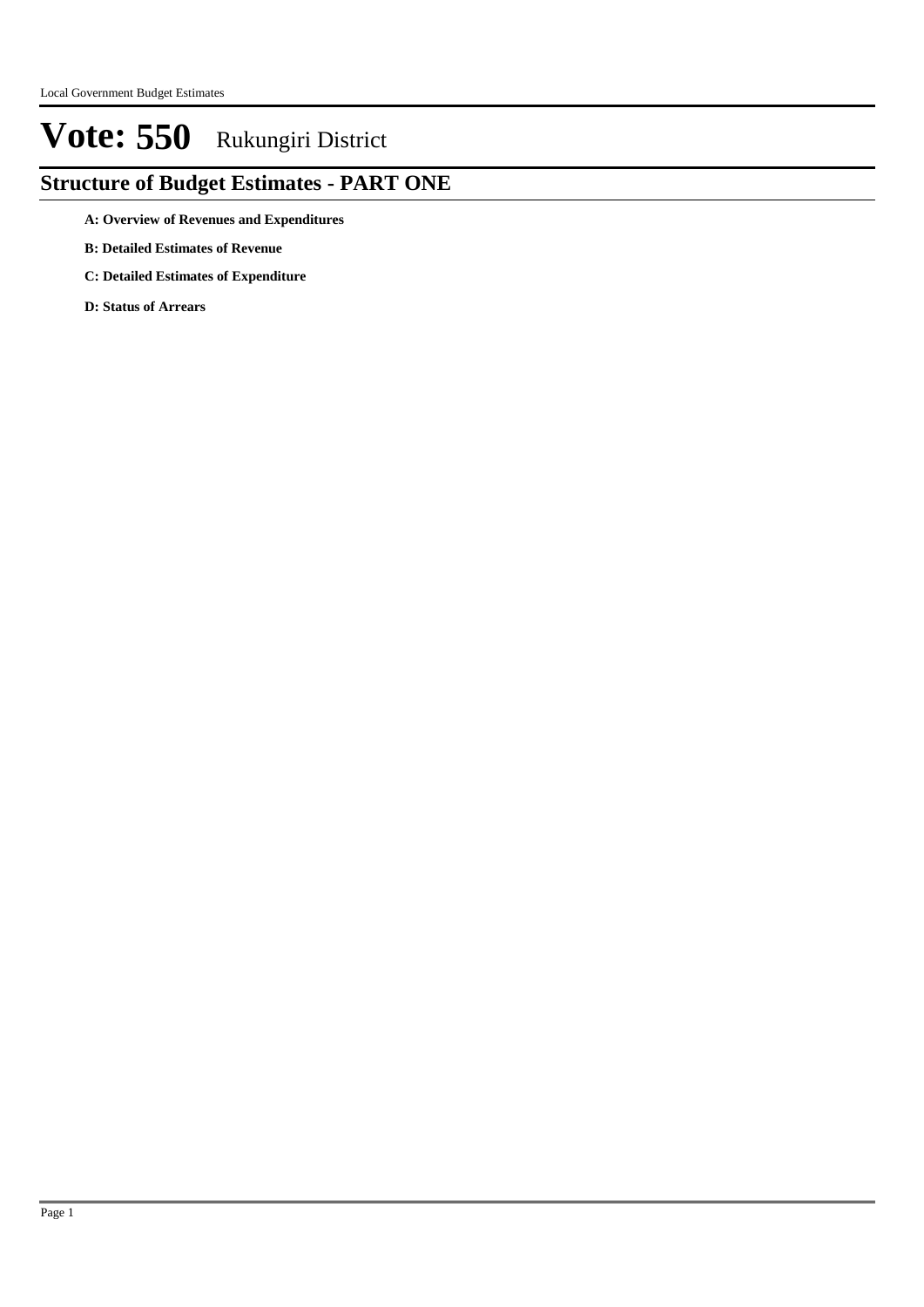## **A: Overview of Revenues and Expenditures**

#### **Revenue Performance and Plans**

|                                        | 2015/16                | 2016/17                                |                        |
|----------------------------------------|------------------------|----------------------------------------|------------------------|
|                                        | <b>Approved Budget</b> | <b>Receipts by End</b><br><b>March</b> | <b>Approved Budget</b> |
| UShs $000's$                           |                        |                                        |                        |
| 1. Locally Raised Revenues             | 249.689                | 166,079                                | 252,343                |
| 2a. Discretionary Government Transfers | 3,044,766              | 2,268,732                              | 2,620,497              |
| 2b. Conditional Government Transfers   | 22,394,932             | 17, 171, 493                           | 25,225,516             |
| 2c. Other Government Transfers         | 1,316,670              | 843,913                                | 734,900                |
| 4. Donor Funding                       |                        | 110,796                                | 267,039                |
| <b>Total Revenues</b>                  | 27,006,056             | 20,561,012                             | 29,100,296             |

#### **Expenditure Performance and Plans**

|                            | 2015/16                |                                                 | 2016/17                |  |
|----------------------------|------------------------|-------------------------------------------------|------------------------|--|
| UShs $000's$               | <b>Approved Budget</b> | Actual<br><b>Expenditure by</b><br>end of March | <b>Approved Budget</b> |  |
| 1a Administration          | 883,371                | 548,090                                         | 3,596,649              |  |
| 2 Finance                  | 342,574                | 223,950                                         | 348,790                |  |
| 3 Statutory Bodies         | 3,198,123              | 2,797,836                                       | 608,233                |  |
| 4 Production and Marketing | 293,224                | 243,273                                         | 563,771                |  |
| 5 Health                   | 3,735,842              | 3,218,540                                       | 4,314,598              |  |
| 6 Education                | 15,835,727             | 11,380,221                                      | 17,431,199             |  |
| 7a Roads and Engineering   | 1,389,311              | 1,085,126                                       | 769,936                |  |
| 7b Water                   | 417,701                | 337,398                                         | 463,766                |  |
| 8 Natural Resources        | 175,812                | 145,976                                         | 164,284                |  |
| 9 Community Based Services | 523,180                | 339,004                                         | 660,075                |  |
| 10 Planning                | 145,625                | 86,114                                          | 111,594                |  |
| 11 Internal Audit          | 65,567                 | 47,398                                          | 67,401                 |  |
| <b>Grand Total</b>         | 27,006,056             | 20,452,927                                      | 29,100,296             |  |
| Wage Rec't:                | 16,641,183             | 12,356,954                                      | 18,672,354             |  |
| Non Wage Rec't:            | 8,811,657              | 6,549,342                                       | 8,944,597              |  |
| Domestic Dev't             | 1,553,216              | 1,435,859                                       | 1,216,306              |  |
| Donor Dev't                | 0                      | 110,773                                         | 267,039                |  |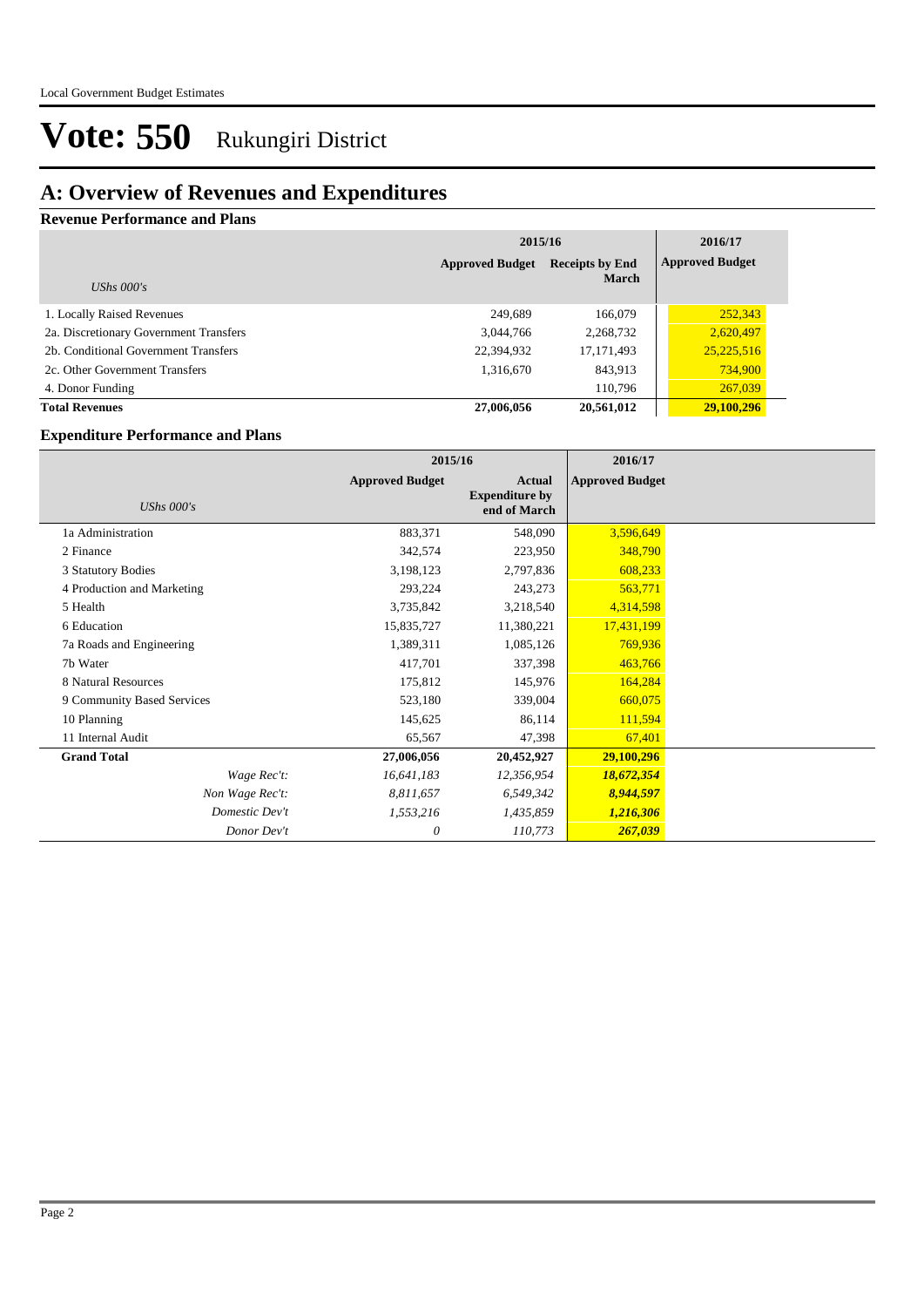### **B: Detailed Estimates of Revenue**

|                                                       | 2015/16                | 2016/17                            |                        |
|-------------------------------------------------------|------------------------|------------------------------------|------------------------|
| UShs $000's$                                          | <b>Approved Budget</b> | <b>Receipts by End</b><br>of March | <b>Approved Budget</b> |
| <b>1. Locally Raised Revenues</b>                     | 249,689                | 166,079                            | 252,343                |
| <b>Locally Raised Revenues</b>                        | 249.689                | 166,079                            | 252,343                |
| 2a. Discretionary Government Transfers                | 3,044,766              | 2,268,732                          | 2,620,497              |
| District Unconditional Grant (Wage)                   | 1,764,174              | 1,116,257                          | 1,965,594              |
| District Unconditional Grant (Non-Wage)               | 1,060,649              | 946,425                            | 550,157                |
| District Discretionary Development Equalization Grant | 219,943                | 206,049                            | 104,747                |
| 2b. Conditional Government Transfers                  | 22,394,932             | 17,171,493                         | 25,225,516             |
| <b>Transitional Development Grant</b>                 | 22,000                 | 16,500                             | 426,348                |
| Support Services Conditional Grant (Non-Wage)         | 330,065                | 174,946                            |                        |
| Sector Conditional Grant (Wage)                       | 14,946,931             | 11,240,499                         | 16,706,756             |
| Sector Conditional Grant (Non-Wage)                   | 3,887,856              | 2,667,792                          | 4,560,902              |
| Pension for Local Governments                         | 2,547,708              | 2,411,383                          | 2,077,502              |
| <b>Gratuity for Local Governments</b>                 |                        | $\Omega$                           | 504,405                |
| General Public Service Pension Arrears (Budgeting)    |                        | $\Omega$                           | 264,392                |
| Development Grant                                     | 660,373                | 660,373                            | 685,211                |
| 2c. Other Government Transfers                        | 1,316,670              | 843,913                            | 734,900                |
| Other Transfers from Central Government               | 1,316,670              | 843,913                            | 734,900                |
| 4. Donor Funding                                      |                        | 110,796                            | 267,039                |
| Donor Funding                                         |                        | 110,796                            | 267,039                |
| <b>Total Revenues</b>                                 | 27,006,056             | 20,561,012                         | 29,100,296             |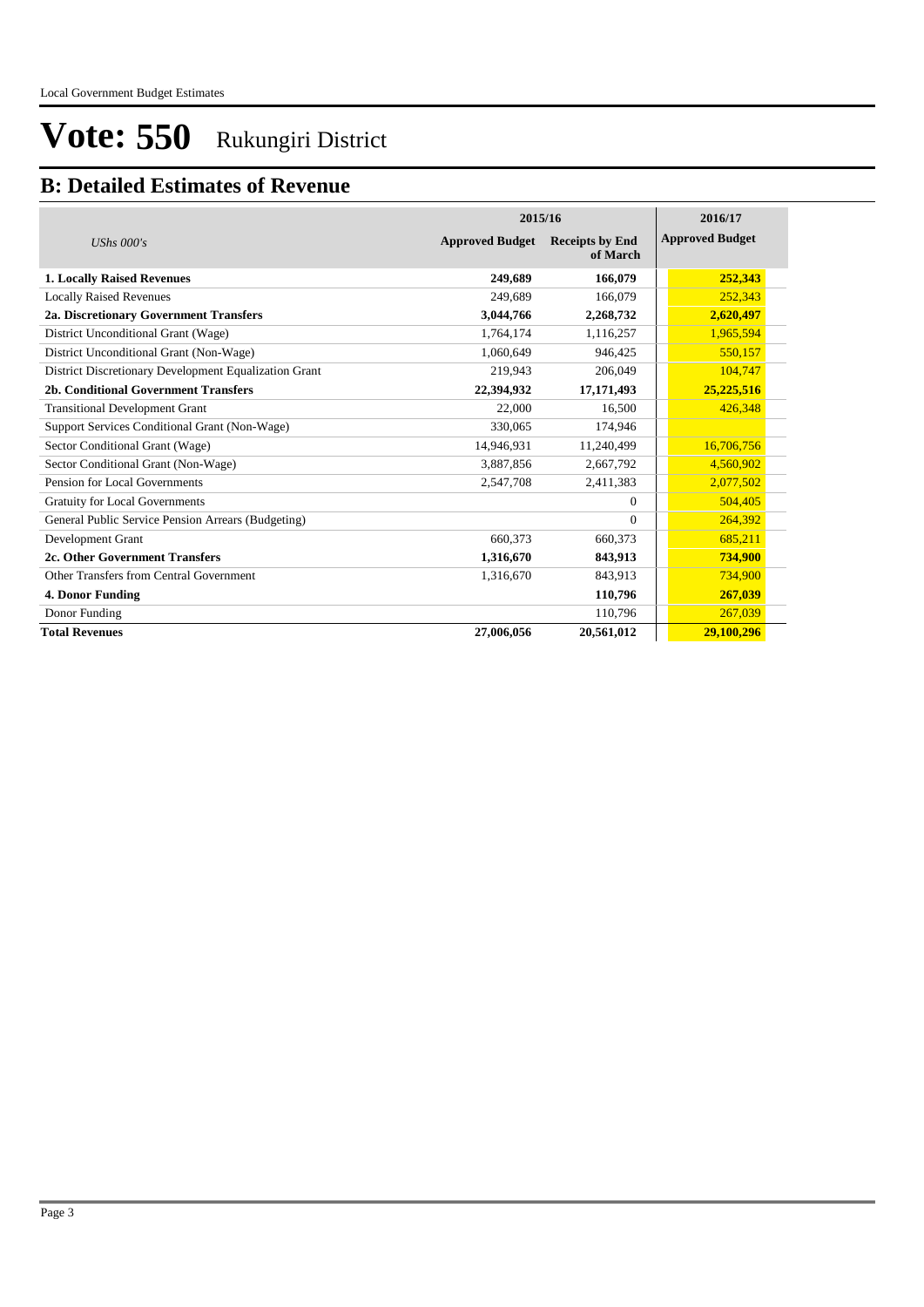#### **C: Detailed Estimates of Expenditure**

#### *Workplan 1a: Administration*

#### **(i) Overview of Workplan Revenue and Expenditures**

| <b>UShs Thousand</b>                                 |                                  | 2015/16                        | 2016/17                   |  |
|------------------------------------------------------|----------------------------------|--------------------------------|---------------------------|--|
|                                                      | <b>Approved</b><br><b>Budget</b> | <b>Outturn by</b><br>end March | Approved<br><b>Budget</b> |  |
| A: Breakdown of Workplan Revenues:                   |                                  |                                |                           |  |
| <b>Recurrent Revenues</b>                            | 844,204                          | 535,855                        | 3,586,174                 |  |
| District Unconditional Grant (Non-Wage)              | 115,080                          | 85,526                         | 106.280                   |  |
| District Unconditional Grant (Wage)                  | 647,414                          | 371,784                        | 601,688                   |  |
| General Public Service Pension Arrears (Budgeting)   |                                  | $\Omega$                       | 264,392                   |  |
| <b>Gratuity for Local Governments</b>                |                                  | $\theta$                       | 504,405                   |  |
| <b>Locally Raised Revenues</b>                       | 31,907                           | 25,000                         | 31,907                    |  |
| Other Transfers from Central Government              |                                  | 26                             |                           |  |
| Pension for Local Governments                        |                                  | $\Omega$                       | 2,077,502                 |  |
| Support Services Conditional Grant (Non-Wage)        | 49,803                           | 37,301                         |                           |  |
| Unspent balances - Locally Raised Revenues           |                                  | 6,500                          |                           |  |
| Unspent balances - Other Government Transfers        |                                  | 9,718                          |                           |  |
| <b>Development Revenues</b>                          | 39,167                           | 39,136                         | 10,475                    |  |
| District Discretionary Development Equalization Gran | 39,167                           | 39,136                         | 10,475                    |  |
| <b>Total Revenues</b>                                | 883,371                          | 574,991                        | 3.596.649                 |  |
| <b>B: Breakdown of Workplan Expenditures:</b>        |                                  |                                |                           |  |
| Recurrent Expenditure                                | 844,204                          | 530,623                        | 3,586,174                 |  |
| Wage                                                 | 577,306                          | 371,784                        | 601,688                   |  |
| Non Wage                                             | 266,898                          | 158,839                        | 2,984,486                 |  |
| Development Expenditure                              | 39,167                           | 17,468                         | 10.475                    |  |
| Domestic Development                                 | 39,167                           | 17467.5                        | 10,475                    |  |
| Donor Development                                    |                                  | $\Omega$                       | $\Omega$                  |  |
| <b>Total Expenditure</b>                             | 883,371                          | 548,090                        | 3,596,649                 |  |

**(ii) Details of Workplan Revenues and Expenditures**

#### *Expenditure Details for Workplan 1a: Administration*

#### **LG Function 1381 District and Urban Administration**

| Thousand Uganda Shillings                                | 2015/16 Approved Budget |             |           |                | 2016/17 Approved Estimates |              |
|----------------------------------------------------------|-------------------------|-------------|-----------|----------------|----------------------------|--------------|
| <b>Higher LG Services</b>                                | <b>Total</b>            | <b>Wage</b> | N' Wage   | <b>GoU Dev</b> | <b>Donor Dev</b>           | <b>Total</b> |
| Output:138101 Operation of the Administration Department |                         |             |           |                |                            |              |
| 212105 Pension for Local Governments                     | $\mathbf{0}$            |             | 2,846,299 |                |                            | 2,846,299    |
| 221001 Advertising and Public Relations                  | 1,000                   |             | 500       |                |                            | 500          |
| 221007 Books, Periodicals & Newspapers                   | 1,500                   |             | 1,500     |                |                            | 1,500        |
| 221008 Computer supplies and Information Technology (IT) | 1,500                   |             | 1,500     |                |                            | 1,500        |
| 221009 Welfare and Entertainment                         | 20,000                  |             | 15,000    |                |                            | 15,000       |
| 221011 Printing, Stationery, Photocopying and Binding    | 2,800                   |             | 3,000     |                |                            | 3,000        |
| 221014 Bank Charges and other Bank related costs         | 1,800                   |             |           |                |                            | $\bf{0}$     |
| 221016 IFMS Recurrent costs                              | 30,000                  |             |           |                |                            | $\mathbf{0}$ |
| 221017 Subscriptions                                     | 6,500                   |             | 6,500     |                |                            | 6,500        |
| 222001 Telecommunications                                | 1,000                   |             | 800       |                |                            | 800          |
| 222002 Postage and Courier                               | 200                     |             | 100       |                |                            | 100          |
| 223004 Guard and Security services                       | 3,750                   |             | 1,000     |                |                            | 1,000        |
| 223005 Electricity                                       | 12,000                  |             | 8,400     |                |                            | 8,400        |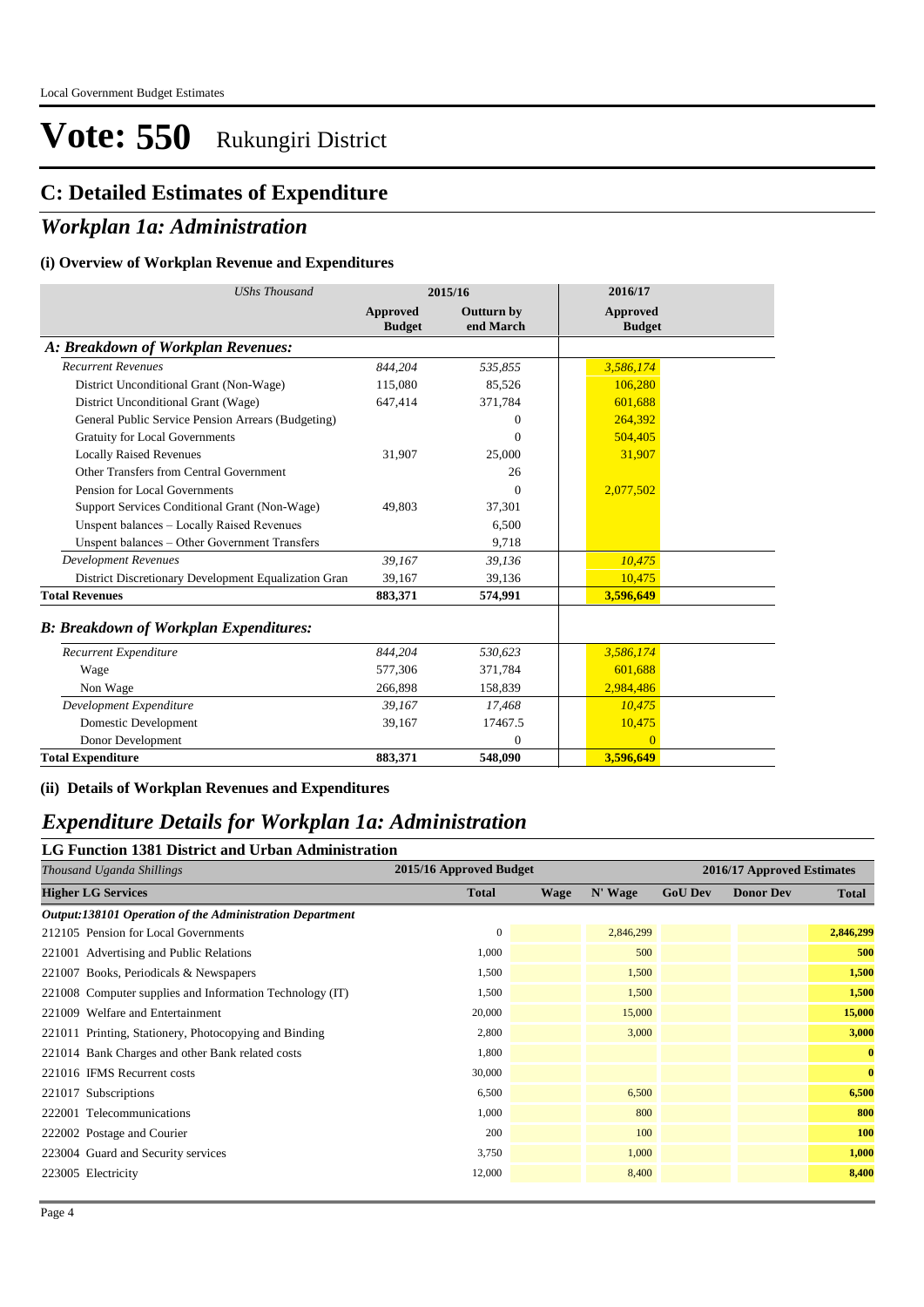#### *Workplan 1a: Administration*

| Thousand Uganda Shillings                                                                                 | 2015/16 Approved Budget |             |                  |                | 2016/17 Approved Estimates |                       |
|-----------------------------------------------------------------------------------------------------------|-------------------------|-------------|------------------|----------------|----------------------------|-----------------------|
| <b>Higher LG Services</b>                                                                                 | <b>Total</b>            | <b>Wage</b> | N' Wage          | <b>GoU Dev</b> | <b>Donor Dev</b>           | <b>Total</b>          |
| 223006 Water                                                                                              | 2,601                   |             | 500              |                |                            | 500                   |
| 225001 Consultancy Services- Short term                                                                   | 9,000                   |             | 9,000            |                |                            | 9,000                 |
| 226001 Insurances                                                                                         | 300                     |             | 100              |                |                            | 100                   |
| 227001 Travel inland                                                                                      | 88,537                  |             | 35,684           |                |                            | 35,684                |
| 228002 Maintenance - Vehicles                                                                             | 15,500                  |             | 12,000           |                |                            | 12,000                |
| 273102 Incapacity, death benefits and funeral expenses                                                    | 500                     |             | 300              |                |                            | 300                   |
| Total Cost of Output 138101:                                                                              | 198,488                 |             | 2,942,183        |                |                            | 2,942,183             |
| Output:138102 Human Resource Management Services                                                          |                         |             |                  |                |                            |                       |
| 211101 General Staff Salaries                                                                             | 577,306                 | 601,688     |                  |                |                            | 601,688               |
| 221003 Staff Training                                                                                     | 2,000                   |             |                  |                |                            | $\bf{0}$              |
| 221008 Computer supplies and Information Technology (IT)                                                  | 6,104                   |             |                  |                |                            | $\bf{0}$              |
| 221009 Welfare and Entertainment                                                                          | 2,500                   |             |                  |                |                            | $\bf{0}$              |
| 221011 Printing, Stationery, Photocopying and Binding                                                     | 12,000                  |             |                  |                |                            | $\bf{0}$              |
| 222001 Telecommunications                                                                                 | 1,000                   |             | 500              |                |                            | 500                   |
| 224004 Cleaning and Sanitation                                                                            | 4,000                   |             | 2,500            |                |                            | 2,500                 |
| 227001 Travel inland                                                                                      | 26,108                  |             | 10,500           |                |                            | 10,500                |
| Total Cost of Output 138102:                                                                              | 631,018                 | 601,688     | 13,500           |                |                            | 615,188               |
| Output:138103 Capacity Building for HLG<br>221002 Workshops and Seminars                                  | 13,516                  |             | $\mathbf{0}$     | 4,540          |                            | 4,540                 |
|                                                                                                           | 10,699                  |             | $\boldsymbol{0}$ | 2,500          |                            | 2,500                 |
| 221003 Staff Training                                                                                     | 1,000                   |             |                  | 435            |                            | 435                   |
| 221011 Printing, Stationery, Photocopying and Binding<br>221014 Bank Charges and other Bank related costs | 1,700                   |             |                  |                |                            | $\bf{0}$              |
| 227001 Travel inland                                                                                      | 12,252                  |             |                  | 3,000          |                            | 3,000                 |
| Total Cost of Output 138103:                                                                              | 39,167                  |             | $\boldsymbol{0}$ | 10,475         |                            | 10,475                |
| Output:138105 Public Information Dissemination                                                            |                         |             |                  |                |                            |                       |
| 221011 Printing, Stationery, Photocopying and Binding                                                     | 1,100                   |             | 1,100            |                |                            | 1,100                 |
| 227001 Travel inland                                                                                      | 3,599                   |             | 3,599            |                |                            | 3,599                 |
| Total Cost of Output 138105:                                                                              | 4,699                   |             | 4,699            |                |                            | 4,699                 |
| Output:138106 Office Support services                                                                     |                         |             |                  |                |                            |                       |
| 227001 Travel inland                                                                                      | 3,000                   |             |                  |                |                            | $\bf{0}$              |
| Total Cost of Output 138106:                                                                              | 3,000                   |             |                  |                |                            | $\boldsymbol{\theta}$ |
| Output:138109 Payroll and Human Resource Management Systems                                               |                         |             |                  |                |                            |                       |
| 221008 Computer supplies and Information Technology (IT)                                                  | $\boldsymbol{0}$        |             | 6,104            |                |                            | 6,104                 |
| 221011 Printing, Stationery, Photocopying and Binding                                                     | $\boldsymbol{0}$        |             | 12,000           |                |                            | 12,000                |
| 227001 Travel inland                                                                                      | 2,000                   |             | 2,000            |                |                            | 2,000                 |
| Total Cost of Output 138109:                                                                              | 2,000                   |             | 20,104           |                |                            | 20,104                |
| <b>Output:138111 Records Management Services</b>                                                          |                         |             |                  |                |                            |                       |
| 221007 Books, Periodicals & Newspapers                                                                    | 600                     |             |                  |                |                            | $\bf{0}$              |
| 221008 Computer supplies and Information Technology (IT)                                                  | $\boldsymbol{0}$        |             | 300              |                |                            | 300                   |
| 221009 Welfare and Entertainment                                                                          | 500                     |             |                  |                |                            | $\bf{0}$              |
| 221011 Printing, Stationery, Photocopying and Binding<br>227001 Travel inland                             | 200<br>3,700            |             | 800<br>2,900     |                |                            | 800<br>2,900          |
| Total Cost of Output 138111:                                                                              | 5,000                   |             | 4,000            |                |                            | 4,000                 |
| <b>Total Cost of Higher LG Services</b>                                                                   | 883,371                 | 601,688     | 2,984,486        | 10,475         |                            | 3,596,649             |
| <b>Total Cost of function District and Urban Administration</b>                                           | 883,371                 | 601,688     | 2,984,486        | 10,475         |                            | 3,596,649             |
| <b>Total Cost of Administration</b>                                                                       | 883,371                 | 601,688     | 2,984,486        | 10,475         |                            | 3,596,649             |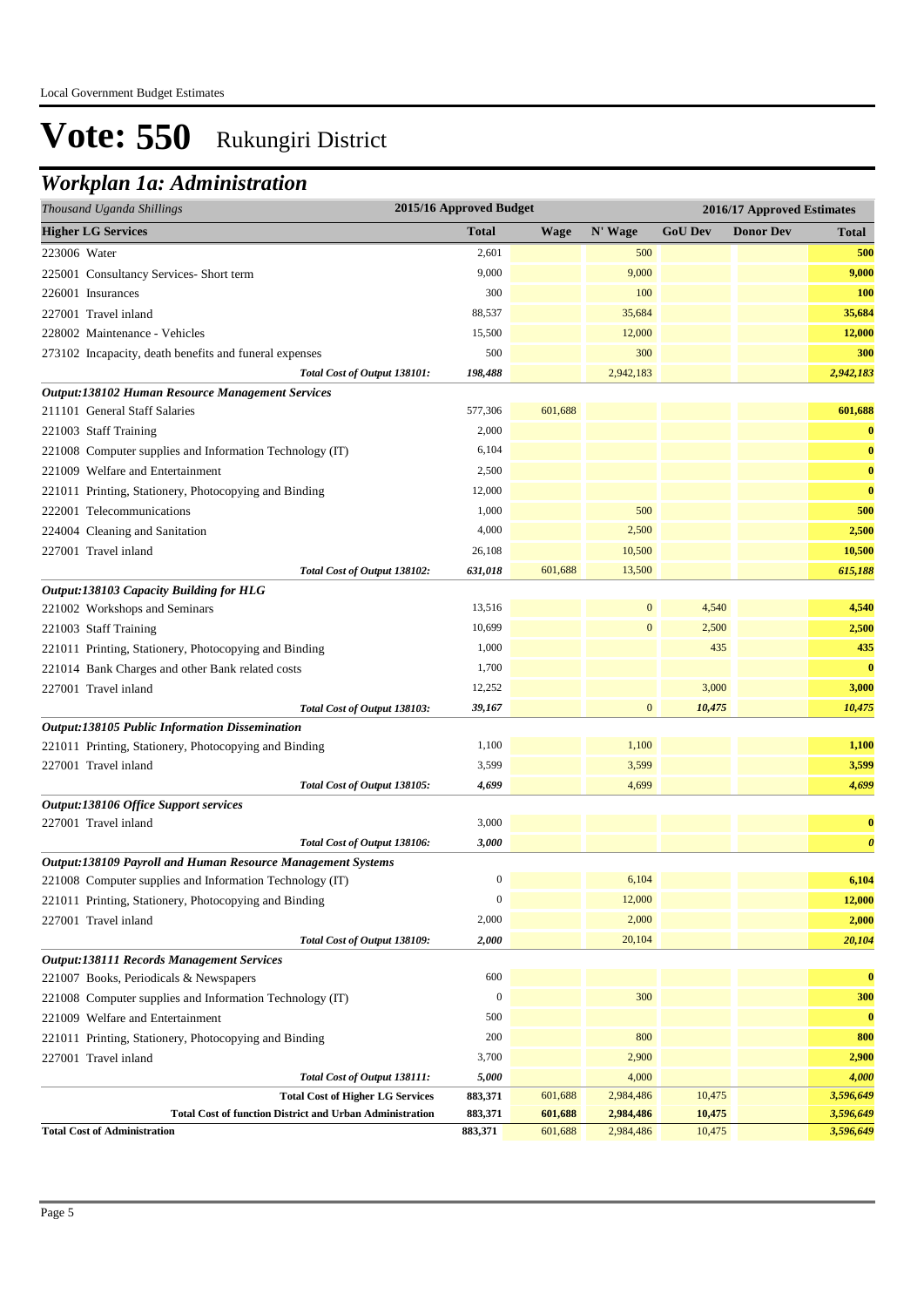### *Workplan 2: Finance*

#### **(i) Overview of Workplan Revenue and Expenditures**

| UShs Thousand                                 |                           | 2015/16                        | 2016/17                          |
|-----------------------------------------------|---------------------------|--------------------------------|----------------------------------|
|                                               | Approved<br><b>Budget</b> | <b>Outturn by</b><br>end March | <b>Approved</b><br><b>Budget</b> |
| A: Breakdown of Workplan Revenues:            |                           |                                |                                  |
| <b>Recurrent Revenues</b>                     | 342,574                   | 228,512                        | 348,790                          |
| District Unconditional Grant (Non-Wage)       | 96,052                    | 58,485                         | 111,518                          |
| District Unconditional Grant (Wage)           | 213,481                   | 136,798                        | 216,072                          |
| <b>Locally Raised Revenues</b>                | 21,200                    | 15,300                         | 21,200                           |
| Support Services Conditional Grant (Non-Wage) | 11,841                    | 8,695                          |                                  |
| Unspent balances - Locally Raised Revenues    |                           | 8,000                          |                                  |
| Unspent balances - Other Government Transfers |                           | 1,232                          |                                  |
| <b>Total Revenues</b>                         | 342,574                   | 228,512                        | 348,790                          |
| <b>B: Breakdown of Workplan Expenditures:</b> |                           |                                |                                  |
| Recurrent Expenditure                         | 342,573                   | 223,950                        | 348,790                          |
| Wage                                          | 213,481                   | 136,798                        | 216,076                          |
| Non Wage                                      | 129,092                   | 87,152                         | 132,714                          |
| Development Expenditure                       | 0                         | 0                              | $\theta$                         |
| Domestic Development                          |                           | $\theta$                       | $\overline{0}$                   |
| Donor Development                             |                           | $\Omega$                       | $\Omega$                         |
| <b>Total Expenditure</b>                      | 342,573                   | 223,950                        | 348,790                          |

#### **(ii) Details of Workplan Revenues and Expenditures**

#### *Expenditure Details for Workplan 2: Finance*

| LG Function 1481 Financial Management and Accountability(LG)    |              |                         |         |                |                            |              |
|-----------------------------------------------------------------|--------------|-------------------------|---------|----------------|----------------------------|--------------|
| Thousand Uganda Shillings                                       |              | 2015/16 Approved Budget |         |                | 2016/17 Approved Estimates |              |
| <b>Higher LG Services</b>                                       | <b>Total</b> | <b>Wage</b>             | N' Wage | <b>GoU Dev</b> | <b>Donor Dev</b>           | <b>Total</b> |
| Output:148101 LG Financial Management services                  |              |                         |         |                |                            |              |
| 211101 General Staff Salaries                                   | 213,481      | 216,076                 |         |                |                            | 216,076      |
| 221007 Books, Periodicals & Newspapers                          | 1,460        |                         | 1,460   |                |                            | 1,460        |
| 221008 Computer supplies and Information Technology (IT)        | 1,500        |                         | 750     |                |                            | 750          |
| 221009 Welfare and Entertainment                                | 2,000        |                         | 1,500   |                |                            | 1,500        |
| 221011 Printing, Stationery, Photocopying and Binding           | 20,000       |                         | 15,000  |                |                            | 15,000       |
| 221017 Subscriptions                                            | 1,000        |                         | 1,000   |                |                            | 1,000        |
| 222001 Telecommunications                                       | 1,800        |                         | 1,000   |                |                            | 1,000        |
| 222002 Postage and Courier                                      | 150          |                         |         |                |                            | $\bf{0}$     |
| 227001 Travel inland                                            | 36,755       |                         | 21,778  |                |                            | 21,778       |
| 228002 Maintenance - Vehicles                                   | 6,500        |                         | 6,000   |                |                            | 6,000        |
| Total Cost of Output 148101:                                    | 284,647      | 216,076                 | 48,488  |                |                            | 264,564      |
| <b>Output:148102 Revenue Management and Collection Services</b> |              |                         |         |                |                            |              |
| 221011 Printing, Stationery, Photocopying and Binding           | 2,000        |                         | 500     |                |                            | 500          |
| 222001 Telecommunications                                       | 1,220        |                         | 1,220   |                |                            | 1,220        |
| 227001 Travel inland                                            | 16,700       |                         | 14,780  |                |                            | 14,780       |
| 228003 Maintenance – Machinery, Equipment & Furniture           | 280          |                         |         |                |                            | $\bf{0}$     |
| Total Cost of Output 148102:                                    | 20,200       |                         | 16,500  |                |                            | 16,500       |
| Output:148103 Budgeting and Planning Services                   |              |                         |         |                |                            |              |
| 221011 Printing, Stationery, Photocopying and Binding           | 7,000        |                         | 5,000   |                |                            | 5,000        |
| 227001 Travel inland                                            | 8,250        |                         | 7,250   |                |                            | 7,250        |
| Total Cost of Output 148103:                                    | 15,250       |                         | 12,250  |                |                            | 12,250       |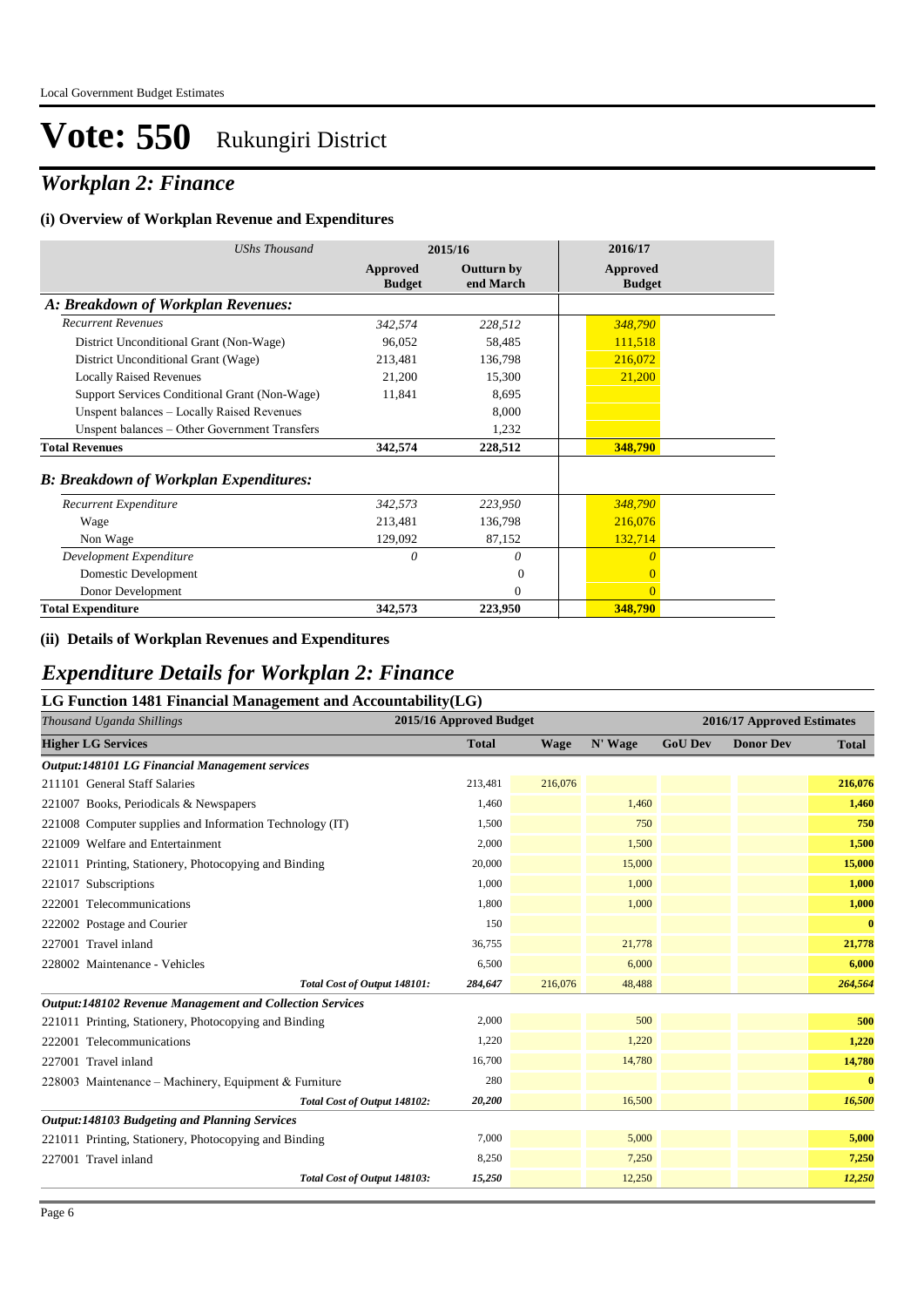## *Workplan 2: Finance*

| Thousand Uganda Shillings                                          | 2015/16 Approved Budget |         |         |                | 2016/17 Approved Estimates |              |
|--------------------------------------------------------------------|-------------------------|---------|---------|----------------|----------------------------|--------------|
| <b>Higher LG Services</b>                                          | <b>Total</b>            | Wage    | N' Wage | <b>GoU Dev</b> | <b>Donor Dev</b>           | <b>Total</b> |
| <b>Output:148104 LG Expenditure management Services</b>            |                         |         |         |                |                            |              |
| 221006 Commissions and related charges                             | 7,000                   |         | 10,000  |                |                            | 10,000       |
| Total Cost of Output 148104:                                       | 7,000                   |         | 10,000  |                |                            | 10,000       |
| <b>Output:148105 LG Accounting Services</b>                        |                         |         |         |                |                            |              |
| 221002 Workshops and Seminars                                      | 3,500                   |         | 3,500   |                |                            | 3,500        |
| 221011 Printing, Stationery, Photocopying and Binding              | $\Omega$                |         | 3,000   |                |                            | 3,000        |
| 221014 Bank Charges and other Bank related costs                   | 3,000                   |         |         |                |                            | $\bf{0}$     |
| 227001 Travel inland                                               | 8,976                   |         | 8,976   |                |                            | 8,976        |
| Total Cost of Output 148105:                                       | 15,476                  |         | 15,476  |                |                            | 15,476       |
| Output:148106 Integrated Financial Management System               |                         |         |         |                |                            |              |
| 221016 IFMS Recurrent costs                                        | $\mathbf{0}$            |         | 30,000  |                |                            | 30,000       |
| Total Cost of Output 148106:                                       | 0                       |         | 30,000  |                |                            | 30,000       |
| <b>Total Cost of Higher LG Services</b>                            | 342,573                 | 216,076 | 132,714 |                |                            | 348,790      |
| Total Cost of function Financial Management and Accountability(LG) | 342,573                 | 216,076 | 132,714 |                |                            | 348,790      |
| <b>Total Cost of Finance</b>                                       | 342,573                 | 216,076 | 132,714 |                |                            | 348,790      |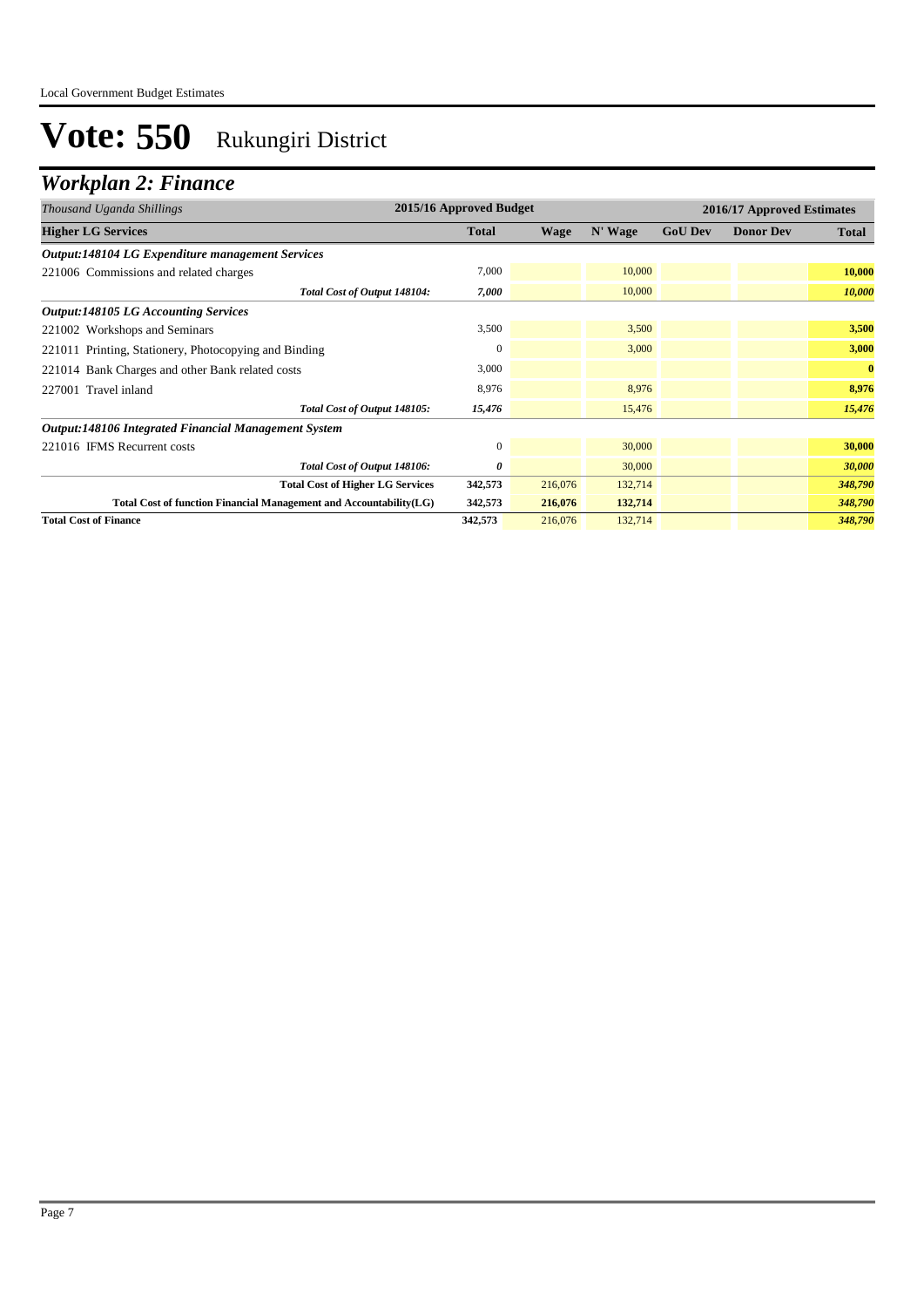## *Workplan 3: Statutory Bodies*

#### **(i) Overview of Workplan Revenue and Expenditures**

| <b>UShs Thousand</b>                                 |                                  | 2015/16                        | 2016/17                          |  |
|------------------------------------------------------|----------------------------------|--------------------------------|----------------------------------|--|
|                                                      | <b>Approved</b><br><b>Budget</b> | <b>Outturn by</b><br>end March | <b>Approved</b><br><b>Budget</b> |  |
| A: Breakdown of Workplan Revenues:                   |                                  |                                |                                  |  |
| <b>Recurrent Revenues</b>                            | 648,915                          | 389,680                        | 606,233                          |  |
| District Unconditional Grant (Non-Wage)              | 94,260                           | 62,798                         | 260,648                          |  |
| District Unconditional Grant (Wage)                  | 191,661                          | 126,902                        | 221,019                          |  |
| <b>Locally Raised Revenues</b>                       | 119.526                          | 76.472                         | 124,567                          |  |
| Other Transfers from Central Government              |                                  | 10,125                         |                                  |  |
| Support Services Conditional Grant (Non-Wage)        | 243,469                          | 109,998                        |                                  |  |
| Unspent balances - Locally Raised Revenues           |                                  | 3,385                          |                                  |  |
| <b>Development Revenues</b>                          | 1.500                            | 1,500                          | 2,000                            |  |
| District Discretionary Development Equalization Gran | 1,500                            | 1.500                          | 2,000                            |  |
| <b>Total Revenues</b>                                | 650,415                          | 391,180                        | 608,233                          |  |
| <b>B: Breakdown of Workplan Expenditures:</b>        |                                  |                                |                                  |  |
| Recurrent Expenditure                                | 3,196,623                        | 2,797,836                      | 606,233                          |  |
| Wage                                                 | 191.848                          | 127,099                        | 221,019                          |  |
| Non Wage                                             | 3,004,775                        | 2,670,737                      | 385,215                          |  |
| Development Expenditure                              | 1,500                            | $\theta$                       | 2.000                            |  |
| Domestic Development                                 | 1.500                            | $\Omega$                       | 2,000                            |  |
| Donor Development                                    |                                  | $\Omega$                       | $\theta$                         |  |
| <b>Total Expenditure</b>                             | 3,198,123                        | 2,797,836                      | 608.233                          |  |

#### **(ii) Details of Workplan Revenues and Expenditures**

#### *Expenditure Details for Workplan 3: Statutory Bodies*

| <b>LG Function 1382 Local Statutory Bodies</b> |  |  |  |  |  |  |
|------------------------------------------------|--|--|--|--|--|--|
|------------------------------------------------|--|--|--|--|--|--|

| Thousand Uganda Shillings                                | 2015/16 Approved Budget |             |         |                | 2016/17 Approved Estimates |              |
|----------------------------------------------------------|-------------------------|-------------|---------|----------------|----------------------------|--------------|
| <b>Higher LG Services</b>                                | <b>Total</b>            | <b>Wage</b> | N' Wage | <b>GoU Dev</b> | <b>Donor Dev</b>           | <b>Total</b> |
| <b>Output:138201 LG Council Adminstration services</b>   |                         |             |         |                |                            |              |
| 211103 Allowances                                        | $\mathbf{0}$            |             | 112,000 |                |                            | 112,000      |
| 212103 Pension for Teachers                              | 1,167,236               |             |         |                |                            | $\bf{0}$     |
| 212105 Pension for Local Governments                     | 1,380,471               |             |         |                |                            | $\bf{0}$     |
| 221008 Computer supplies and Information Technology (IT) | 700                     |             |         |                |                            | $\bf{0}$     |
| 221009 Welfare and Entertainment                         | 500                     |             | 500     |                |                            | 500          |
| 221011 Printing, Stationery, Photocopying and Binding    | 3,000                   |             | 1,571   |                |                            | 1,571        |
| 222001 Telecommunications                                | 8,420                   |             | 8,420   |                |                            | 8,420        |
| 224004 Cleaning and Sanitation                           | $\mathbf{0}$            |             | 916     |                |                            | 916          |
| 227001 Travel inland                                     | 17,919                  |             | 10,000  |                |                            | 10,000       |
| 228002 Maintenance - Vehicles                            | 4,000                   |             | 2,000   |                |                            | 2,000        |
| Total Cost of Output 138201:                             | 2,582,247               |             | 135,407 |                |                            | 135,407      |
| Output:138202 LG procurement management services         |                         |             |         |                |                            |              |
| 211101 General Staff Salaries                            | 18,439                  | 33,363      |         |                |                            | 33,363       |
| 221001 Advertising and Public Relations                  | 6,217                   |             | 6,000   |                |                            | 6,000        |
| 221008 Computer supplies and Information Technology (IT) | 1,000                   |             |         |                |                            | $\bf{0}$     |
| 221011 Printing, Stationery, Photocopying and Binding    | 3,500                   |             | 2,000   | 2,000          |                            | 4,000        |
| 227001 Travel inland                                     | 9,675                   |             | 7,212   |                |                            | 7,212        |
| Total Cost of Output 138202:                             | 38,831                  | 33,363      | 15,212  | 2,000          |                            | 50,575       |
| Output:138203 LG staff recruitment services              |                         |             |         |                |                            |              |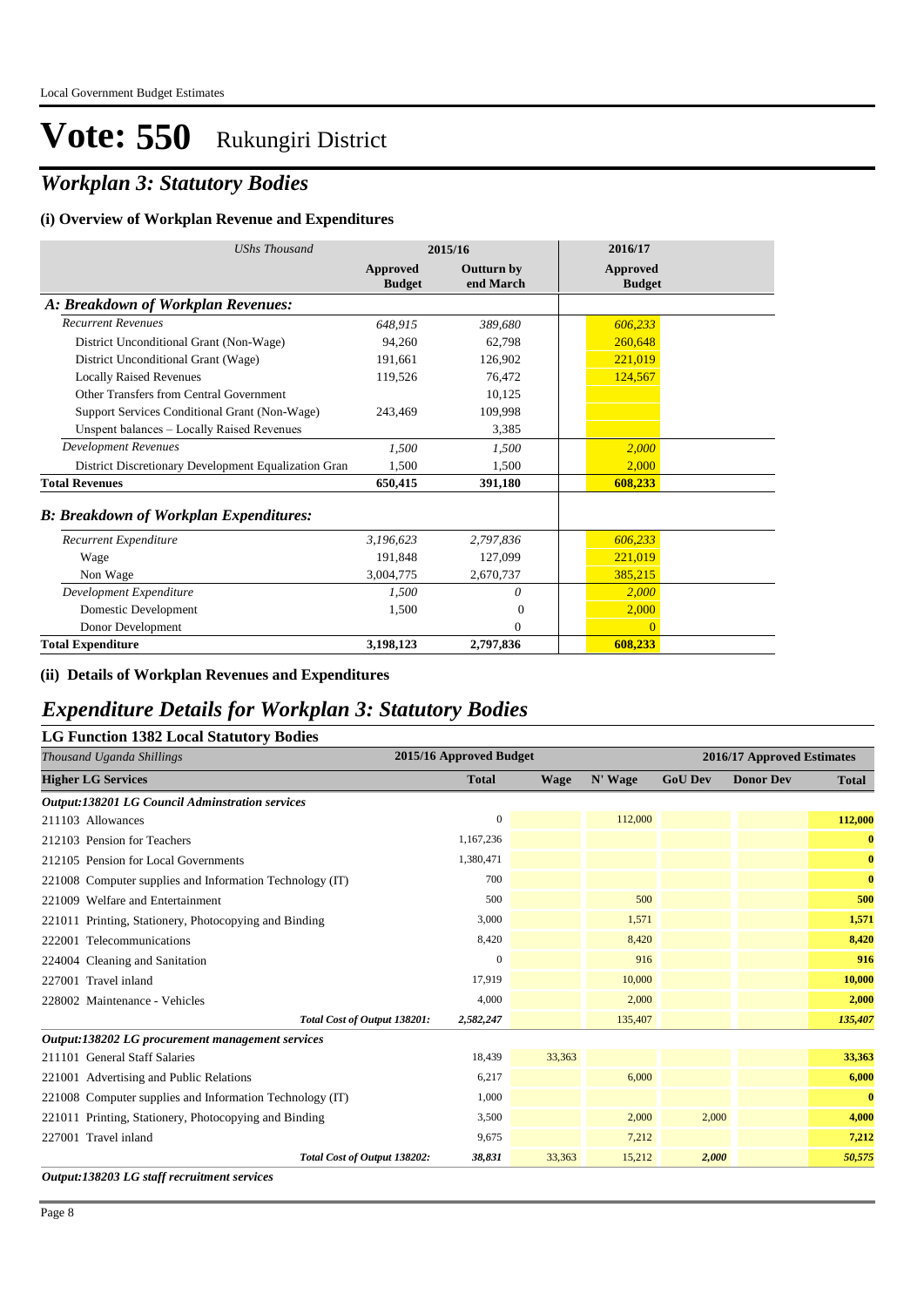## *Workplan 3: Statutory Bodies*

| Thousand Uganda Shillings                                | 2015/16 Approved Budget |         |              | 2016/17 Approved Estimates |                  |               |  |
|----------------------------------------------------------|-------------------------|---------|--------------|----------------------------|------------------|---------------|--|
| <b>Higher LG Services</b>                                | <b>Total</b>            | Wage    | N' Wage      | <b>GoU Dev</b>             | <b>Donor Dev</b> | Total         |  |
| 211101 General Staff Salaries                            | 46,861                  | 46,535  |              |                            |                  | 46,535        |  |
| 211103 Allowances                                        | 480                     |         | 480          |                            |                  | 480           |  |
| 221004 Recruitment Expenses                              | 17,588                  |         | 17,568       |                            |                  | 17,568        |  |
| 221007 Books, Periodicals & Newspapers                   | 750                     |         | 1,460        |                            |                  | 1,460         |  |
| 221008 Computer supplies and Information Technology (IT) | 1,200                   |         | 700          |                            |                  | 700           |  |
| 221009 Welfare and Entertainment                         | 1,500                   |         | 1,800        |                            |                  | 1,800         |  |
| 221011 Printing, Stationery, Photocopying and Binding    | 1,500                   |         | 1,500        |                            |                  | 1,500         |  |
| 221014 Bank Charges and other Bank related costs         | 1,000                   |         |              |                            |                  | $\bf{0}$      |  |
| 221017 Subscriptions                                     | 600                     |         | 200          |                            |                  | 200           |  |
| 222001 Telecommunications                                | 1,800                   |         | 1,800        |                            |                  | 1,800         |  |
| 223006 Water                                             | 300                     |         | 600          |                            |                  | 600           |  |
| 224004 Cleaning and Sanitation                           | 400                     |         | 400          |                            |                  | 400           |  |
| 227001 Travel inland                                     | 28,019                  |         | 28,629       |                            |                  | 28,629        |  |
| 228002 Maintenance - Vehicles                            | 3,000                   |         | 3,000        |                            |                  | 3,000         |  |
| 273102 Incapacity, death benefits and funeral expenses   | 20                      |         | 20           |                            |                  | 20            |  |
| Total Cost of Output 138203:                             | 105,019                 | 46,535  | 58,157       |                            |                  | 104,692       |  |
| Output:138204 LG Land management services                |                         |         |              |                            |                  |               |  |
| 221011 Printing, Stationery, Photocopying and Binding    | 600                     |         | 600          |                            |                  | 600           |  |
| 227001 Travel inland                                     | 7,303                   |         | 7,303        |                            |                  | 7,303         |  |
| Total Cost of Output 138204:                             | 7,903                   |         | 7,903        |                            |                  | 7,903         |  |
| Output:138205 LG Financial Accountability                |                         |         |              |                            |                  |               |  |
| 221009 Welfare and Entertainment                         | 2,000                   |         | 2,000        |                            |                  | 2,000         |  |
| 221011 Printing, Stationery, Photocopying and Binding    | 1,000                   |         | 1,000        |                            |                  | 1,000         |  |
| 222001 Telecommunications                                | 400                     |         |              |                            |                  | $\bf{0}$      |  |
| 227001 Travel inland                                     | 16,605                  |         | 12,005       |                            |                  | 12,005        |  |
| Total Cost of Output 138205:                             | 20,005                  |         | 15,005       |                            |                  | 15,005        |  |
| Output:138206 LG Political and executive oversight       |                         |         |              |                            |                  |               |  |
| 211101 General Staff Salaries                            | 126,547                 | 141,120 |              |                            |                  | 141,120       |  |
| 211103 Allowances                                        | 157,671                 |         |              |                            |                  | $\bf{0}$      |  |
| 221007 Books, Periodicals & Newspapers                   | 750                     |         | 730          |                            |                  | 730           |  |
| 221008 Computer supplies and Information Technology (IT) | 1,000                   |         | 600          |                            |                  | 600           |  |
| 221009 Welfare and Entertainment                         | 1,200                   |         | 1,200        |                            |                  | 1,200         |  |
| 221011 Printing, Stationery, Photocopying and Binding    | 2,000<br>500            |         | 1,500<br>500 |                            |                  | 1,500         |  |
| 224004 Cleaning and Sanitation<br>227001 Travel inland   | 66,654                  |         | 67,765       |                            |                  | 500<br>67,765 |  |
| 228002 Maintenance - Vehicles                            | 7,200                   |         | 3,000        |                            |                  | 3,000         |  |
|                                                          | 6,000                   |         |              |                            |                  | $\bf{0}$      |  |
| 282101 Donations<br>Total Cost of Output 138206:         | 369,522                 |         |              |                            |                  |               |  |
| <b>Output:138207 Standing Committees Services</b>        |                         | 141,120 | 75,295       |                            |                  | 216,415       |  |
| 227001 Travel inland                                     | 74,596                  |         | 78,236       |                            |                  | 78,236        |  |
| Total Cost of Output 138207:                             | 74,596                  |         | 78,236       |                            |                  | 78,236        |  |
| <b>Total Cost of Higher LG Services</b>                  | 3,198,123               | 221,019 | 385,215      | 2,000                      |                  | 608,233       |  |
| <b>Total Cost of function Local Statutory Bodies</b>     | 3,198,123               | 221,019 | 385,215      | 2,000                      |                  | 608,233       |  |
| <b>Total Cost of Statutory Bodies</b>                    | 3,198,123               | 221,019 | 385,215      | 2,000                      |                  | 608,233       |  |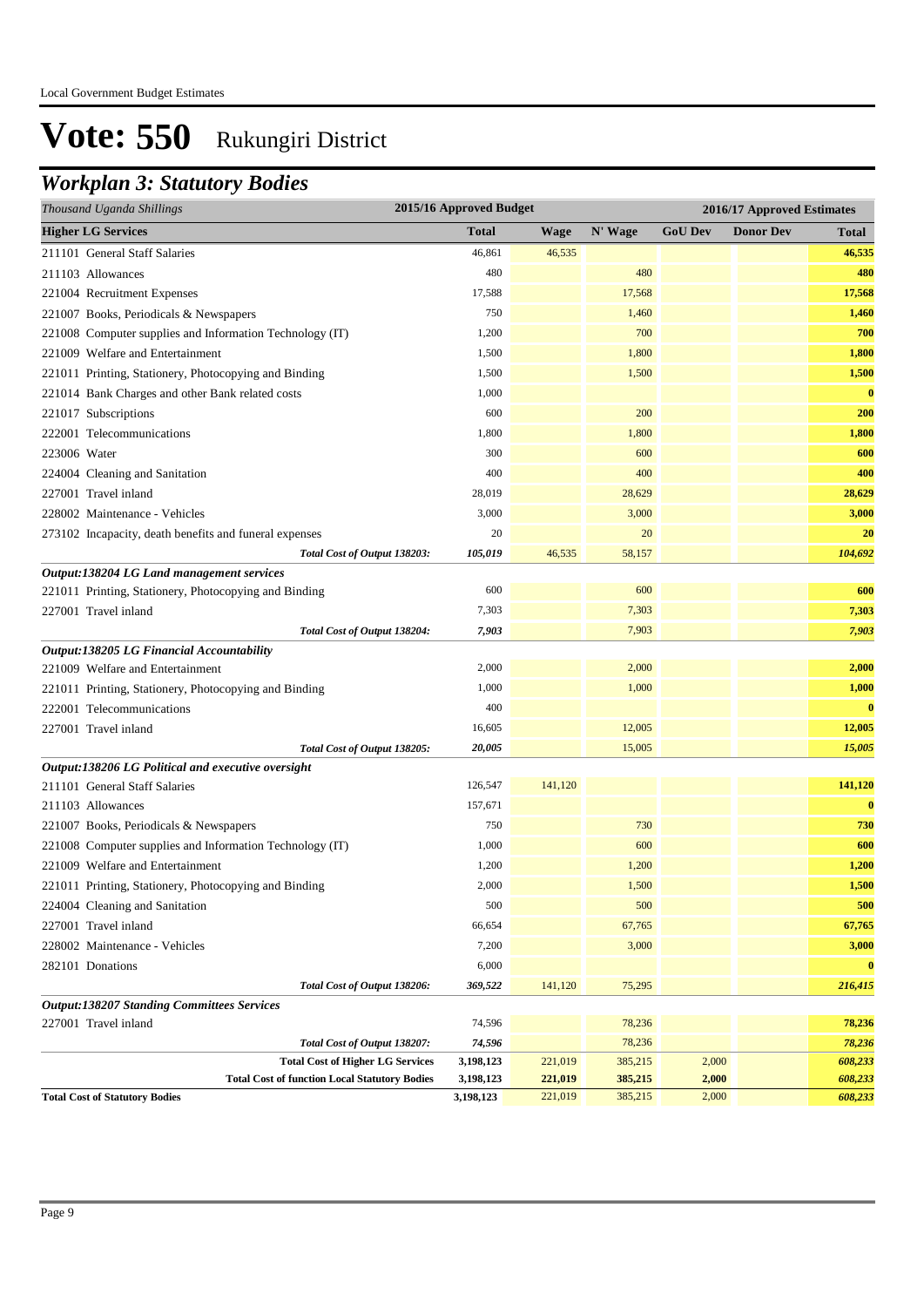### *Workplan 4: Production and Marketing*

#### **(i) Overview of Workplan Revenue and Expenditures**

| <b>UShs Thousand</b>                                 | 2015/16                   |                         | 2016/17                   |  |
|------------------------------------------------------|---------------------------|-------------------------|---------------------------|--|
|                                                      | Approved<br><b>Budget</b> | Outturn by<br>end March | Approved<br><b>Budget</b> |  |
| A: Breakdown of Workplan Revenues:                   |                           |                         |                           |  |
| <b>Recurrent Revenues</b>                            | 288,224                   | 285.847                 | 516,056                   |  |
| District Unconditional Grant (Non-Wage)              | 4.000                     | 3.000                   |                           |  |
| District Unconditional Grant (Wage)                  | 89,651                    | 67,524                  | 120,863                   |  |
| <b>Locally Raised Revenues</b>                       | 10,000                    | 28.506                  | 8,000                     |  |
| Other Transfers from Central Government              |                           | 78                      | $\Omega$                  |  |
| Sector Conditional Grant (Non-Wage)                  | 78,499                    | 58,874                  | 44,956                    |  |
| Sector Conditional Grant (Wage)                      | 106,074                   | 108,541                 | 342,237                   |  |
| Unspent balances - Locally Raised Revenues           |                           | 19,324                  |                           |  |
| <b>Development Revenues</b>                          | 5,000                     | 5,000                   | 47,716                    |  |
| Development Grant                                    | 0                         | $\Omega$                | 42,716                    |  |
| District Discretionary Development Equalization Gran | 5,000                     | 5,000                   | 5,000                     |  |
| <b>Total Revenues</b>                                | 293,224                   | 290,847                 | 563,771                   |  |
| <b>B: Breakdown of Workplan Expenditures:</b>        |                           |                         |                           |  |
| Recurrent Expenditure                                | 288,224                   | 243,273                 | 516,056                   |  |
| Wage                                                 | 195,725                   | 176,064                 | 463,100                   |  |
| Non Wage                                             | 92.499                    | 67,209                  | 52,956                    |  |
| Development Expenditure                              | 5.000                     | 0                       | 47,716                    |  |
| Domestic Development                                 | 5,000                     | $\Omega$                | 47,716                    |  |
| Donor Development                                    |                           | $\Omega$                | $\Omega$                  |  |
| <b>Total Expenditure</b>                             | 293,224                   | 243,273                 | 563,771                   |  |

**(ii) Details of Workplan Revenues and Expenditures**

#### *Expenditure Details for Workplan 4: Production and Marketing*

| <b>LG Function 0181 Agricultural Extension Services</b>       |                         |             |         |                            |                            |              |  |  |
|---------------------------------------------------------------|-------------------------|-------------|---------|----------------------------|----------------------------|--------------|--|--|
| Thousand Uganda Shillings                                     | 2015/16 Approved Budget |             |         | 2016/17 Approved Estimates |                            |              |  |  |
| <b>Higher LG Services</b>                                     | <b>Total</b>            | <b>Wage</b> | N' Wage | <b>GoU Dev</b>             | <b>Donor Dev</b>           | <b>Total</b> |  |  |
| <b>Output:018101 Extension Worker Services</b>                |                         |             |         |                            |                            |              |  |  |
| 211101 General Staff Salaries                                 | $\mathbf{0}$            | 342,237     |         |                            |                            | 342,237      |  |  |
| Total Cost of Output 018101:                                  | 0                       | 342,237     |         |                            |                            | 342,237      |  |  |
| <b>Total Cost of Higher LG Services</b>                       | $\bf{0}$                | 342,237     |         |                            |                            | 342,237      |  |  |
| <b>Total Cost of function Agricultural Extension Services</b> | $\bf{0}$                | 342,237     |         |                            |                            | 342,237      |  |  |
| <b>LG Function 0182 District Production Services</b>          |                         |             |         |                            |                            |              |  |  |
| Thousand Uganda Shillings                                     | 2015/16 Approved Budget |             |         |                            | 2016/17 Approved Estimates |              |  |  |
| <b>Higher LG Services</b>                                     | <b>Total</b>            | <b>Wage</b> | N' Wage | <b>GoU Dev</b>             | <b>Donor Dev</b>           | <b>Total</b> |  |  |
| <b>Output:018201 District Production Management Services</b>  |                         |             |         |                            |                            |              |  |  |
| 211101 General Staff Salaries                                 | 195,725                 | 120,863     |         |                            |                            | 120,863      |  |  |
| 221002 Workshops and Seminars                                 | 2,951                   |             | 1,000   |                            |                            | 1,000        |  |  |
| 221007 Books, Periodicals & Newspapers                        | 750                     |             | 750     |                            |                            | 750          |  |  |
| 221008 Computer supplies and Information Technology (IT)      | 350                     |             | 400     |                            |                            | 400          |  |  |
| 221009 Welfare and Entertainment                              | 1,200                   |             | 800     |                            |                            | 800          |  |  |
| 221011 Printing, Stationery, Photocopying and Binding         | 500                     |             | 400     |                            |                            | 400          |  |  |
| 221014 Bank Charges and other Bank related costs              | 739                     |             |         |                            |                            | $\bf{0}$     |  |  |
| 222001 Telecommunications                                     | 250                     |             | 200     |                            |                            | 200          |  |  |
| 223005 Electricity                                            | 1,800                   |             | 900     |                            |                            | 900          |  |  |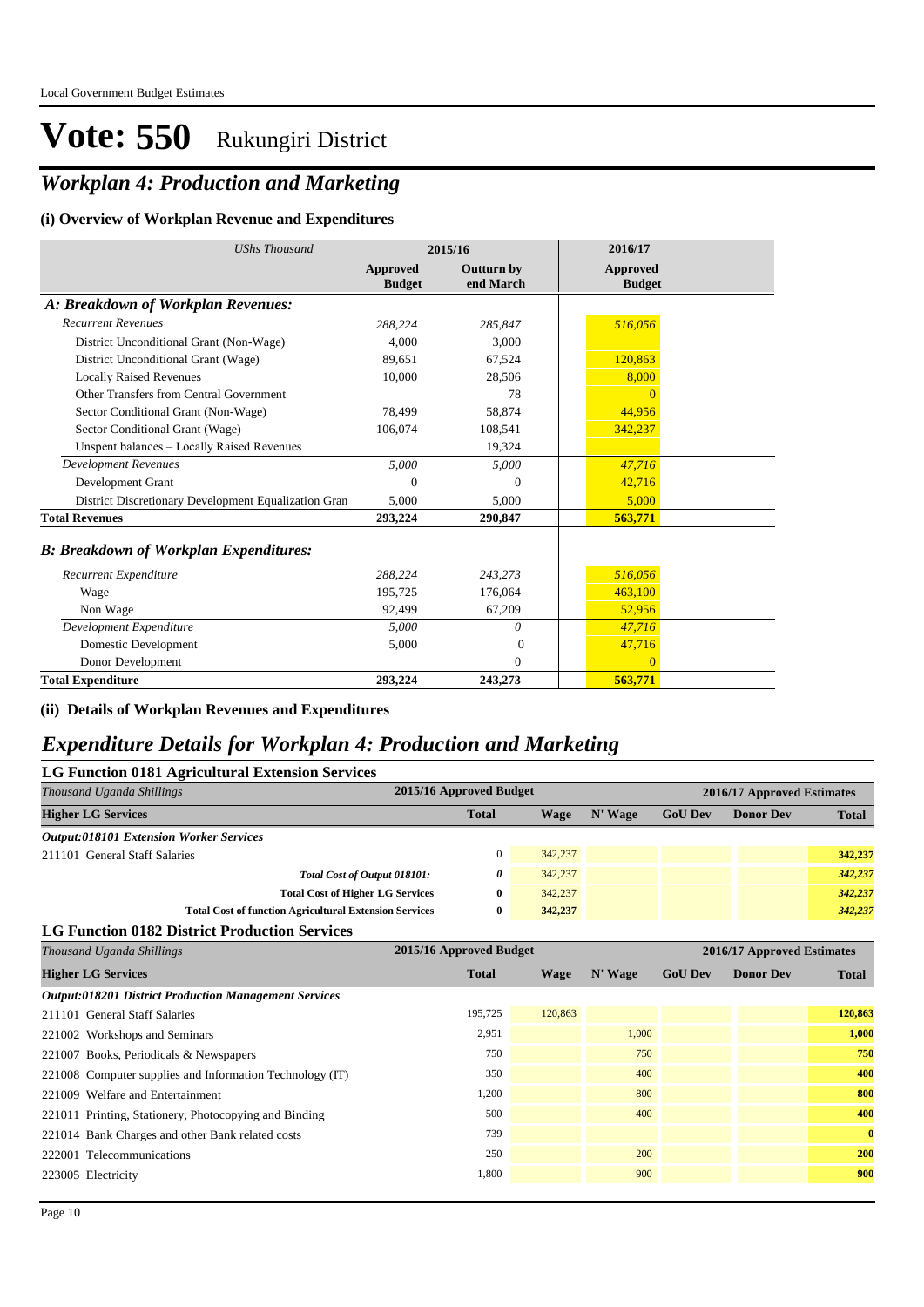#### *Workplan 4: Production and Marketing*

| Thousand Uganda Shillings                                                                              | 2015/16 Approved Budget |             |              | 2016/17 Approved Estimates |                            |              |
|--------------------------------------------------------------------------------------------------------|-------------------------|-------------|--------------|----------------------------|----------------------------|--------------|
| <b>Higher LG Services</b>                                                                              | <b>Total</b>            | <b>Wage</b> | N' Wage      | <b>GoU Dev</b>             | <b>Donor Dev</b>           | <b>Total</b> |
| 223006 Water                                                                                           | 400                     |             | 300          |                            |                            | 300          |
| 224004 Cleaning and Sanitation                                                                         | 400                     |             | 200          |                            |                            | 200          |
| 224006 Agricultural Supplies                                                                           | 12,361                  |             |              |                            |                            | $\bf{0}$     |
| 227001 Travel inland                                                                                   | 10,450                  |             | 12,440       |                            |                            | 12,440       |
| 228002 Maintenance - Vehicles                                                                          | 4,000                   |             | 2,389        |                            |                            | 2,389        |
| Total Cost of Output 018201:                                                                           | 231,876                 | 120,863     | 19,779       |                            |                            | 140,642      |
| Output:018202 Crop disease control and marketing                                                       |                         |             |              |                            |                            |              |
| 221011 Printing, Stationery, Photocopying and Binding                                                  | 200                     |             |              |                            |                            | $\bf{0}$     |
| 222001 Telecommunications                                                                              | 1,050                   |             | 200          |                            |                            | 200          |
| 224006 Agricultural Supplies                                                                           | 5,000                   |             | $\mathbf{0}$ | 22,000                     |                            | 22,000       |
| 227001 Travel inland                                                                                   | 21,750                  |             | 3,600        |                            |                            | 3,600        |
| 228002 Maintenance - Vehicles                                                                          | 5,076                   |             | 1,096        |                            |                            | 1,096        |
| Total Cost of Output 018202:                                                                           | 33,076                  |             | 4,896        | 22,000                     |                            | 26,896       |
| Output:018204 Livestock Health and Marketing                                                           |                         |             |              |                            |                            |              |
| 222001 Telecommunications                                                                              | 400                     |             |              |                            |                            | $\bf{0}$     |
| 224006 Agricultural Supplies                                                                           | $\boldsymbol{0}$        |             |              | 15,000                     |                            | 15,000       |
| 227001 Travel inland                                                                                   | 5,970                   |             | 4,396        |                            |                            | 4,396        |
| 228002 Maintenance - Vehicles                                                                          | 756                     |             | 500          |                            |                            | 500          |
| Total Cost of Output 018204:                                                                           | 7,126                   |             | 4,896        | 15,000                     |                            | 19,896       |
| Output:018205 Fisheries regulation                                                                     |                         |             |              |                            |                            |              |
| 221011 Printing, Stationery, Photocopying and Binding                                                  | 200                     |             |              |                            |                            | $\bf{0}$     |
| 224006 Agricultural Supplies                                                                           | $\boldsymbol{0}$        |             |              | 6,000                      |                            | 6,000        |
| 227001 Travel inland                                                                                   | 4,645                   |             | 1,948        |                            |                            | 1,948        |
| 228002 Maintenance - Vehicles                                                                          | 500                     |             | 500          |                            |                            | 500          |
| Total Cost of Output 018205:                                                                           | 5,345                   |             | 2,448        | 6,000                      |                            | 8,448        |
| Output:018207 Tsetse vector control and commercial insects farm promotion<br>222001 Telecommunications | 100                     |             |              |                            |                            | $\bf{0}$     |
|                                                                                                        | $\boldsymbol{0}$        |             |              | 4,716                      |                            | 4,716        |
| 224006 Agricultural Supplies                                                                           | 3,700                   |             | 2,448        |                            |                            | 2,448        |
| 227001 Travel inland<br>Total Cost of Output 018207:                                                   | 3,800                   |             | 2,448        | 4,716                      |                            | 7,164        |
| Output:018209 Support to DATICs                                                                        |                         |             |              |                            |                            |              |
| 221014 Bank Charges and other Bank related costs                                                       | 700                     |             |              |                            |                            | $\bf{0}$     |
| 223006 Water                                                                                           | $\boldsymbol{0}$        |             | 600          |                            |                            | 600          |
| 224001 Medical and Agricultural supplies                                                               | $\boldsymbol{0}$        |             | 4,500        |                            |                            | 4,500        |
| 224006 Agricultural Supplies                                                                           | 5,300                   |             |              |                            |                            | $\bf{0}$     |
| 227001 Travel inland                                                                                   | 2,000                   |             | 2,900        |                            |                            | 2,900        |
| Total Cost of Output 018209:                                                                           | 8,000                   |             | 8,000        |                            |                            | 8,000        |
| <b>Total Cost of Higher LG Services</b>                                                                | 289,224                 | 120,863     | 42,466       | 47,716                     |                            | 211,044      |
| <b>Total Cost of function District Production Services</b>                                             | 289,224                 | 120,863     | 42,466       | 47,716                     |                            | 211,044      |
| <b>LG Function 0183 District Commercial Services</b>                                                   |                         |             |              |                            |                            |              |
| Thousand Uganda Shillings                                                                              | 2015/16 Approved Budget |             |              |                            | 2016/17 Approved Estimates |              |
| <b>Higher LG Services</b>                                                                              | <b>Total</b>            | <b>Wage</b> | N' Wage      | <b>GoU</b> Dev             | <b>Donor Dev</b>           | <b>Total</b> |
| <b>Output:018301 Trade Development and Promotion Services</b>                                          |                         |             |              |                            |                            |              |
| 221011 Printing, Stationery, Photocopying and Binding                                                  | 100                     |             |              |                            |                            | $\bf{0}$     |

222001 Telecommunications 0 100 **100** 227001 Travel inland 900 1,900 **1,900** *Total Cost of Output 018301: 1,000* 2,000 *2,000*

*Output:018302 Enterprise Development Services*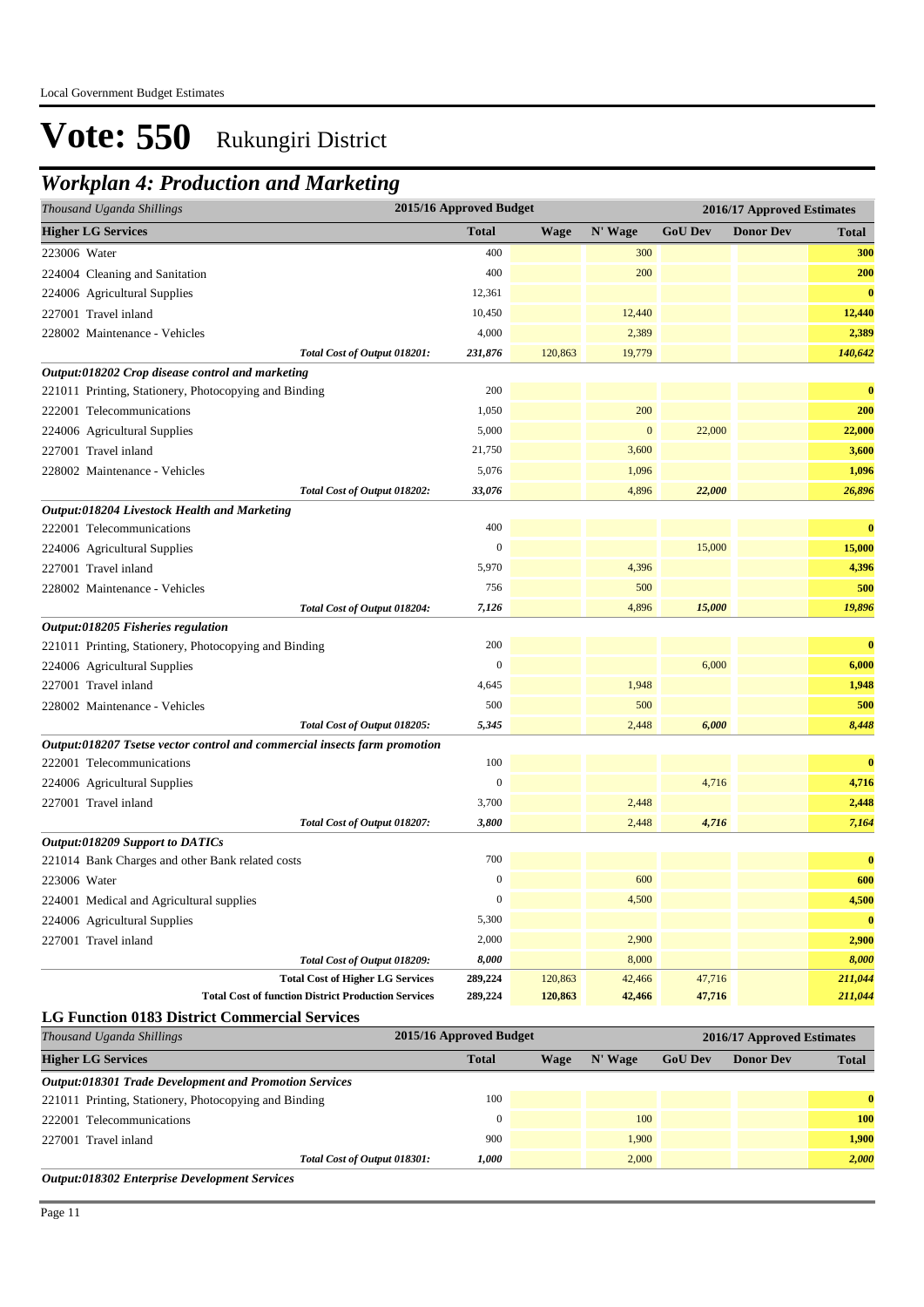### *Workplan 4: Production and Marketing*

| Thousand Uganda Shillings                                     | 2015/16 Approved Budget |             |         |                | 2016/17 Approved Estimates |              |  |
|---------------------------------------------------------------|-------------------------|-------------|---------|----------------|----------------------------|--------------|--|
| <b>Higher LG Services</b>                                     | <b>Total</b>            | <b>Wage</b> | N' Wage | <b>GoU Dev</b> | <b>Donor Dev</b>           | <b>Total</b> |  |
| 227001 Travel inland                                          | $\overline{0}$          |             | 1,144   |                |                            | 1,144        |  |
| Total Cost of Output 018302:                                  | 0                       |             | 1,144   |                |                            | 1,144        |  |
| Output:018304 Cooperatives Mobilisation and Outreach Services |                         |             |         |                |                            |              |  |
| 221009 Welfare and Entertainment                              | $\boldsymbol{0}$        |             | 200     |                |                            | 200          |  |
| 221011 Printing, Stationery, Photocopying and Binding         | $\overline{0}$          |             | 200     |                |                            | 200          |  |
| 222001 Telecommunications                                     | 150                     |             | 350     |                |                            | 350          |  |
| 227001 Travel inland                                          | 2,850                   |             | 2,923   |                |                            | 2,923        |  |
| 228002 Maintenance - Vehicles                                 | $\Omega$                |             | 320     |                |                            | 320          |  |
| Total Cost of Output 018304:                                  | 3,000                   |             | 3,993   |                |                            | 3,993        |  |
| Output:018305 Tourism Promotional Services                    |                         |             |         |                |                            |              |  |
| 227001 Travel inland                                          | $\boldsymbol{0}$        |             | 1,000   |                |                            | 1,000        |  |
| Total Cost of Output 018305:                                  | 0                       |             | 1,000   |                |                            | 1,000        |  |
| <b>Output:018306 Industrial Development Services</b>          |                         |             |         |                |                            |              |  |
| 227001 Travel inland                                          | $\boldsymbol{0}$        |             | 1,000   |                |                            | 1,000        |  |
| Total Cost of Output 018306:                                  | 0                       |             | 1,000   |                |                            | 1,000        |  |
| Output:018307 Tourism Development                             |                         |             |         |                |                            |              |  |
| 227001 Travel inland                                          | $\mathbf{0}$            |             | 1,354   |                |                            | 1,354        |  |
| Total Cost of Output 018307:                                  | 0                       |             | 1,354   |                |                            | 1,354        |  |
| <b>Total Cost of Higher LG Services</b>                       | 4,000                   |             | 10,491  |                |                            | 10,491       |  |
| <b>Total Cost of function District Commercial Services</b>    | 4,000                   |             | 10,491  |                |                            | 10,491       |  |
| <b>Total Cost of Production and Marketing</b>                 | 293,224                 | 463,100     | 52,956  | 47,716         |                            | 563,771      |  |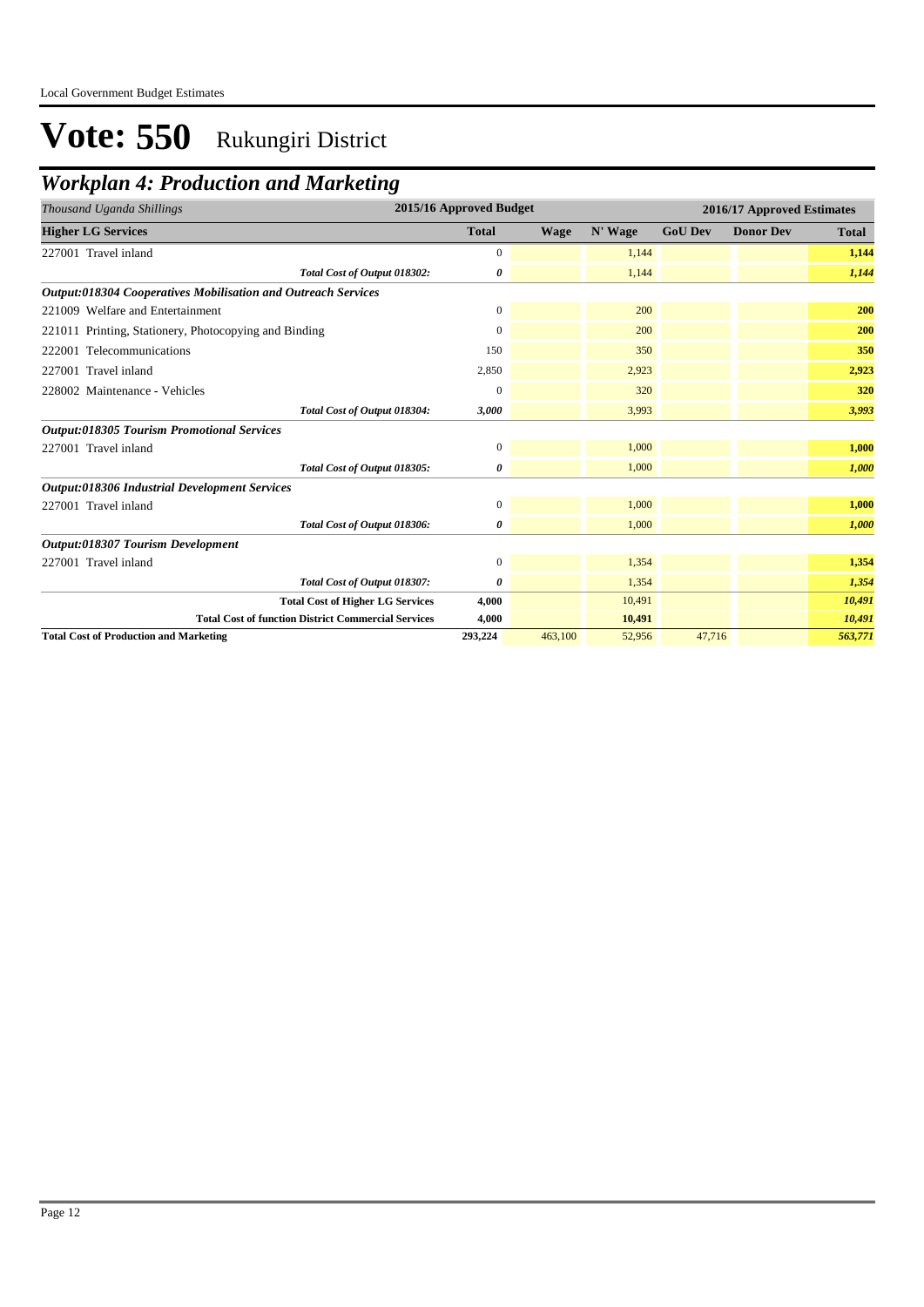#### *Workplan 5: Health*

#### **(i) Overview of Workplan Revenue and Expenditures**

| <b>UShs Thousand</b>                                 | 2015/16                   |                                | 2016/17                   |  |
|------------------------------------------------------|---------------------------|--------------------------------|---------------------------|--|
|                                                      | Approved<br><b>Budget</b> | <b>Outturn by</b><br>end March | Approved<br><b>Budget</b> |  |
| A: Breakdown of Workplan Revenues:                   |                           |                                |                           |  |
| <b>Recurrent Revenues</b>                            | 3,637,764                 | 3,109,502                      | 4,124,330                 |  |
| District Unconditional Grant (Non-Wage)              | 3,000                     | 3,000                          |                           |  |
| District Unconditional Grant (Wage)                  |                           | $\overline{0}$                 | 166,486                   |  |
| <b>Locally Raised Revenues</b>                       | 4,000                     | $\Omega$                       | 4.000                     |  |
| Other Transfers from Central Government              | 450,000                   | 381,096                        | 450,000                   |  |
| Sector Conditional Grant (Non-Wage)                  | 939,266                   | 704,449                        | 939,266                   |  |
| Sector Conditional Grant (Wage)                      | 2,241,498                 | 2,006,893                      | 2,564,578                 |  |
| Unspent balances - Locally Raised Revenues           |                           | 10,000                         |                           |  |
| Unspent balances - Other Government Transfers        |                           | 4.064                          |                           |  |
| <b>Development Revenues</b>                          | 98,078                    | 153,465                        | 190,267                   |  |
| Development Grant                                    | 35,578                    | 35,578                         | $\Omega$                  |  |
| District Discretionary Development Equalization Gran | 62,500                    | 62,500                         | 25,000                    |  |
| Donor Funding                                        |                           | 49,024                         | 165,267                   |  |
| Unspent balances - Other Government Transfers        |                           | 6,363                          |                           |  |
| <b>Total Revenues</b>                                | 3,735,842                 | 3,262,967                      | 4,314,598                 |  |
| <b>B: Breakdown of Workplan Expenditures:</b>        |                           |                                |                           |  |
| Recurrent Expenditure                                | 3,637,764                 | 3,094,224                      | 4,124,330                 |  |
| Wage                                                 | 2,241,498                 | 2,006,893                      | 2,731,065                 |  |
| Non Wage                                             | 1,396,266                 | 1,087,331                      | 1,393,266                 |  |
| Development Expenditure                              | 98.078                    | 124,315                        | 190,267                   |  |
| Domestic Development                                 | 98,078                    | 75314.931                      | 25,000                    |  |
| Donor Development                                    |                           | 49.001                         | 165,267                   |  |
| <b>Total Expenditure</b>                             | 3,735,842                 | 3,218,540                      | 4,314,598                 |  |

#### **(ii) Details of Workplan Revenues and Expenditures**

#### *Expenditure Details for Workplan 5: Health*

#### **LG Function 0881 Primary Healthcare** *Thousand Uganda Shillings* **2015/16 Approved Budget 2016/17 Approved Estimates Lower Local Services Total Wage N' Wage GoU Dev Donor Dev Total**

*Output:088153 NGO Basic Healthcare Services (LLS)*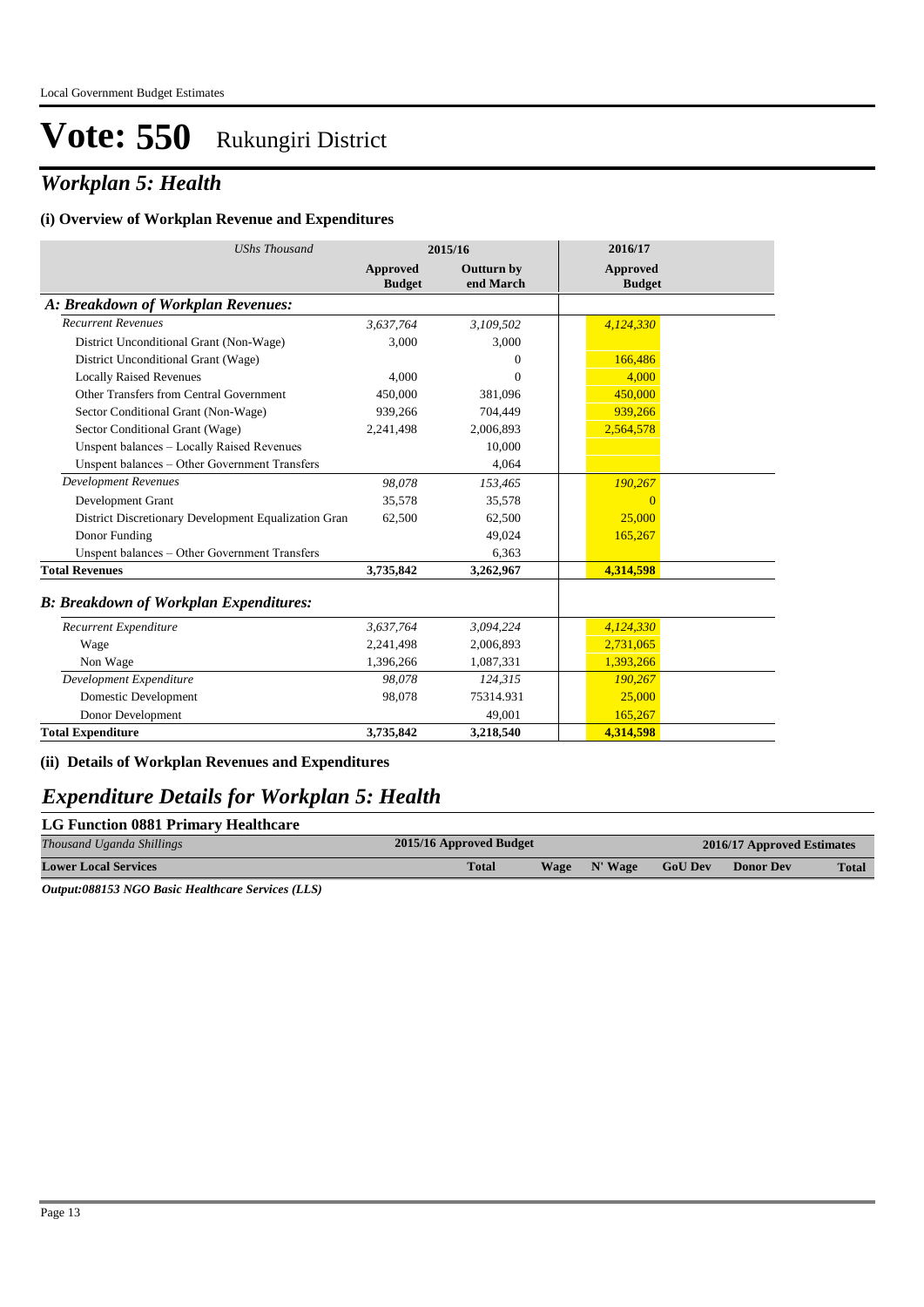## *Workplan 5: Health*

| Thousand Uganda Shillings         |                    | 2015/16 Approved Budget      |              |                     |         | 2016/17 Approved Estimates |                                                |              |
|-----------------------------------|--------------------|------------------------------|--------------|---------------------|---------|----------------------------|------------------------------------------------|--------------|
| <b>Lower Local Services</b>       |                    |                              | <b>Total</b> | Wage                | N' Wage | <b>GoU Dev</b>             | <b>Donor Dev</b>                               | <b>Total</b> |
| 291002 Transfers to NGOs          |                    |                              | $\mathbf{0}$ | $\mathbf{0}$        | 111,840 |                            | $\mathbf{0}$<br>$\mathbf{0}$                   | 111,840      |
| <b>Total LCIII: Not Specified</b> |                    |                              |              | LCIV: Not Specified |         |                            |                                                | 111,840      |
| LCII: Not Specified               | LCI: Not Specified | Kyamakanda HCII              |              |                     |         |                            | Source: Sector Conditional Grant (Non-W        | 2,628        |
| LCII: Not Specified               | LCI: Not Specified | Rutoma HC II                 |              |                     |         |                            | Source: Sector Conditional Grant (Non-W        | 2,628        |
| LCII: Not Specified               | LCI: Not Specified | Rwabukoba HC II              |              |                     |         |                            | Source: Sector Conditional Grant (Non-W        | 2,628        |
| LCII: Not Specified               | LCI: Not Specified | Rwakigaju HC II              |              |                     |         |                            | Source: Sector Conditional Grant (Non-W        | 2,628        |
| LCII: Not Specified               | LCI: Not Specified | Rwakirungura HC II           |              |                     |         |                            | Source: Sector Conditional Grant (Non-W        | 2,628        |
| LCII: Not Specified               | LCI: Not Specified | Rwengiri HC III              |              |                     |         |                            | Source: Sector Conditional Grant (Non-W        | 4,277        |
| LCII: Not Specified               | LCI: Not Specified | <b>Rwerere HC II</b>         |              |                     |         |                            | Source: Sector Conditional Grant (Non-W        | 2,628        |
| LCII: Not Specified               | LCI: Not Specified | Rweshama HC II               |              |                     |         |                            | Source: Sector Conditional Grant (Non-W        | 2,628        |
| LCII: Not Specified               | LCI: Not Specified | Kahoko HC II                 |              |                     |         |                            | Source: Sector Conditional Grant (Wage)        | 2,628        |
| LCII: Not Specified               | LCI: Not Specified | <b>Burama HC II</b>          |              |                     |         |                            | Source: Sector Conditional Grant (Non-W        | 2,628        |
| LCII: Not Specified               | LCI: Not Specified | <b>Burombe HC III</b>        |              |                     |         |                            | Source: Sector Conditional Grant (Non-W        | 4,277        |
| LCII: Not Specified               | LCI: Not Specified | Kafunjo HCII                 |              |                     |         |                            | Source: Sector Conditional Grant (Non-W        | 2,628        |
| LCII: Not Specified               | LCI: Not Specified | Katerampungu HC II           |              |                     |         |                            | Source: Sector Conditional Grant (Non-W        | 2,628        |
| LCII: Not Specified               | LCI: Not Specified | Bigaga HC II                 |              |                     |         |                            | Source: Sector Conditional Grant (Non-W        | 2,628        |
| LCII: Not Specified               | LCI: Not Specified | Kitojo HC II                 |              |                     |         |                            | Source: Sector Conditional Grant (Non-W        | 2,628        |
| LCII: Not Specified               | LCI: Not Specified | <b>Rusheshe HC III</b>       |              |                     |         |                            | Source: Sector Conditional Grant (Non-W        | 4,277        |
| LCII: Not Specified               | LCI: Not Specified | Kyatoko HC II                |              |                     |         |                            | Source: Sector Conditional Grant (Non-W        | 2,628        |
| LCII: Not Specified               | LCI: Not Specified | Mabanga HC II                |              |                     |         |                            | Source: Sector Conditional Grant (Non-W        | 2,628        |
| LCII: Not Specified               | LCI: Not Specified | Masya HC II                  |              |                     |         |                            | Source: Sector Conditional Grant (Non-W        | 2,628        |
| LCII: Not Specified               | LCI: Not Specified | Mitoma HC II                 |              |                     |         |                            | Source: Sector Conditional Grant (Non-W        | 2,628        |
| LCII: Not Specified               | LCI: Not Specified | Murama HC II                 |              |                     |         |                            | Source: Sector Conditional Grant (Non-W        | 2,628        |
| LCII: Not Specified               | LCI: Not Specified | Ndama HC III                 |              |                     |         |                            | Source: Sector Conditional Grant (Non-W        | 4,277        |
| LCII: Not Specified               | LCI: Not Specified | North Kigezi HC IV           |              |                     |         |                            | Source: Sector Conditional Grant (Non-W        | 24,081       |
| LCII: Not Specified               | LCI: Not Specified | Nyabihinga HC II             |              |                     |         |                            | Source: Sector Conditional Grant (Non-W        | 2,628        |
| LCII: Not Specified               | LCI: Not Specified | Nyakabungo HC II             |              |                     |         |                            | Source: Sector Conditional Grant (Non-W        | 2,628        |
| LCII: Not Specified               | LCI: Not Specified | Nyakanyinya HC II            |              |                     |         |                            | Source: Sector Conditional Grant (Non-W        | 2,628        |
| LCII: Not Specified               | LCI: Not Specified | Nyakazinga HC II             |              |                     |         |                            | Source: Sector Conditional Grant (Non-W        | 2,628        |
| LCII: Not Specified               | LCI: Not Specified | Nyakishenyi HC III           |              |                     |         |                            | Source: Sector Conditional Grant (Non-W        | 4,277        |
| LCII: Not Specified               | LCI: Not Specified | Nyarushanje HC III           |              |                     |         |                            | Source: Sector Conditional Grant (Non-W        | 4,277        |
| LCII: Not Specified               | LCI: Not Specified | Kibirizi HC III              |              |                     |         |                            | Source: Sector Conditional Grant (Non-W        | 4,277        |
|                                   |                    | Total Cost of Output 088153: | 0            | $\mathbf{0}$        | 111,840 |                            | $\boldsymbol{\theta}$<br>$\boldsymbol{\theta}$ | 111,840      |

*Output:088154 Basic Healthcare Services (HCIV-HCII-LLS)*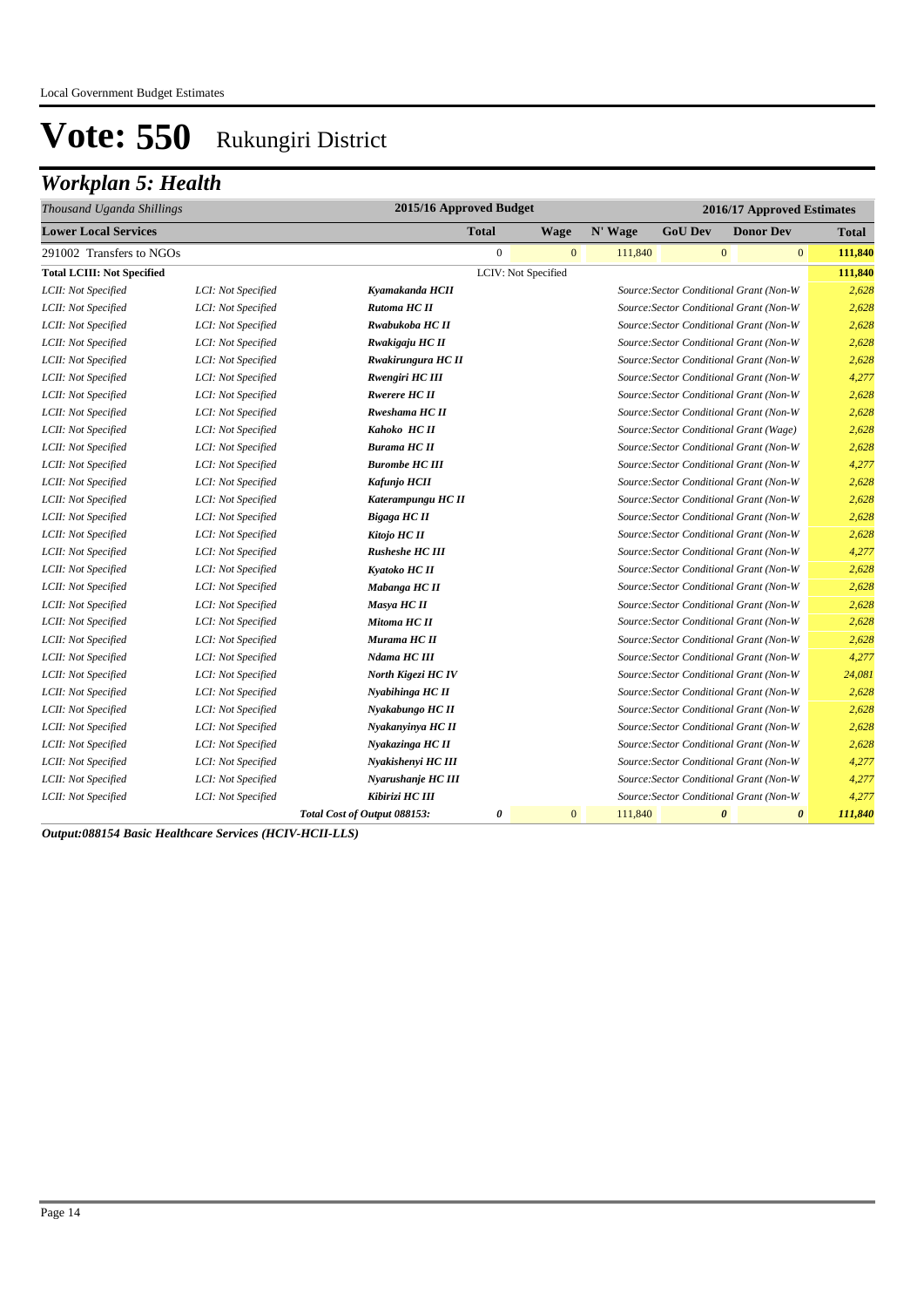## *Workplan 5: Health*

| Thousand Uganda Shillings                   |                    | 2015/16 Approved Budget  | 2016/17 Approved Estimates |         |                |                                         |              |
|---------------------------------------------|--------------------|--------------------------|----------------------------|---------|----------------|-----------------------------------------|--------------|
| <b>Lower Local Services</b>                 |                    | <b>Total</b>             | <b>Wage</b>                | N' Wage | <b>GoU Dev</b> | <b>Donor Dev</b>                        | <b>Total</b> |
| 291001 Transfers to Government Institutions |                    | $\mathbf{0}$             | $\mathbf{0}$               | 306,383 |                | $\mathbf{0}$<br>$\mathbf{0}$            | 306,383      |
| <b>Total LCIII: Not Specified</b>           |                    | LCIV: Not Specified      |                            |         |                |                                         | 251,141      |
| LCII: Not Specified                         | LCI: Not Specified | <b>RUHINDA HC III</b>    |                            |         |                | Source: Sector Conditional Grant (Non-W | 7,725        |
| LCII: Not Specified                         | LCI: Not Specified | <b>IBANDA HC II</b>      |                            |         |                | Source: Sector Conditional Grant (Non-W | 3,656        |
| LCII: Not Specified                         | LCI: Not Specified | <b>KARANGARO HC II</b>   |                            |         |                | Source: Sector Conditional Grant (Non-W | 1,477        |
| LCII: Not Specified                         | LCI: Not Specified | <b>MARUMBA HC II</b>     |                            |         |                | Source: Sector Conditional Grant (Non-W | 3,656        |
| LCII: Not Specified                         | LCI: Not Specified | <b>KAHENGYE HCII</b>     |                            |         |                | Source: Sector Conditional Grant (Non-W | 3,656        |
| LCII: Not Specified                         | LCI: Not Specified | <b>KAFUNJO HC II</b>     |                            |         |                | Source: Sector Conditional Grant (Non-W | 3,656        |
| LCII: Not Specified                         | LCI: Not Specified | <b>KABUGA HC II</b>      |                            |         |                | Source: Sector Conditional Grant (Non-W | 3,656        |
| LCII: Not Specified                         | LCI: Not Specified | <b>IHUNGA HCII</b>       |                            |         |                | Source: Sector Conditional Grant (Non-W | 3,656        |
| LCII: Not Specified                         | LCI: Not Specified | <b>RWAKABENGO H/C111</b> |                            |         |                | Source: Sector Conditional Grant (Non-W | 7,725        |
| LCII: Not Specified                         | LCI: Not Specified | <b>KASHESHE HC II</b>    |                            |         |                | Source: Sector Conditional Grant (Non-W | 3,656        |
| LCII: Not Specified                         | LCI: Not Specified | <b>RUKUNGIRI HC IV</b>   |                            |         |                | Source: Sector Conditional Grant (Non-W | 17,034       |
| LCII: Not Specified                         | LCI: Not Specified | <b>KARUHEMBE HC II</b>   |                            |         |                | Source: Sector Conditional Grant (Non-W | 3,656        |
| LCII: Not Specified                         | LCI: Not Specified | <b>RUBANGA HC II</b>     |                            |         |                | Source: Sector Conditional Grant (Non-W | 3,656        |
| LCII: Not Specified                         | LCI: Not Specified | NYARWIMUKA HC II         |                            |         |                | Source: Sector Conditional Grant (Non-W | 3,656        |
| LCII: Not Specified                         | LCI: Not Specified | NYARUGANDO HC II         |                            |         |                | Source: Sector Conditional Grant (Non-W | 3,656        |
| LCII: Not Specified                         | LCI: Not Specified | NYAKISHENYI HC III       |                            |         |                | Source: Sector Conditional Grant (Non-W | 7,725        |
| LCII: Not Specified                         | LCI: Not Specified | <b>NYABUSHENYI HC II</b> |                            |         |                | Source: Sector Conditional Grant (Non-W | 3,656        |
| LCII: Not Specified                         | LCI: Not Specified | <b>NYABITEETE HC II</b>  |                            |         |                | Source: Sector Conditional Grant (Non-W | 3,656        |
| LCII: Not Specified                         | LCI: Not Specified | NGOMA HC II              |                            |         |                | Source: Sector Conditional Grant (Non-W | 3,656        |
| LCII: Not Specified                         | LCI: Not Specified | <b>NDERE HC11</b>        |                            |         |                | Source: Sector Conditional Grant (Non-W | 3,656        |
| LCII: Not Specified                         | LCI: Not Specified | MURAMA HC II             |                            |         |                | Source: Sector Conditional Grant (Non-W | 3,656        |
| LCII: Not Specified                         | LCI: Not Specified | <b>RUYONZA HCII</b>      |                            |         |                | Source: Sector Conditional Grant (Non-W | 3,656        |
| LCII: Not Specified                         | LCI: Not Specified | <b>GARUBUNDA</b>         |                            |         |                | Source: Sector Conditional Grant (Non-W | 3,656        |
| LCII: Not Specified                         | LCI: Not Specified | <b>BUYANJA HC III</b>    |                            |         |                | Source: Sector Conditional Grant (Non-W | 7,725        |
| LCII: Not Specified                         | LCI: Not Specified | <b>BWAMBARA HC III</b>   |                            |         |                | Source: Sector Conditional Grant (Non-W | 3,093        |
| LCII: Not Specified                         | LCI: Not Specified | <b>BUNONO HC II</b>      |                            |         |                | Source: Sector Conditional Grant (Non-W | 3,656        |
| LCII: Not Specified                         | LCI: Not Specified | <b>BUHUNGA HC IV</b>     |                            |         |                | Source: Sector Conditional Grant (Non-W | 29,239       |
| LCII: Not Specified                         | LCI: Not Specified | <b>BUHANDAGAZI HCII</b>  |                            |         |                | Source: Sector Conditional Grant (Non-W | 3,656        |
| LCII: Not Specified                         | LCI: Not Specified | <b>KAKAMBA HC II</b>     |                            |         |                | Source: Sector Conditional Grant (Non-W | 3,656        |
| LCII: Not Specified                         | LCI: Not Specified | <b>BWANDA H/CII</b>      |                            |         |                | Source: Sector Conditional Grant (Non-W | 3,656        |
| LCII: Not Specified                         | LCI: Not Specified | <b>KATONYA HC II</b>     |                            |         |                | Source: Sector Conditional Grant (Non-W | 3,656        |
| LCII: Not Specified                         | LCI: Not Specified | <b>BURORA HCII</b>       |                            |         |                | Source: Sector Conditional Grant (Non-W | 3,656        |
| LCII: Not Specified                         | LCI: Not Specified | <b>BWANGA HC II</b>      |                            |         |                | Source: Sector Conditional Grant (Non-W | 3,656        |
| LCII: Not Specified                         | LCI: Not Specified | <b>BIKURUNGU HCIII</b>   |                            |         |                | Source: Sector Conditional Grant (Non-W | 7,725        |
| LCII: Not Specified                         | LCI: Not Specified | <b>RWENSHAMA HC III</b>  |                            |         |                | Source: Sector Conditional Grant (Non-W | 7,725        |
| LCII: Not Specified                         | LCI: Not Specified | RWAMUHIMA HC II          |                            |         |                | Source: Sector Conditional Grant (Non-W | 3,656        |
| LCII: Not Specified                         | LCI: Not Specified | <b>KYABURERE HCII</b>    |                            |         |                | Source: Sector Conditional Grant (Non-W | 3,656        |
| LCII: Not Specified                         | LCI: Not Specified | <b>KITIMBA HC II</b>     |                            |         |                | Source: Sector Conditional Grant (Non-W | 3,656        |
| LCII: Not Specified                         | LCI: Not Specified | <b>KISHZI HC III</b>     |                            |         |                | Source: Sector Conditional Grant (Non-W | 7,725        |
| LCII: Not Specified                         | LCI: Not Specified | <b>KIKONGI HC II</b>     |                            |         |                | Source: Sector Conditional Grant (Non-W | 3,656        |
| LCII: Not Specified                         | LCI: Not Specified | <b>KIKARARA HC II</b>    |                            |         |                | Source: Sector Conditional Grant (Non-W | 3,656        |
| LCII: Not Specified                         | LCI: Not Specified | <b>KEBISONI HC IV</b>    |                            |         |                | Source: Sector Conditional Grant (Non-W | 29,239       |
| LCII: Not Specified                         | LCI: Not Specified | <b>KATWEKAMWE HC II</b>  |                            |         |                | Source: Sector Conditional Grant (Non-W | 3,656        |
| LCII: Not Specified                         | LCI: Not Specified | <b>BIKUNGU HC II</b>     |                            |         |                | Source: Sector Conditional Grant (Non-W | 3,656        |
| Total LCIII: Bugangari                      |                    | LCIV: Rujumbura          |                            |         |                |                                         | 32,894       |
| LCII: Bugangari                             | LCI: Not Specified | <b>BUGANGARI HC IV</b>   |                            |         |                | Source: Sector Conditional Grant (Non-W | 29,239       |
| LCII: Kazindiro                             | LCI: Not Specified | NYAKARIRO HC II          |                            |         |                | Source: Sector Conditional Grant (Non-W | 3,656        |
| <b>Total LCIII: Nyakagyeme</b>              |                    | LCIV: Rujumbura          |                            |         |                |                                         | 22,348       |
| LCII: Kabwoma                               | LCI: Not Specified | <b>RUTEETE HC II</b>     |                            |         |                | Source: Sector Conditional Grant (Non-W | 3,656        |
| LCII: Kigaga                                | LCI: Not Specified | NYAKAGYEME HC III        |                            |         |                | Source: Sector Conditional Grant (Non-W | 7,725        |
| LCII: Masya                                 | LCI: Not Specified | <b>MASYA HC II</b>       |                            |         |                | Source: Sector Conditional Grant (Non-W | 3,656        |
| LCII: Nyakinengo                            | LCI: Not Specified | NYAKINENGO HC II         |                            |         |                | Source: Sector Conditional Grant (Non-W | 3,656        |
|                                             |                    |                          |                            |         |                |                                         |              |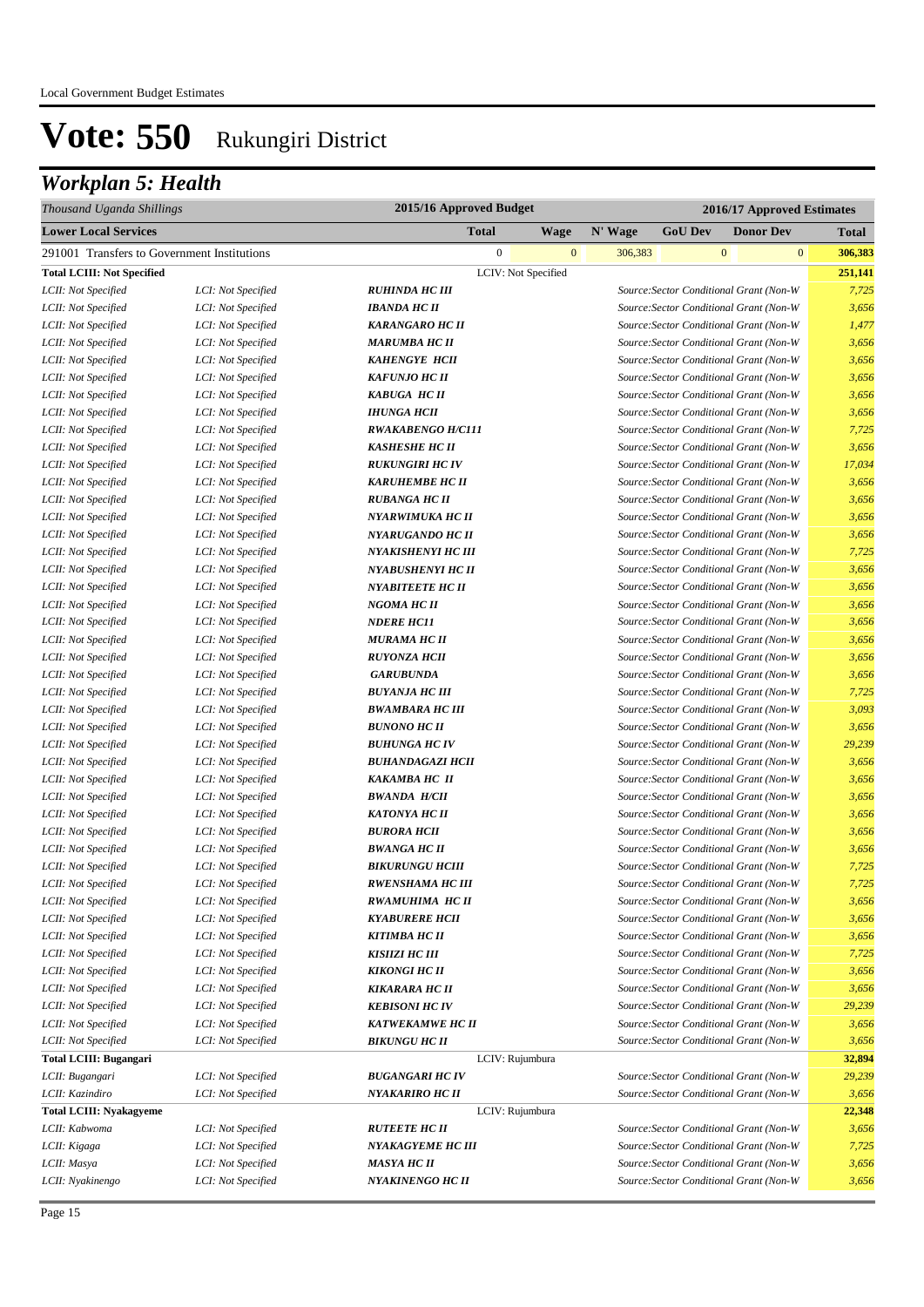### *Workplan 5: Health*

| Thousand Uganda Shillings                                         |                      |                                                                                                | 2015/16 Approved Budget |                              |                            |                                         | 2016/17 Approved Estimates              |                       |
|-------------------------------------------------------------------|----------------------|------------------------------------------------------------------------------------------------|-------------------------|------------------------------|----------------------------|-----------------------------------------|-----------------------------------------|-----------------------|
| <b>Lower Local Services</b>                                       |                      |                                                                                                | <b>Total</b>            | <b>Wage</b>                  | N' Wage                    | <b>GoU Dev</b>                          | <b>Donor Dev</b>                        | <b>Total</b>          |
| LCII: Nyakinengo                                                  | LCI: Not Specified   | <b>RUGANDO HCII</b>                                                                            |                         |                              |                            |                                         | Source: Sector Conditional Grant (Non-W | 3,656                 |
|                                                                   |                      | Total Cost of Output 088154:                                                                   | 0                       | $\mathbf{0}$                 | 306,383                    | 0                                       | $\boldsymbol{\theta}$                   | 306,383               |
|                                                                   |                      | <b>Total Cost of Lower Local Services</b>                                                      | $\bf{0}$                | $\mathbf{0}$                 | 418,223                    | $\overline{0}$                          | $\bf{0}$                                | 418,223               |
| <b>Higher LG Services</b>                                         |                      |                                                                                                | <b>Total</b>            | <b>Wage</b>                  | N' Wage                    | <b>GoU Dev</b>                          | <b>Donor Dev</b>                        | <b>Total</b>          |
| Output:088101 Public Health Promotion                             |                      |                                                                                                |                         |                              |                            |                                         |                                         |                       |
| 211101 General Staff Salaries                                     |                      |                                                                                                | 2,241,498               |                              |                            |                                         |                                         | $\bf{0}$              |
| 221007 Books, Periodicals & Newspapers                            |                      |                                                                                                | 740                     |                              |                            |                                         |                                         | $\bf{0}$              |
| 221008 Computer supplies and Information Technology (IT)          |                      |                                                                                                | 1,000                   |                              |                            |                                         |                                         | $\bf{0}$              |
| 221009 Welfare and Entertainment                                  |                      |                                                                                                | 4,800                   |                              |                            |                                         |                                         | $\bf{0}$              |
| 221011 Printing, Stationery, Photocopying and Binding             |                      |                                                                                                | 2,560                   |                              |                            |                                         |                                         | $\bf{0}$              |
| 221014 Bank Charges and other Bank related costs                  |                      |                                                                                                | 2,849                   |                              |                            |                                         |                                         | $\bf{0}$              |
| 222001 Telecommunications                                         |                      |                                                                                                | 1,000                   |                              |                            |                                         |                                         | $\bf{0}$              |
| 222002 Postage and Courier                                        |                      |                                                                                                | 100                     |                              |                            |                                         |                                         | $\bf{0}$              |
| 223005 Electricity                                                |                      |                                                                                                | 4,100                   |                              |                            |                                         |                                         | $\bf{0}$              |
| 223006 Water                                                      |                      |                                                                                                | 600                     |                              |                            |                                         |                                         | $\bf{0}$              |
| 223007 Other Utilities- (fuel, gas, firewood, charcoal)           |                      |                                                                                                | 400                     |                              |                            |                                         |                                         | $\bf{0}$              |
| 226001 Insurances                                                 |                      |                                                                                                | 300                     |                              |                            |                                         |                                         | $\bf{0}$              |
| 227001 Travel inland                                              |                      |                                                                                                | 33,494                  |                              | 450,000                    |                                         | 165,267                                 | 615,267               |
| 227004 Fuel, Lubricants and Oils                                  |                      |                                                                                                | 2,500                   |                              |                            |                                         |                                         | $\bf{0}$              |
| 228002 Maintenance - Vehicles                                     |                      |                                                                                                | 10,000                  |                              |                            |                                         |                                         | $\bf{0}$              |
|                                                                   |                      |                                                                                                | 2,305,941               |                              | 450,000                    |                                         | 165,267                                 | 615,267               |
| Output:088106 Promotion of Sanitation and Hygiene                 |                      | Total Cost of Output 088101:                                                                   |                         |                              |                            |                                         |                                         |                       |
| 221002 Workshops and Seminars                                     |                      |                                                                                                | 80,000                  |                              |                            |                                         |                                         | $\boldsymbol{0}$      |
|                                                                   |                      |                                                                                                | 2,000                   |                              |                            |                                         |                                         | $\bf{0}$              |
| 221005 Hire of Venue (chairs, projector, etc)                     |                      |                                                                                                |                         |                              |                            |                                         |                                         |                       |
| 221014 Bank Charges and other Bank related costs                  |                      |                                                                                                | 1,000                   |                              |                            |                                         |                                         | $\bf{0}$              |
| 227001 Travel inland                                              |                      |                                                                                                | 367,000                 |                              |                            |                                         |                                         | $\bf{0}$              |
|                                                                   |                      | Total Cost of Output 088106:                                                                   | 450,000                 |                              |                            |                                         |                                         | $\boldsymbol{\theta}$ |
|                                                                   |                      | <b>Total Cost of Higher LG Services</b>                                                        | 2,755,941               |                              | 450,000                    |                                         | 165,267                                 | 615,267               |
| <b>Capital Purchases</b>                                          |                      |                                                                                                | <b>Total</b>            | Wage                         | N' Wage                    | <b>GoU Dev</b>                          | <b>Donor Dev</b>                        | <b>Total</b>          |
| <i><b>Output:088175 Non Standard Service Delivery Capital</b></i> |                      |                                                                                                |                         |                              |                            |                                         |                                         |                       |
| 312104 Other Structures                                           |                      |                                                                                                | $\boldsymbol{0}$        | $\mathbf{0}$                 | $\bf{0}$                   | 25,000                                  | $\bf{0}$                                | 25,000                |
| <b>Total LCIII: Bwambara</b>                                      |                      |                                                                                                | LCIV: Rujumbura         |                              |                            |                                         |                                         | 25,000                |
| LCII: Kikongi                                                     | LCI: Not Specified   | Construction of toilet at Kikongi Health Centre two a Source: District Discretionary Developme |                         | $\mathbf{0}$                 |                            |                                         |                                         | 25,000                |
|                                                                   |                      | Total Cost of Output 088175:                                                                   | 0<br>$\bf{0}$           | $\mathbf{0}$                 | $\bf{0}$<br>$\overline{0}$ | 25,000<br>25,000                        | 0<br>$\bf{0}$                           | 25,000                |
|                                                                   |                      | <b>Total Cost of Capital Purchases</b><br><b>Total Cost of function Primary Healthcare</b>     | 2,755,941               | $\bf{0}$                     | 868,223                    | 25,000                                  | 165,267                                 | 25,000<br>1,058,490   |
|                                                                   |                      |                                                                                                |                         |                              |                            |                                         |                                         |                       |
| <b>LG Function 0882 District Hospital Services</b>                |                      |                                                                                                | 2015/16 Approved Budget |                              |                            |                                         |                                         |                       |
| Thousand Uganda Shillings                                         |                      |                                                                                                |                         |                              |                            |                                         | 2016/17 Approved Estimates              |                       |
| <b>Lower Local Services</b>                                       |                      |                                                                                                | <b>Total</b>            | <b>Wage</b>                  | N' Wage                    | <b>GoU Dev</b>                          | <b>Donor Dev</b>                        | <b>Total</b>          |
| Output:088252 NGO Hospital Services (LLS.)                        |                      |                                                                                                |                         |                              |                            |                                         |                                         |                       |
| 291002 Transfers to NGOs                                          |                      |                                                                                                | $\mathbf{0}$            | $\mathbf{0}$                 | 389,736                    | $\boldsymbol{0}$                        | $\bf{0}$                                | 389,736               |
| <b>Total LCIII: NYARUSHANJE</b>                                   |                      |                                                                                                | LCIV: Rubabo            |                              |                            |                                         |                                         | 148,634               |
| LCII: KISIIZI                                                     | LCI: Not Specified   | Kisiizi Hospital                                                                               |                         |                              |                            |                                         | Source: Sector Conditional Grant (Non-W | 148,634               |
| <b>Total LCIII: Southern Division</b><br>ICU: Kannimo             | $ICI: Not$ Specified | Nyakibale Hospital                                                                             |                         | LCIV: Rukungiri Municipality |                            | Source: Sector Conditional Crant (Non W |                                         | 241,102<br>241,102    |

| LCII: Kanyinya | LCI: Not Specified                                  | <b>Nyakibale Hospital</b>                                | Source: Sector Conditional Grant (Non-W |          |         | 241,102  |          |         |
|----------------|-----------------------------------------------------|----------------------------------------------------------|-----------------------------------------|----------|---------|----------|----------|---------|
|                | Total Cost of Output 088252:                        |                                                          |                                         |          | 389,736 | $\theta$ |          | 389.736 |
|                |                                                     | <b>Total Cost of Lower Local Services</b>                |                                         | $\Omega$ | 389,736 |          | $\bf{0}$ | 389,736 |
|                |                                                     | <b>Total Cost of function District Hospital Services</b> |                                         | $\bf{0}$ | 389,736 | $\bf{0}$ | $\bf{0}$ | 389.736 |
|                | I C Function 0883 Health Management and Supervision |                                                          |                                         |          |         |          |          |         |

**LG Function 0883 Health Management and Supervision**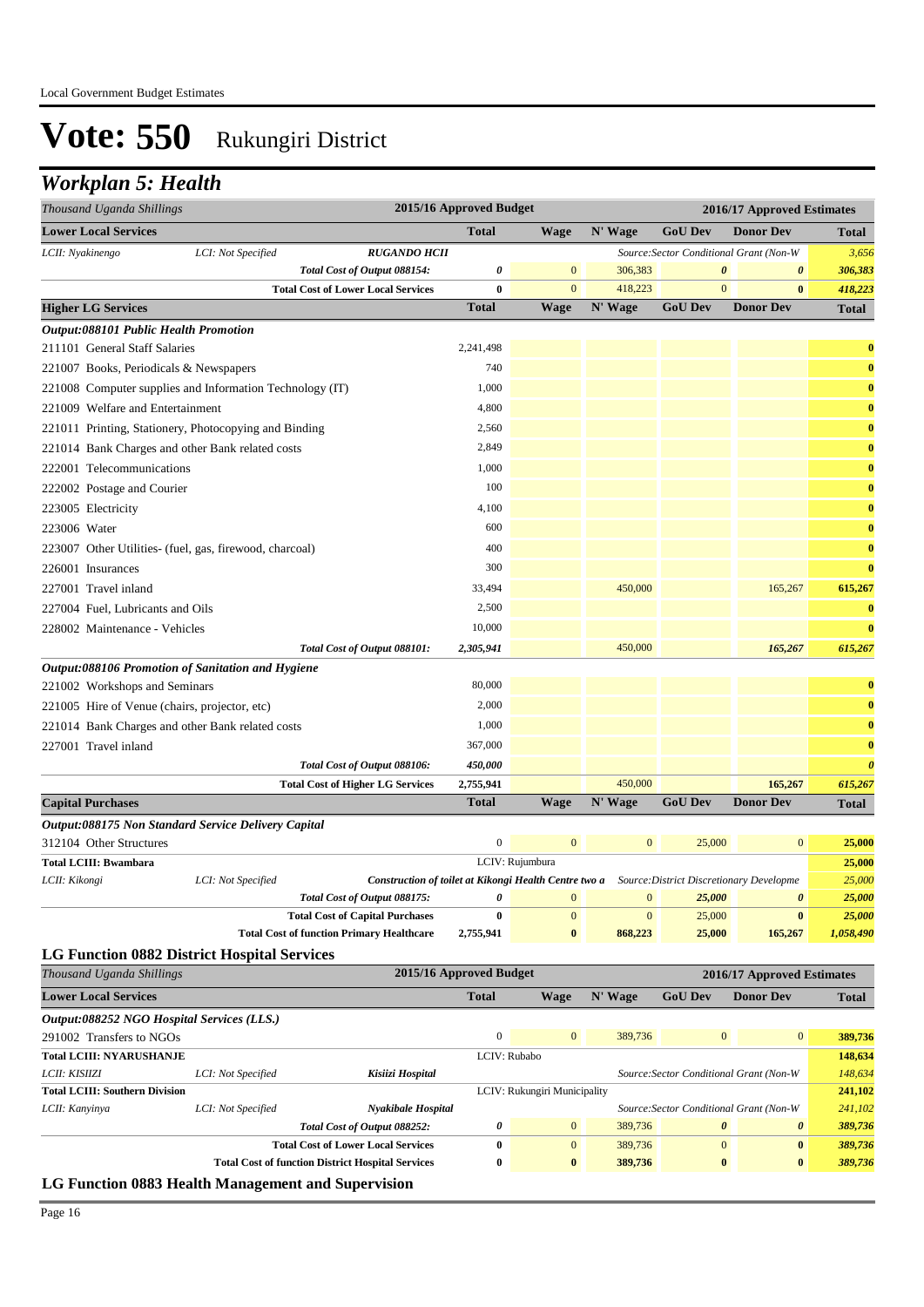## *Workplan 5: Health*

| Thousand Uganda Shillings                                       | 2015/16 Approved Budget |           | 2016/17 Approved Estimates |                |                  |              |
|-----------------------------------------------------------------|-------------------------|-----------|----------------------------|----------------|------------------|--------------|
| <b>Higher LG Services</b>                                       | <b>Total</b>            | Wage      | N' Wage                    | <b>GoU Dev</b> | <b>Donor Dev</b> | <b>Total</b> |
| Output:088301 Healthcare Management Services                    |                         |           |                            |                |                  |              |
| 211101 General Staff Salaries                                   | $\boldsymbol{0}$        | 2,731,065 |                            |                |                  | 2,731,065    |
| 221001 Advertising and Public Relations                         | $\Omega$                |           | 1,120                      |                |                  | 1,120        |
| 221007 Books, Periodicals & Newspapers                          | $\overline{0}$          |           | 960                        |                |                  | 960          |
| 221008 Computer supplies and Information Technology (IT)        | $\boldsymbol{0}$        |           | 526                        |                |                  | 526          |
| 221009 Welfare and Entertainment                                | $\boldsymbol{0}$        |           | 6,269                      |                |                  | 6,269        |
| 221011 Printing, Stationery, Photocopying and Binding           | $\overline{0}$          |           | 2,400                      |                |                  | 2,400        |
| 221012 Small Office Equipment                                   | $\overline{0}$          |           | 1,845                      |                |                  | 1,845        |
| 223005 Electricity                                              | $\overline{0}$          |           | 1,000                      |                |                  | 1,000        |
| 223007 Other Utilities- (fuel, gas, firewood, charcoal)         | $\boldsymbol{0}$        |           | 954                        |                |                  | 954          |
| 227001 Travel inland                                            | $\overline{0}$          |           | 10,378                     |                |                  | 10,378       |
| 227004 Fuel, Lubricants and Oils                                | $\boldsymbol{0}$        |           | 1,260                      |                |                  | 1,260        |
| 228002 Maintenance - Vehicles                                   | $\mathbf{0}$            |           | 2,690                      |                |                  | 2,690        |
| 228004 Maintenance - Other                                      | $\boldsymbol{0}$        |           | 860                        |                |                  | 860          |
| Total Cost of Output 088301:                                    | 0                       | 2,731,065 | 30,262                     |                |                  | 2,761,327    |
| Output:088302 Healthcare Services Monitoring and Inspection     |                         |           |                            |                |                  |              |
| 221002 Workshops and Seminars                                   | $\overline{0}$          |           | 1,600                      |                |                  | 1,600        |
| 221008 Computer supplies and Information Technology (IT)        | $\overline{0}$          |           | 2,300                      |                |                  | 2,300        |
| 221011 Printing, Stationery, Photocopying and Binding           | $\overline{0}$          |           | 4,001                      |                |                  | 4,001        |
| 222001 Telecommunications                                       | $\mathbf{0}$            |           | 1,000                      |                |                  | 1,000        |
| 222002 Postage and Courier                                      | $\boldsymbol{0}$        |           | 150                        |                |                  | 150          |
| 223005 Electricity                                              | $\boldsymbol{0}$        |           | 1,500                      |                |                  | 1,500        |
| 223006 Water                                                    | $\overline{0}$          |           | 840                        |                |                  | 840          |
| 224004 Cleaning and Sanitation                                  | $\overline{0}$          |           | 1,600                      |                |                  | 1,600        |
| 226001 Insurances                                               | $\boldsymbol{0}$        |           | 720                        |                |                  | 720          |
| 227001 Travel inland                                            | $\boldsymbol{0}$        |           | 79,119                     |                |                  | 79,119       |
| 227004 Fuel, Lubricants and Oils                                | $\mathbf{0}$            |           | 4,213                      |                |                  | 4,213        |
| 228002 Maintenance - Vehicles                                   | $\overline{0}$          |           | 8,002                      |                |                  | 8,002        |
| Total Cost of Output 088302:                                    | 0                       |           | 105,045                    |                |                  | 105,045      |
| <b>Total Cost of Higher LG Services</b>                         | $\bf{0}$                | 2,731,065 | 135,307                    |                |                  | 2,866,372    |
| <b>Total Cost of function Health Management and Supervision</b> | 0                       | 2,731,065 | 135,307                    |                |                  | 2,866,372    |
| <b>Total Cost of Health</b>                                     | 2,755,941               | 2,731,065 | 1,393,266                  | 25,000         | 165,267          | 4,314,598    |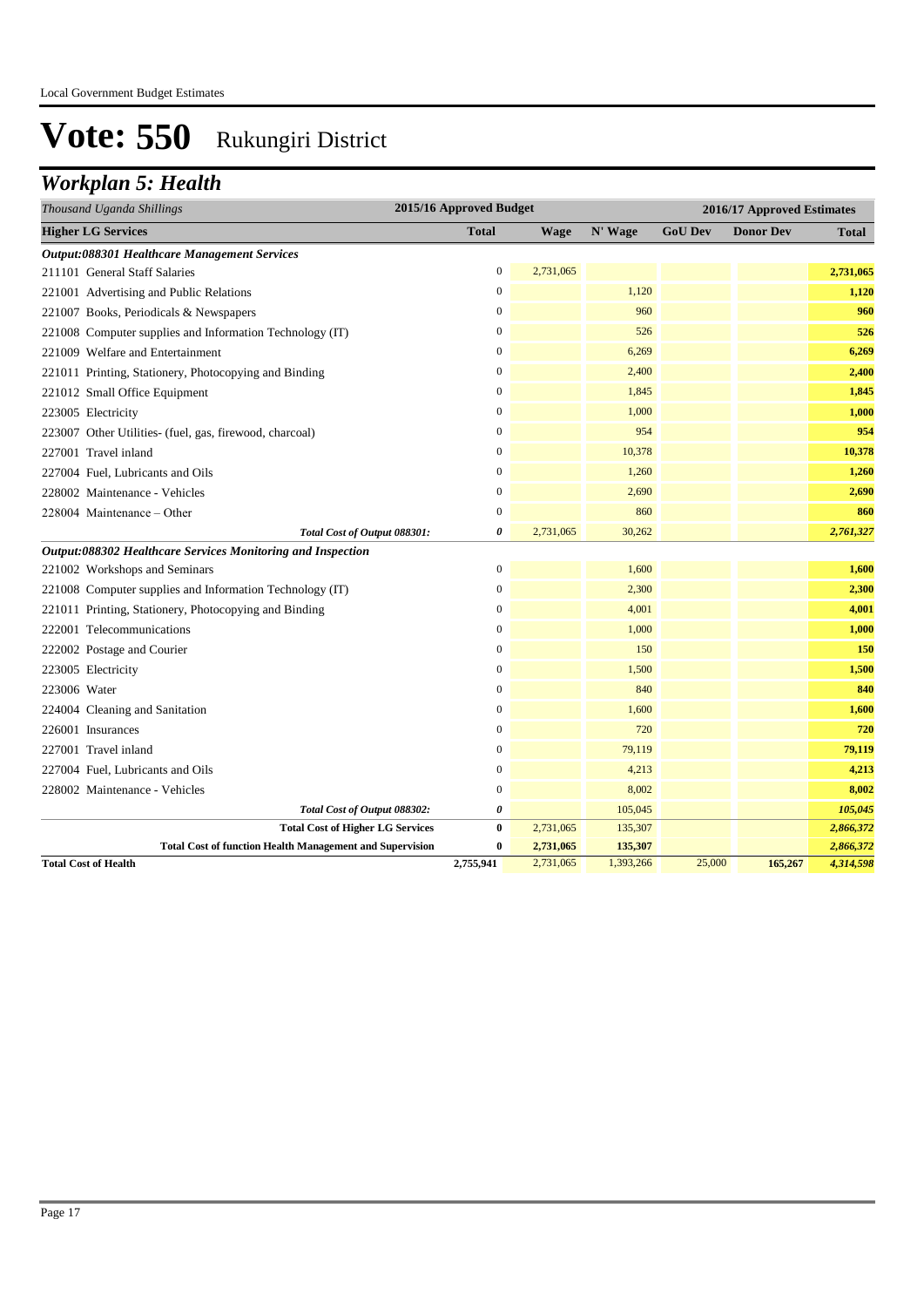### *Workplan 6: Education*

#### **(i) Overview of Workplan Revenue and Expenditures**

| <b>UShs Thousand</b>                                 | 2015/16                   |                                | 2016/17                          |  |
|------------------------------------------------------|---------------------------|--------------------------------|----------------------------------|--|
|                                                      | Approved<br><b>Budget</b> | <b>Outturn by</b><br>end March | <b>Approved</b><br><b>Budget</b> |  |
| A: Breakdown of Workplan Revenues:                   |                           |                                |                                  |  |
| <b>Recurrent Revenues</b>                            | 15,517,062                | 11,067,256                     | 16,729,371                       |  |
| District Unconditional Grant (Non-Wage)              | 6.000                     | 8.000                          |                                  |  |
| District Unconditional Grant (Wage)                  | 80,211                    | 51,393                         | 94,550                           |  |
| <b>Locally Raised Revenues</b>                       | 6.000                     | $\Omega$                       | 6.000                            |  |
| Other Transfers from Central Government              | 12.768                    | 16,155                         | 16,155                           |  |
| Sector Conditional Grant (Non-Wage)                  | 2,812,725                 | 1,861,443                      | 2,812,725                        |  |
| Sector Conditional Grant (Wage)                      | 12,599,358                | 9,125,065                      | 13,799,941                       |  |
| Unspent balances - Other Government Transfers        |                           | 5,200                          |                                  |  |
| <b>Development Revenues</b>                          | 318.665                   | 345.666                        | 701,828                          |  |
| Development Grant                                    | 268,665                   | 268,665                        | 261.828                          |  |
| District Discretionary Development Equalization Gran | 50,000                    | 50,000                         | 40,000                           |  |
| <b>Transitional Development Grant</b>                |                           | $\Omega$                       | 400,000                          |  |
| Unspent balances - Other Government Transfers        |                           | 27,001                         |                                  |  |
| <b>Total Revenues</b>                                | 15,835,727                | 11,412,922                     | 17,431,199                       |  |
| <b>B: Breakdown of Workplan Expenditures:</b>        |                           |                                |                                  |  |
| Recurrent Expenditure                                | 15,517,062                | 11,066,766                     | 16,729,371                       |  |
| Wage                                                 | 12,679,569                | 9,176,458                      | 13,894,491                       |  |
| Non Wage                                             | 2,837,493                 | 1,890,308                      | 2,834,880                        |  |
| Development Expenditure                              | 318,665                   | 313,455                        | 701,828                          |  |
| Domestic Development                                 | 318,665                   | 313455.457                     | 701,828                          |  |
| Donor Development                                    |                           | $\Omega$                       | $\Omega$                         |  |
| <b>Total Expenditure</b>                             | 15,835,727                | 11,380,221                     | 17,431,199                       |  |

**(ii) Details of Workplan Revenues and Expenditures**

#### *Expenditure Details for Workplan 6: Education*

|                   |  | LG Function 0781 Pre-Primary and Primary Education |  |
|-------------------|--|----------------------------------------------------|--|
| <b>CONTRACTOR</b> |  |                                                    |  |

| Thousand Uganda Shillings                                                                        | 2015/16 Approved Budget |  |              | 2016/17 Approved Estimates |                  |       |  |
|--------------------------------------------------------------------------------------------------|-------------------------|--|--------------|----------------------------|------------------|-------|--|
| <b>Lower Local Services</b>                                                                      | <b>Total</b>            |  | Wage N' Wage | <b>GoU Dev</b>             | <b>Donor Dev</b> | Total |  |
| $O_{i_{1}}(1,1,0)$ $O_{i_{2}}(1,1,1,0)$ $O_{i_{3}}(1,1,0)$ $O_{i_{4}}(1,1,0)$ $O_{i_{5}}(1,1,0)$ |                         |  |              |                            |                  |       |  |

*Output:078151 Primary Schools Services UPE (LLS)*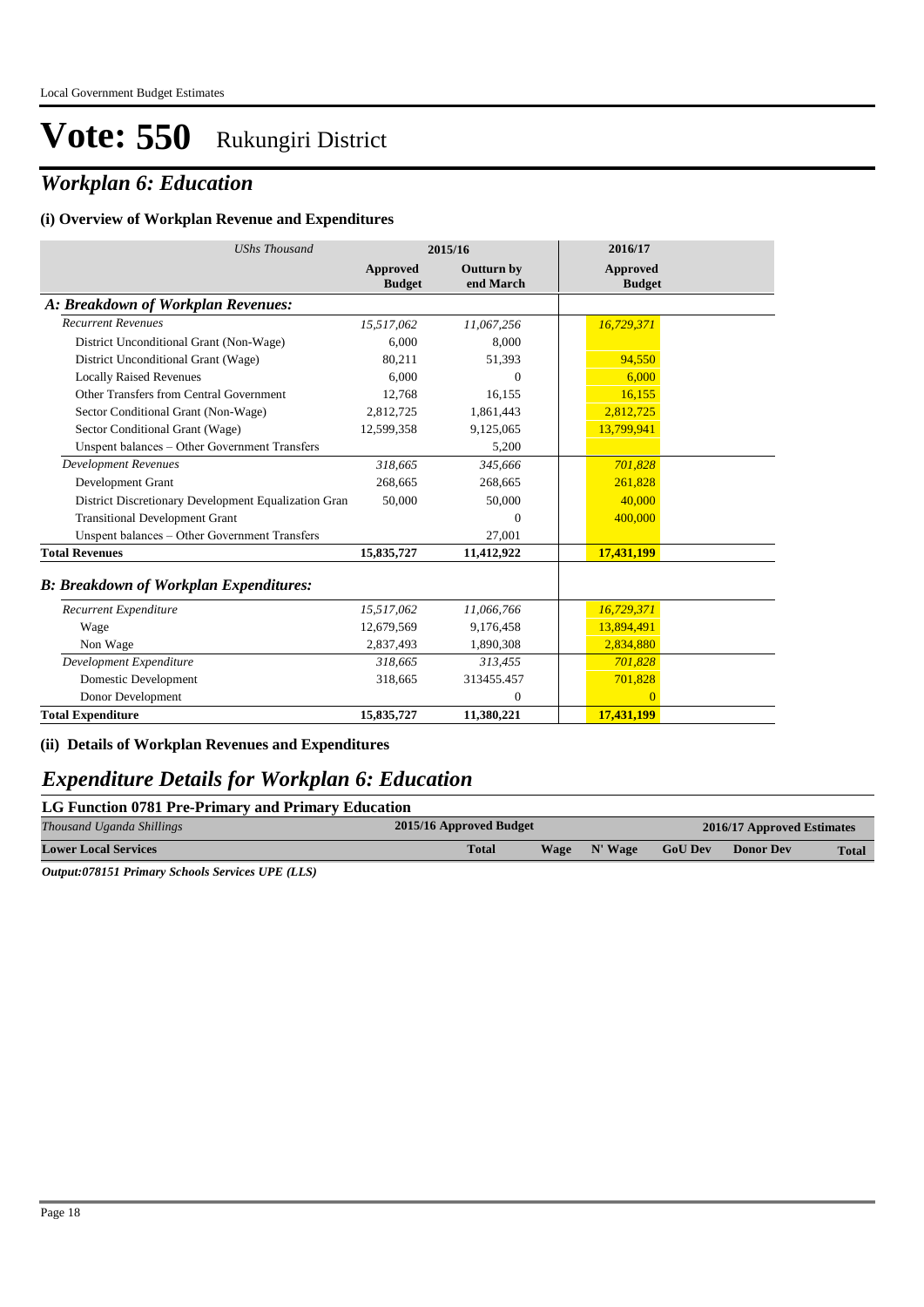| Thousand Uganda Shillings                | 2015/16 Approved Budget<br>2016/17 Approved Estimates |                                        |            |              |                                         |                  |                  |            |
|------------------------------------------|-------------------------------------------------------|----------------------------------------|------------|--------------|-----------------------------------------|------------------|------------------|------------|
| <b>Lower Local Services</b>              |                                                       | <b>Total</b>                           | Wage       | N' Wage      | <b>GoU Dev</b>                          |                  | <b>Donor Dev</b> | Total      |
| 263366 Sector Conditional Grant (Wage)   |                                                       | $\overline{0}$                         | 10,545,903 | $\mathbf{0}$ |                                         | $\boldsymbol{0}$ | $\mathbf{0}$     | 10,545,903 |
| <b>Total LCIII: BUYANJA</b>              |                                                       | LCIV: Rubabo                           |            |              |                                         |                  |                  | 1,581,727  |
| LCII: BUGYERA                            | LCI: Nyakiju                                          | Nyakiju Primary School                 |            |              | Source: Sector Conditional Grant (Wage) |                  |                  | 53,760     |
| LCII: BUGYERA                            | LCI: Kitojo                                           | <b>Bugyera Kitojo Primary School</b>   |            |              | Source: Sector Conditional Grant (Wage) |                  |                  | 59,484     |
| LCII: BUGYERA                            | LCI: Rugarama                                         | Rugarama Primary School                |            |              | Source: Sector Conditional Grant (Wage) |                  |                  | 59,652     |
| LCII: BUYANJA TOWN BOARD                 | LCI: Katojo Cell                                      | <b>Katojo Primary School</b>           |            |              | Source: Sector Conditional Grant (Wage) |                  |                  | 101,634    |
| LCII: BUYANJA TOWN BOARD                 | LCI: Nyakaina                                         | Nyakaina Primary School                |            |              | Source: Sector Conditional Grant (Wage) |                  |                  | 98,267     |
| LCII: BUYANJA TOWN BOARD                 | LCI: Rubirizi                                         | Kyamakanda Primary School              |            |              | Source: Sector Conditional Grant (Wage) |                  |                  | 113,577    |
| LCII: KASHESHE                           | LCI: Nyarutuntu                                       | <b>Kasheshe Primary School</b>         |            |              | Source: Sector Conditional Grant (Wage) |                  |                  | 67,786     |
| LCII: KASHESHE                           | LCI: Rwabacere                                        | <b>Bishops Kasheshe Primary School</b> |            |              | Source: Sector Conditional Grant (Wage) |                  |                  | 50,554     |
| LCII: KYAMAKANDA                         | LCI: Rwamuhima                                        | <b>Rwamuhima Primary School</b>        |            |              | Source: Sector Conditional Grant (Wage) |                  |                  | 60,131     |
| LCII: KYAMAKANDA                         | LCI: Kihumuro                                         | <b>Kihumuro Primary School</b>         |            |              | Source: Sector Conditional Grant (Wage) |                  |                  | 69,442     |
| LCII: NYABITEETE                         | LCI: Kanombe                                          | <b>Kanombe Primary School</b>          |            |              | Source: Sector Conditional Grant (Wage) |                  |                  | 71,851     |
| LCII: NYABITEETE                         | LCI: Rushaka                                          | <b>Nyabiteete Primary School</b>       |            |              | Source: Sector Conditional Grant (Wage) |                  |                  | 79,134     |
| LCII: NYAKABUNGO                         | LCI: Katungu                                          | <b>Katungu Primary School</b>          |            |              | Source: Sector Conditional Grant (Wage) |                  |                  | 92,394     |
| LCII: NYAKAINA                           | LCI: Kafunjo                                          | Kafunjo P/S                            |            |              | Source: Sector Conditional Grant (Wage) |                  |                  | 68,842     |
| LCII: NYAKAINA                           | LCI: Rwenkureijo                                      | Rwenkureijo Primary School             |            |              | Source: Sector Conditional Grant (Wage) |                  |                  | 79,213     |
| LCII: NYAKAINA                           | LCI: Kagati                                           | <b>Kagati Primary School</b>           |            |              | Source: Sector Conditional Grant (Wage) |                  |                  | 74,904     |
| LCII: RUBANGA                            | LCI: Kishonga                                         | Kishonga Primary School                |            |              | Source: Sector Conditional Grant (Wage) |                  |                  | 106,269    |
| LCII: RUBANGA                            | LCI: Rubanga                                          | Rubanga Primary School                 |            |              | Source: Sector Conditional Grant (Wage) |                  |                  | 81,204     |
| LCII: RUBANGA                            | LCI: Ibumba                                           | <b>Ibumba Primary School</b>           |            |              | Source: Sector Conditional Grant (Wage) |                  |                  | 62,138     |
| LCII: RUBANGA                            | LCI: Rwenyangi                                        | Rwenyangi Primary School               |            |              | Source: Sector Conditional Grant (Wage) |                  |                  | 64,987     |
| LCII: RWAKIRUNGURA                       | LCI: Rwentuha                                         | <b>Rwentuha Primary School</b>         |            |              | Source: Sector Conditional Grant (Wage) |                  |                  | 66,501     |
| <b>Total LCIII: KEBISONI</b>             |                                                       | LCIV: Rubabo                           |            |              |                                         |                  |                  | 1,164,533  |
| LCII: GARUBUNDA                          | LCI: Kashange                                         | Rwakanyegyero Primary School           |            |              | Source: Sector Conditional Grant (Wage) |                  |                  | 76,190     |
| LCII: GARUBUNDA                          | LCI: Katenga                                          | Garubunda Primary School               |            |              | Source: Sector Conditional Grant (Wage) |                  |                  | 72,134     |
| LCII: KABINGO                            | LCI: Kitooha                                          | <b>Kabingo Primary School</b>          |            |              | Source: Sector Conditional Grant (Wage) |                  |                  | 56,205     |
| LCII: KABINGO                            | LCI: Kabashari                                        | <b>Kahengye Primary School</b>         |            |              | Source: Sector Conditional Grant (Wage) |                  |                  | 57,850     |
| LCII: KABINGO                            | LCI: Rwabigangura                                     | Rwabigangura Primary School            |            |              | Source: Sector Conditional Grant (Wage) |                  |                  | 59,966     |
| LCII: KABINGO                            | LCI: Karire                                           | <b>Kariire Primary School</b>          |            |              | Source: Sector Conditional Grant (Wage) |                  |                  | 93,043     |
| LCII: KAKIINGA                           | LCI: Kakibaya                                         | Kakibaya Primary School                |            |              | Source: Sector Conditional Grant (Wage) |                  |                  | 57,922     |
| <b>LCII: KARUHEMBE</b>                   | LCI: Kityaza                                          | <b>Karuhembe Primary School</b>        |            |              | Source: Sector Conditional Grant (Wage) |                  |                  | 78,961     |
| <b>LCII: KEBISONI TOWN</b>               | LCI: Nyakabale                                        | <b>Rumbugu Primary School</b>          |            |              | Source: Sector Conditional Grant (Wage) |                  |                  | 79,864     |
| <b>LCII: KIIGIRO</b>                     | LCI: Ndama                                            | <b>Ndama Primary School</b>            |            |              | Source: Sector Conditional Grant (Wage) |                  |                  | 66,237     |
| LCII: KIIGIRO                            | LCI: Kabuzooba                                        | <b>Kigiiro Primary School</b>          |            |              | Source: Sector Conditional Grant (Wage) |                  |                  | 89,868     |
| LCII: MABANGA                            | LCI: Rwemiyaga                                        | Mabanga Primary School                 |            |              | Source: Sector Conditional Grant (Wage) |                  |                  | 65,138     |
| LCII: MABANGA                            | LCI: Rugyendwa                                        | Rugyendwa Primary School               |            |              | Source: Sector Conditional Grant (Wage) |                  |                  | 102,693    |
| <i>LCII: NYEIBINGO</i>                   | LCI: Kagyeyo                                          | Kyamutareiga Primary School            |            |              | Source: Sector Conditional Grant (Wage) |                  |                  | 84,133     |
| LCII: NYEIBINGO                          | LCI: Nyamubogore                                      | Rwabihurwa Primary School              |            |              | Source: Sector Conditional Grant (Wage) |                  |                  | 65,643     |
| LCII: NYEIBINGO                          | LCI: Bikungu                                          | <b>Bikungu Primary School</b>          |            |              | Source: Sector Conditional Grant (Wage) |                  |                  | 58,687     |
| <b>Total LCIII: Kebisoni Town Coucil</b> |                                                       | LCIV: Rubabo                           |            |              |                                         |                  |                  | 157,107    |
| LCII: Kiborogota Ward                    | LCI: Kakinga                                          | Kebisoni Int. Primary School           |            |              | Source: Sector Conditional Grant (Wage) |                  |                  | 84,030     |
| LCII: Kiborogota Ward                    | LCI: Kiborogota                                       | Kiborogota Primary School              |            |              | Source: Sector Conditional Grant (Wage) |                  |                  | 73,078     |
| <b>Total LCIII: NYAKISHENYI</b>          |                                                       | LCIV: Rubabo                           |            |              |                                         |                  |                  | 1,056,731  |
| LCII: BIKONGOZO                          | LCI: Bikongozo                                        | <b>Bikongozo Primary School</b>        |            |              | Source: Sector Conditional Grant (Wage) |                  |                  | 53,992     |
| <b>LCII: KACENCE</b>                     | LCI: Rugoma                                           | Nyakisoroza Primary School             |            |              | Source: Sector Conditional Grant (Wage) |                  |                  | 64,863     |
| <b>LCII: KACENCE</b>                     | LCI: Numba                                            | Nyakishenyi Primary School             |            |              | Source: Sector Conditional Grant (Wage) |                  |                  | 83,559     |
| <b>LCII: KACENCE</b>                     | LCI: Mabindi                                          | <b>Mabindi Primary School</b>          |            |              | Source: Sector Conditional Grant (Wage) |                  |                  | 45,314     |
| LCII: KAFUNJO                            | LCI: Kagorogoro                                       | <b>Kirimbe Primary School</b>          |            |              | Source: Sector Conditional Grant (Wage) |                  |                  | 45,024     |
| LCII: KAFUNJO                            | LCI: Kafunjo                                          | Kafunjo Primary School                 |            |              | Source: Sector Conditional Grant (Wage) |                  |                  | 50,558     |
| LCII: KAFUNJO                            | LCI: Bugandaza                                        | <b>Bugandaza Primary School</b>        |            |              | Source: Sector Conditional Grant (Wage) |                  |                  | 49,357     |
| LCII: KAHOKO                             | LCI: Kibeho                                           | <b>Kibale Primary School</b>           |            |              | Source: Sector Conditional Grant (Wage) |                  |                  | 67,300     |
| LCII: KAHOKO                             | LCI: Omurutooma                                       | <b>Omurutooma Primary School</b>       |            |              | Source: Sector Conditional Grant (Wage) |                  |                  | 56,776     |
| <i>LCII: KAHOKO</i>                      | LCI: Nyarurambi                                       | <b>Rusheshe Primary School</b>         |            |              | Source: Sector Conditional Grant (Wage) |                  |                  | 45,313     |
|                                          |                                                       |                                        |            |              |                                         |                  |                  |            |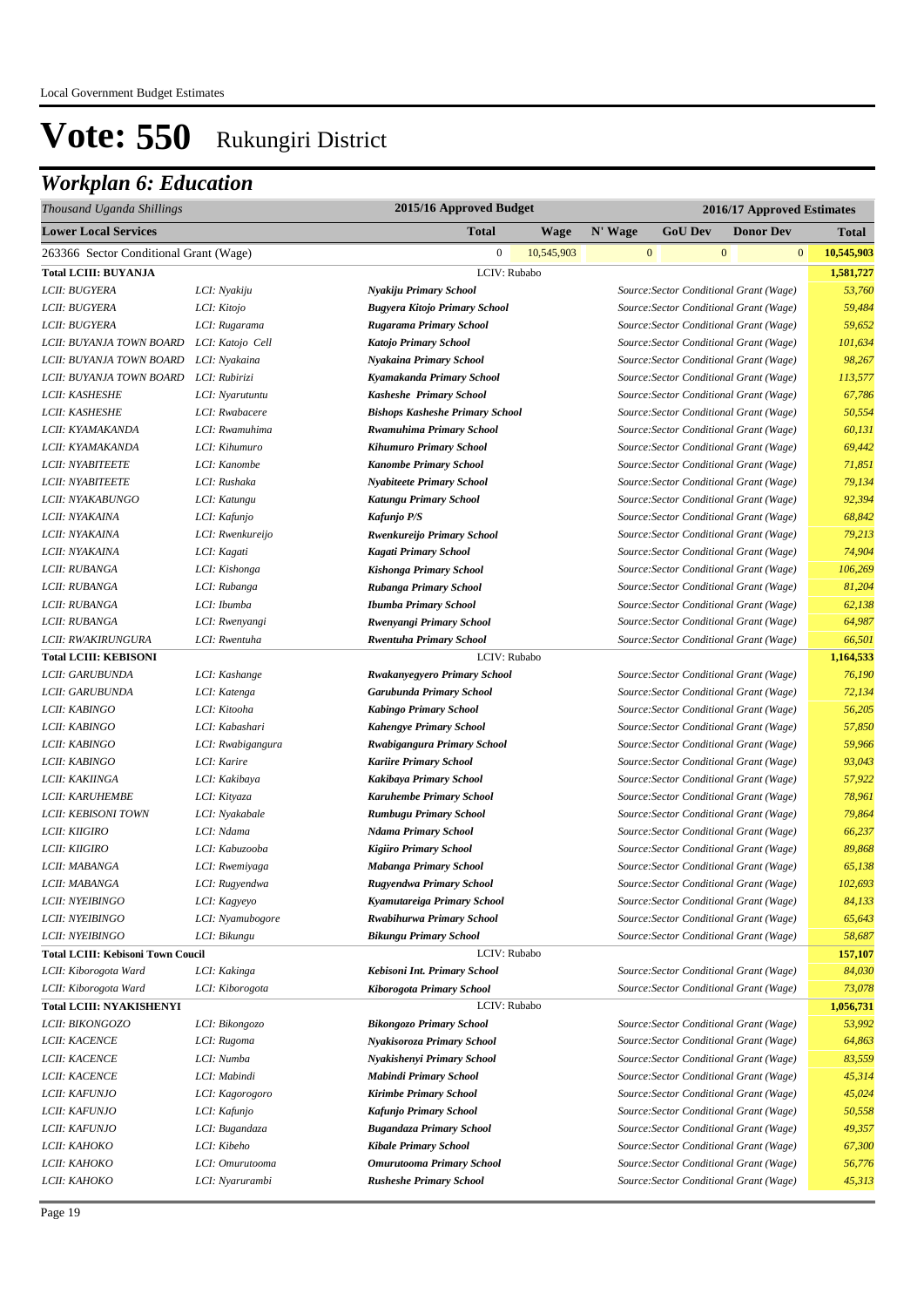| 2015/16 Approved Budget<br>Thousand Uganda Shillings |                    | 2016/17 Approved Estimates        |                                               |           |
|------------------------------------------------------|--------------------|-----------------------------------|-----------------------------------------------|-----------|
| <b>Lower Local Services</b>                          |                    | Total<br><b>Wage</b>              | N' Wage<br><b>GoU Dev</b><br><b>Donor Dev</b> | Total     |
| LCII: KATONYA                                        | LCI: Nburebane     | Katonya Primary School            | Source: Sector Conditional Grant (Wage)       | 73,356    |
| LCII: MURAMA                                         | LCI: Rushebeya     | <b>Kisya Primary School</b>       | Source: Sector Conditional Grant (Wage)       | 49,238    |
| LCII: MURAMA                                         | LCI: Nyamabare     | <b>Nangara Primary School</b>     | Source: Sector Conditional Grant (Wage)       | 50,291    |
| LCII: MURAMA                                         | LCI: Nyamabare     | Murama Primary School             | Source: Sector Conditional Grant (Wage)       | 52,698    |
| LCII: MURAMA                                         | LCI: Kagorogoro    | <b>Murago Primary School</b>      | Source: Sector Conditional Grant (Wage)       | 54,984    |
| LCII: NGOMA                                          | LCI: Rwere         | Ngoma Primary School              | Source: Sector Conditional Grant (Wage)       | 57,045    |
| LCII: NGOMA                                          | LCI: Kigarama      | <b>Kigarama Primary School</b>    | Source: Sector Conditional Grant (Wage)       | 25,223    |
| LCII: NYARUGANDO                                     | LCI: Marashaniro   | <b>Marashaniro Primary School</b> | Source: Sector Conditional Grant (Wage)       | 48,528    |
| LCII: RWANYUNDO                                      | LCI: Bubare        | <b>Rwanyundo Primary School</b>   | Source: Sector Conditional Grant (Wage)       | 83,311    |
| <b>Total LCIII: NYARUSHANJE</b>                      |                    | LCIV: Rubabo                      |                                               | 1,525,062 |
| <b>LCII: BUNONO</b>                                  | LCI: Izinga I      | <b>Mugyera Primary School</b>     | Source: Sector Conditional Grant (Wage)       | 55,663    |
| LCII: BUNONO                                         | LCI: Kyetebokyeire | <b>Nyamabale Primary School</b>   | Source: Sector Conditional Grant (Wage)       | 51,006    |
| LCII: Burora                                         | LCI: Nyakagyera    | Kyaruhotora Primary School        | Source: Sector Conditional Grant (Wage)       | 52,373    |
| LCII: Burora                                         | LCI: Rwakigona     | Nyakatunga Primary School         | Source: Sector Conditional Grant (Wage)       | 57,257    |
| LCII: Burora                                         | LCI: Nyamakukuru   | Nyamakukuuru Primary School       | Source: Sector Conditional Grant (Wage)       | 81,319    |
| LCII: BWANGA                                         | LCI: Bwanga        | <b>Kihungye Primary School</b>    | Source: Sector Conditional Grant (Wage)       | 71,238    |
| LCII: BWANGA                                         | LCI: Kigina        | <b>Kigina Primary School</b>      | Source: Sector Conditional Grant (Wage)       | 56,209    |
| LCII: BWANGA                                         | LCI: Nyandiri      | <b>Bwanga Primary School</b>      | Source: Sector Conditional Grant (Wage)       | 58,367    |
| LCII: IBANDA                                         | LCI: Rwere         | Rubirizi Primary School           | Source: Sector Conditional Grant (Wage)       | 64,987    |
| LCII: IBANDA                                         | LCI: Nyakazinga    | Nyarushanje Upper Primary School  | Source: Sector Conditional Grant (Wage)       | 76,465    |
| LCII: IBANDA                                         | LCI: Ibanda        | <b>Ibanda Primary School</b>      | Source: Sector Conditional Grant (Wage)       | 34,540    |
| LCII: IBANDA                                         | LCI: Rubiira       | Kabuga Primary School             | Source: Sector Conditional Grant (Wage)       | 40,957    |
| LCII: IBANDA                                         | LCI: Ibanda        | <b>Kaamira Primary School</b>     | Source: Sector Conditional Grant (Wage)       | 63,810    |
| LCII: IHUNGA                                         | LCI: Kyanju        | Karukaata Primary School          | Source: Sector Conditional Grant (Wage)       | 73,680    |
| LCII: IHUNGA                                         | LCI: Kiteme        | <b>Karama Primary School</b>      | Source: Sector Conditional Grant (Wage)       | 66,581    |
| LCII: IHUNGA                                         | LCI: Kishunjure    | Kibizi Primary School             | Source: Sector Conditional Grant (Wage)       | 46,302    |
| LCII: KISIIZI                                        | LCI: Kayanga       | Kayanga Primary School            | Source: Sector Conditional Grant (Wage)       | 46,484    |
| LCII: KISIIZI                                        | LCI: Buturwa       | Kisiizi Primary School            | Source: Sector Conditional Grant (Wage)       | 62,279    |
| LCII: NDAGO                                          | LCI: Torotoro      | <b>Ndago Primary School</b>       | Source: Sector Conditional Grant (Wage)       | 103,572   |
| LCII: NYABUSHENYI                                    | LCI: Kiganga       | <b>Kiganga Primary School</b>     | Source: Sector Conditional Grant (Wage)       | 51,980    |
| LCII: NYABUSHENYI                                    | LCI: Omukashanda   | Nyabushenyi Upper Primary School  | Source: Sector Conditional Grant (Wage)       | 58,313    |
| LCII: NYABUSHENYI                                    | LCI: Kabumba       | Nyabushenyi Lower Primary School  | Source: Sector Conditional Grant (Wage)       | 65,592    |
| LCII: RUYONZA                                        | LCI: Rwenshekye    | <b>Musyana Primary School</b>     | Source: Sector Conditional Grant (Wage)       | 58,004    |
| LCII: RUYONZA                                        | LCI: Katunga       | Katunga Primary School            | Source: Sector Conditional Grant (Wage)       | 64,736    |
| LCII: RUYONZA                                        | LCI: Kabaare       | Katobotobo Primary School         | Source: Sector Conditional Grant (Wage)       | 63,347    |
| Total LCIII: Bugangari                               |                    | LCIV: Rujumbura                   |                                               | 779,796   |
| LCII: Bugangari                                      | LCI: Ryengyerero   | Nyakitabaata Primary School       | Source: Sector Conditional Grant (Wage)       | 69,741    |
| LCII: Burama                                         | LCI: Bugarama      | <b>Rwengiri Primary School</b>    | Source: Sector Conditional Grant (Wage)       | 77,763    |
| LCII: Kakindo                                        | LCI: Kakindo       | <b>Kakindo Primary School</b>     | Source: Sector Conditional Grant (Wage)       | 57,304    |
| LCII: Kashayo                                        | LCI: Nyakariro     | <b>Nyakariro Primary School</b>   | Source: Sector Conditional Grant (Wage)       | 89,494    |
| LCII: Kazindiro                                      | LCI: Nyakanga      | <b>Kazindiro Primary School</b>   | Source: Sector Conditional Grant (Wage)       | 73,230    |
| LCII: Kazindiro                                      | LCI: Nyanganjara   | Nyanganjara Primary School        | Source: Sector Conditional Grant (Wage)       | 52,379    |
| LCII: Kazindiro                                      | LCI: Rwanyanja     | Rwanyanja Primary School          | Source: Sector Conditional Grant (Wage)       | 58,815    |
| LCII: Kyaburere                                      | LCI: Kitusi        | Katerampungu Primary School       | Source: Sector Conditional Grant (Wage)       | 58,506    |
| LCII: Kyaburere                                      | LCI: Kibaiziro     | <b>Kyabureere Primary School</b>  | Source: Sector Conditional Grant (Wage)       | 68,453    |
| LCII: Nyabitete                                      | LCI: Keita         | <b>Rwemiringa Primary School</b>  | Source: Sector Conditional Grant (Wage)       | 52,897    |
| LCII: Nyabitete                                      | LCI: Burembo       | <b>Burembo Primary School</b>     | Source: Sector Conditional Grant (Wage)       | 59,359    |
| LCII: Nyabitete                                      | LCI: Kanyankyende  | Kanyankyende Primary School       | Source: Sector Conditional Grant (Wage)       | 61,854    |
| <b>Total LCIII: Buhunga</b>                          |                    | LCIV: Rujumbura                   |                                               | 1,140,009 |
| LCII: Buhunga                                        | LCI: Byarugabwa    | Karuzigye Primary School          | Source: Sector Conditional Grant (Wage)       | 79,232    |
| LCII: Buhunga                                        | LCI: Kitookye      | Katurika Primary School           | Source: Sector Conditional Grant (Wage)       | 83,860    |
| LCII: Buhunga                                        | LCI: Rugando       | <b>Buhunga Primary School</b>     | Source: Sector Conditional Grant (Wage)       | 100,588   |
| LCII: Bwanda                                         | LCI: Rusheshe      | <b>Keihumure Primary School</b>   | Source: Sector Conditional Grant (Wage)       | 57,647    |
| LCII: Bwanda                                         | LCI: Bwanda        | <b>Omurusheshe Primary School</b> | Source: Sector Conditional Grant (Wage)       | 117,889   |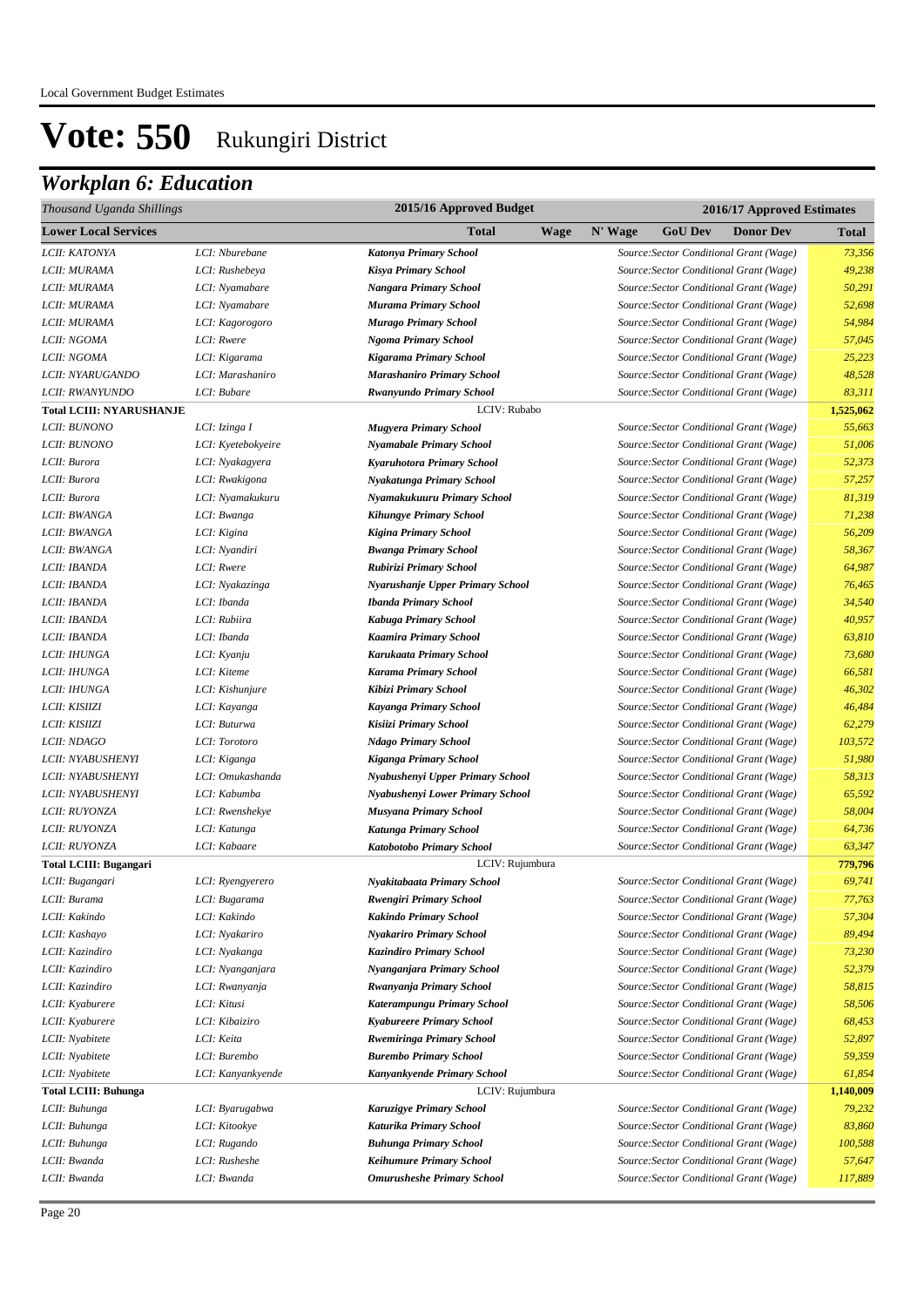| Thousand Uganda Shillings      |                      | 2015/16 Approved Budget          |             | 2016/17 Approved Estimates |                |                                                                                    |              |
|--------------------------------|----------------------|----------------------------------|-------------|----------------------------|----------------|------------------------------------------------------------------------------------|--------------|
| <b>Lower Local Services</b>    |                      | Total                            | <b>Wage</b> | N' Wage                    | <b>GoU Dev</b> | <b>Donor Dev</b>                                                                   | <b>Total</b> |
| LCII: Bwanda                   | LCI: Rwega           | Kanyondo Primary School          |             |                            |                | Source: Sector Conditional Grant (Wage)                                            | 63,641       |
| LCII: Kabingo                  | LCI: Kashenyi        | Kyaruyenje Primary School        |             |                            |                | Source: Sector Conditional Grant (Wage)                                            | 68,619       |
| LCII: Kibirizi                 | LCI: Kibirizi        | Kibirizi Primary School          |             |                            |                | Source: Sector Conditional Grant (Wage)                                            | 98,903       |
| LCII: Kibirizi                 | LCI: Rutooma-Kihanga | Rutooma Kihanga Primary School   |             |                            |                | Source: Sector Conditional Grant (Wage)                                            | 71,247       |
| LCII: Kibirizi                 | LCI: Kagorogoro      | <b>Kagorogoro Primary School</b> |             |                            |                | Source: Sector Conditional Grant (Wage)                                            | 69,009       |
| LCII: Kihanga                  | LCI: Ikuniro         | <b>Ikuniro Primary School</b>    |             |                            |                | Source: Sector Conditional Grant (Wage)                                            | 84,868       |
| LCII: Kihanga                  | LCI: Kacence         | <b>Kihanga Primary School</b>    |             |                            |                | Source: Sector Conditional Grant (Wage)                                            | 81,951       |
| LCII: Kyaruyenje               | LCI: Rugando         | Kakamba Primary School           |             |                            |                | Source: Sector Conditional Grant (Wage)                                            | 86,279       |
| LCII: Kyaruyenje               | LCI: Kashenyi        | Rutooma Int. Primary School      |             |                            |                | Source: Sector Conditional Grant (Wage)                                            | 76,275       |
| <b>Total LCIII: Bwambara</b>   |                      | LCIV: Rujumbura                  |             |                            |                |                                                                                    | 750,497      |
| LCII: Bikurungu                | LCI: Mironzi I       | <b>Bikurungu Primary School</b>  |             |                            |                | Source: Sector Conditional Grant (Wage)                                            | 87,159       |
| LCII: Bikurungu                | LCI: Nyamitooma I    | <b>Omuburama Primary School</b>  |             |                            |                | Source: Sector Conditional Grant (Wage)                                            | 77,768       |
| LCII: Bwambara                 | LCI: Bwambara        | <b>Bwambara Primary School</b>   |             |                            |                | Source: Sector Conditional Grant (Wage)                                            | 120,009      |
| LCII: Bwambara                 | LCI: Bugarama        | <b>Bufunda Primary School</b>    |             |                            |                | Source: Sector Conditional Grant (Wage)                                            | 57,612       |
| LCII: Kikarara                 | LCI: Kafunjo         | Kikarara Primary School          |             |                            |                | Source: Sector Conditional Grant (Wage)                                            | 49,909       |
| LCII: Kikongi                  | LCI: Nyakatunguru    | Karyamacumu Primary School       |             |                            |                | Source: Sector Conditional Grant (Wage)                                            | 81,249       |
| LCII: Kikongi                  | LCI: Rushararazi     | Rushararazi Primary School       |             |                            |                | Source: Sector Conditional Grant (Wage)                                            | 50,135       |
| LCII: Kikongi                  | LCI: Ihimbo          | <b>Ihimbo Primary School</b>     |             |                            |                | Source: Sector Conditional Grant (Wage)                                            | 67,144       |
| LCII: Nyabubare                | LCI: Kakoni          | Kakoni Primary School            |             |                            |                | Source: Sector Conditional Grant (Wage)                                            | 63,779       |
| LCII: Nyabubare                | LCI: Nyamihuku       | Nyamihuku Primary School         |             |                            |                | Source: Sector Conditional Grant (Wage)                                            | 39,072       |
| LCII: Nyabubare                | LCI: Ihendamata      | <b>Kirama Primary School</b>     |             |                            |                | Source: Sector Conditional Grant (Wage)                                            | 56,661       |
| <b>Total LCIII: Nyakagyeme</b> |                      | LCIV: Rujumbura                  |             |                            |                |                                                                                    | 1,437,651    |
| LCII: Kabwoma                  | LCI: Ruteete         | <b>Ruteete Primary School</b>    |             |                            |                | Source: Sector Conditional Grant (Wage)                                            | 45,102       |
| LCII: Kabwoma                  | LCI: Kagorogoro      | Nyamifura Primary School         |             |                            |                | Source: Sector Conditional Grant (Wage)                                            | 57,070       |
| LCII: Kabwoma                  | LCI: Kasoroza        | <b>Kabura Primary School</b>     |             |                            |                | Source: Sector Conditional Grant (Wage)                                            | 66,324       |
| LCII: Kahoko                   | LCI: Mitooma         | <b>Mitooma Primary School</b>    |             |                            |                | Source: Sector Conditional Grant (Wage)                                            | 72,055       |
| LCII: Kahoko                   | LCI: Omukibungo      | <b>Nyakagyeme Primary School</b> |             |                            |                | Source: Sector Conditional Grant (Wage)                                            | 79,220       |
| LCII: Kahoko                   | LCI: Runyinya        | Kahoko Primary School            |             |                            |                | Source: Sector Conditional Grant (Wage)                                            | 98,838       |
| LCII: Kigaga                   | LCI: Bucence         | <b>Bucence Primary School</b>    |             |                            |                | Source: Sector Conditional Grant (Wage)                                            | 58,149       |
| LCII: Kigaga                   | LCI: Kyamurari       | Kyamurari Primary School         |             |                            |                | Source: Sector Conditional Grant (Wage)                                            | 65,805       |
| LCII: Kitimba                  | LCI: Kasoroza        | Kasoroza Primary School          |             |                            |                | Source: Sector Conditional Grant (Wage)                                            | 75,190       |
| LCII: Kitimba                  | LCI: Bunyinya        | Nyaburondo Primary School        |             |                            |                | Source: Sector Conditional Grant (Wage)                                            | 69,627       |
| LCII: Masya                    | LCI: Munyeganyegye   | Munyeganyegye Primary School     |             |                            |                | Source: Sector Conditional Grant (Wage)                                            | 91,351       |
| LCII: Masya                    | LCI: Masya           | <b>Masya Primary School</b>      |             |                            |                | Source: Sector Conditional Grant (Wage)                                            | 87,168       |
| LCII: Nyakinengo               | LCI: Rushoroza       | Nyakinengo Primary School        |             |                            |                | Source: Sector Conditional Grant (Wage)                                            | 53,832       |
| LCII: Nyakinengo               | LCI: Kigaaga         | <b>Katooma Primary School</b>    |             |                            |                | Source: Sector Conditional Grant (Wage)                                            | 54,532       |
| LCII: Nyakinengo               | LCI: Kirehe          | <b>Kirehe Primary School</b>     |             |                            |                | Source: Sector Conditional Grant (Wage)                                            | 50,945       |
| LCII: Nyakinengo               | LCI: Rugando         | <b>Rugando Primary School</b>    |             |                            |                | Source: Sector Conditional Grant (Wage)                                            | 51,668       |
| LCII: Rushasha                 | LCI: Kyabugashe      | Kyabugashe Primary School        |             |                            |                | Source: Sector Conditional Grant (Wage)                                            | 61,111       |
| LCII: Rushasha                 | LCI: Rubabi          | Rushasha Primary School          |             |                            |                | Source: Sector Conditional Grant (Wage)                                            | 64,324       |
| LCII: Rushasha                 | LCI: Rugorogoro      | <b>Mashongora Primary School</b> |             |                            |                | Source: Sector Conditional Grant (Wage)                                            | 69,935       |
| LCII: Rwerere                  | LCI: Rwerere         | <b>Rwerere Primary School</b>    |             |                            |                | Source: Sector Conditional Grant (Wage)                                            | 86,485       |
| LCII: Rwerere                  | LCI: Rusoroza        | Kabwoma Primary School           |             |                            |                | Source: Sector Conditional Grant (Wage)                                            | 78,918       |
| <b>Total LCIII: Ruhinda</b>    |                      | LCIV: Rujumbura                  |             |                            |                |                                                                                    | 952,790      |
| LCII: Burombe                  | LCI: Butagatsi       | Rwamagaya Primary School         |             |                            |                | Source: Sector Conditional Grant (Wage)                                            | 53,282       |
| LCII: Burombe                  | LCI: Katookye        | <b>Katookye Primary School</b>   |             |                            |                | Source: Sector Conditional Grant (Wage)                                            | 59,819       |
| LCII: Burombe                  | LCI: Rwamuha         | <b>Burombe Primary School</b>    |             |                            |                | Source: Sector Conditional Grant (Wage)                                            | 53,258       |
| LCII: Kicwamba                 | LCI: Kakwamushaha    | Kajwamushana Primary School      |             |                            |                | Source: Sector Conditional Grant (Wage)                                            | 58,351       |
| LCII: Kicwamba                 | LCI: Nyakagyera      | Kicwamba Primary School          |             |                            |                | Source: Sector Conditional Grant (Wage)                                            | 70,044       |
| LCII: Kicwamba                 | LCI: Nyakihanga      | Rwabukoba Primary School         |             |                            |                | Source: Sector Conditional Grant (Wage)                                            | 94,050       |
| LCII: Ndere                    | LCI: Kajunju         | Kajunju Primary School           |             |                            |                | Source: Sector Conditional Grant (Wage)                                            | 52,288       |
| LCII: Ndere                    | LCI: Muraro          | <b>Ndere Primary School</b>      |             |                            |                | Source: Sector Conditional Grant (Wage)                                            | 65,906       |
| LCII: Ndere                    | LCI: Kyabagyerwa     | Kyabagyerwa Primary School       |             |                            |                | Source: Sector Conditional Grant (Wage)<br>Source: Sector Conditional Grant (Wage) | 53,312       |
| LCII: Nyakitabire              | LCI: Kigarigari      | Kigarigari Primary School        |             |                            |                |                                                                                    | 52,266       |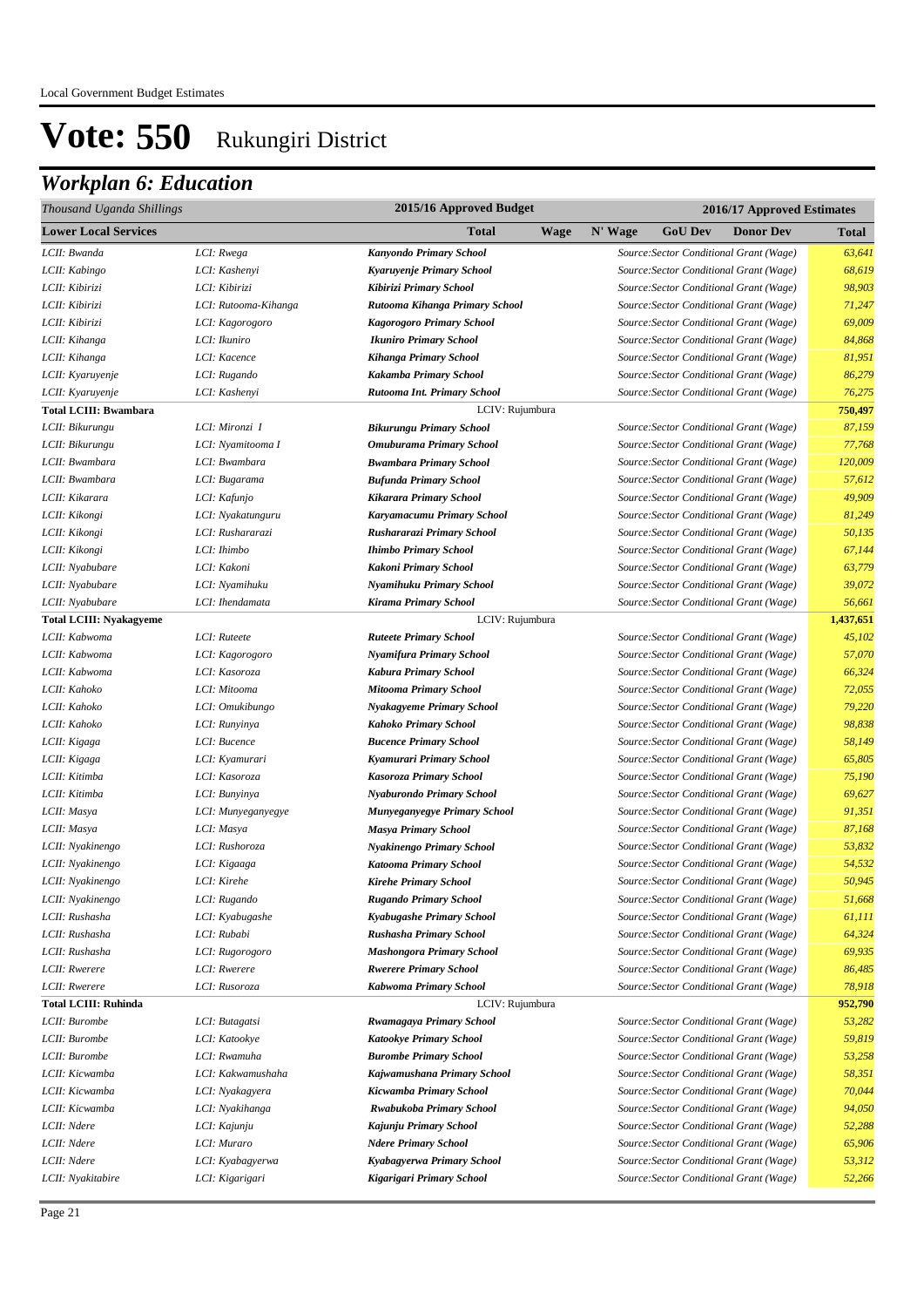| Thousand Uganda Shillings   |                  | 2015/16 Approved Budget        |                                         |             |                | 2016/17 Approved Estimates              |              |  |
|-----------------------------|------------------|--------------------------------|-----------------------------------------|-------------|----------------|-----------------------------------------|--------------|--|
| <b>Lower Local Services</b> |                  | <b>Total</b>                   | Wage                                    | <b>Wage</b> | <b>GoU Dev</b> | <b>Donor Dev</b>                        | <b>Total</b> |  |
| LCII: Nyarwimuka            | LCI: Kikunyu     | <b>Rweshama Primary School</b> |                                         | 42.018      |                |                                         |              |  |
| LCII: Nyarwimuka            | LCI: Nyabukumba  | <b>Rwera Primary School</b>    | Source: Sector Conditional Grant (Wage) |             |                | 61.412                                  |              |  |
| LCII: Nyarwimuka            | LCI: Rushaya     | Kafuka Primary School          |                                         |             |                | Source: Sector Conditional Grant (Wage) | 43.061       |  |
| LCII: Rwamugoma             | LCI: Rwamarengye | Nyamambo Primary School        |                                         |             |                | Source: Sector Conditional Grant (Wage) | 60,699       |  |
| LCII: Rwamugoma             | LCI: Kakoki      | Kashenyi Primary School        |                                         |             |                | Source: Sector Conditional Grant (Wage) | 54,315       |  |
| LCII: Rwamugoma             | LCI: Rwamugoma   | Nyakanyinya Primary School     |                                         |             |                | Source: Sector Conditional Grant (Wage) | 78,709       |  |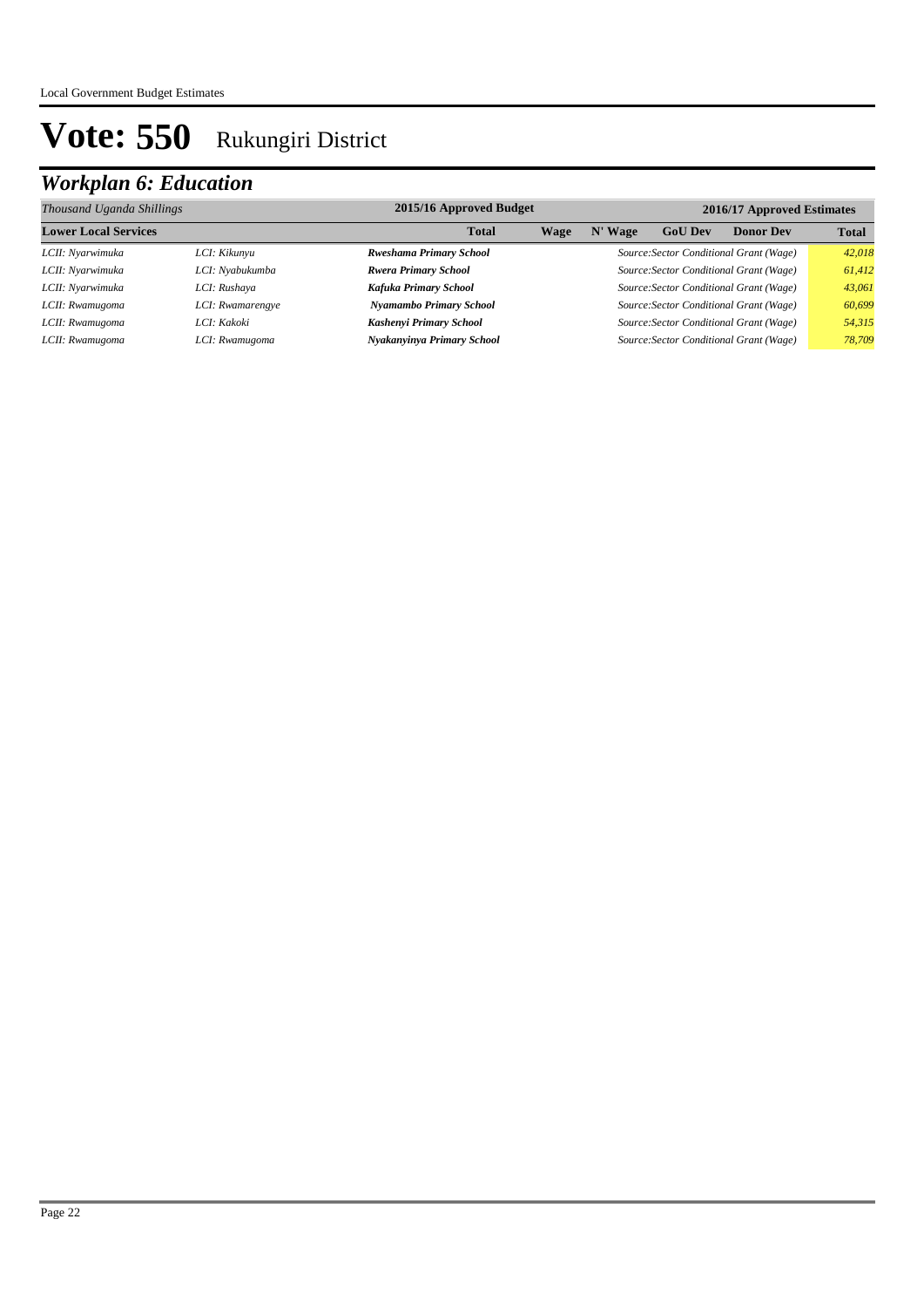| Thousand Uganda Shillings                  |                   | 2015/16 Approved Budget                |                                         | 2016/17 Approved Estimates |                |              |                                         |              |
|--------------------------------------------|-------------------|----------------------------------------|-----------------------------------------|----------------------------|----------------|--------------|-----------------------------------------|--------------|
| <b>Lower Local Services</b>                |                   | Total                                  | <b>Wage</b>                             | N' Wage                    | <b>GoU Dev</b> |              | <b>Donor Dev</b>                        | <b>Total</b> |
| 263367 Sector Conditional Grant (Non-Wage) |                   | $\boldsymbol{0}$                       | $\mathbf{0}$                            | 639,222                    |                | $\mathbf{0}$ | $\mathbf{0}$                            | 639,222      |
| <b>Total LCIII: BUYANJA</b>                |                   | LCIV: Rubabo                           |                                         |                            |                |              |                                         | 69,195       |
| LCII: BUGYERA                              | LCI: Kitojo       | <b>Bugyera Kitojo Primary School</b>   |                                         |                            |                |              | Source: Sector Conditional Grant (Non-W | 4,019        |
| LCII: BUGYERA                              | LCI: Rugarama     | Rugarama Primary School                | Source: Sector Conditional Grant (Non-W |                            |                |              |                                         | 3,939        |
| LCII: BUGYERA                              | LCI: Nyakiju      | Nyakiju Primary School                 |                                         |                            |                |              | Source: Sector Conditional Grant (Non-W | 2,596        |
| LCII: KASHESHE                             | LCI: Katungu      | <b>Katungu Primary School</b>          |                                         |                            |                |              | Source: Sector Conditional Grant (Non-W | 5,775        |
| LCII: KASHESHE                             | LCI: Rwabacere    | <b>Bishops Kasheshe Primary School</b> |                                         |                            |                |              | Source: Sector Conditional Grant (Non-W | 3,348        |
| LCII: KASHESHE                             | LCI: Nyarutuntu   | Kasheshe Primary School                |                                         |                            |                |              | Source: Sector Conditional Grant (Non-W | 3,348        |
| LCII: KYAMAKANDA                           | LCI: Kihumuro     | <b>Kihumuro Primary School</b>         |                                         |                            |                |              | Source: Sector Conditional Grant (Non-W | 3,380        |
| LCII: KYAMAKANDA                           | LCI: Rwamuhima    | <b>Rwamuhima Primary School</b>        |                                         |                            |                |              | Source: Sector Conditional Grant (Non-W | 2,846        |
| <b>LCII: NYABITEETE</b>                    | LCI: Kanombe      | <b>Kanombe Primary School</b>          |                                         |                            |                |              | Source: Sector Conditional Grant (Non-W | 3,267        |
| LCII: NYABITEETE                           | LCI: Rushaka      | <b>Nyabiteete Primary School</b>       |                                         |                            |                |              | Source: Sector Conditional Grant (Non-W | 4,327        |
| LCII: NYAKAINA                             | LCI: Kagati       | <b>Kagati Primary School</b>           |                                         |                            |                |              | Source: Sector Conditional Grant (Non-W | 3,663        |
| LCII: NYAKAINA                             | LCI: Rwenkureijo  | Rwenkureijo Primary School             |                                         |                            |                |              | Source: Sector Conditional Grant (Non-W | 3,397        |
| LCII: NYAKAINA                             | LCI: Kafunjo      | Kafunjo Primary School                 |                                         |                            |                |              | Source: Sector Conditional Grant (Non-W | 2,968        |
| LCII: RUBANGA                              | LCI: Rubanga      | Rubanga Primary School                 |                                         |                            |                |              | Source: Sector Conditional Grant (Non-W | 6,236        |
| LCII: RUBANGA                              | LCI: Kishonga     | Kishonga Primary School                |                                         |                            |                |              | Source: Sector Conditional Grant (Non-W | 5,200        |
| LCII: RUBANGA                              | LCI: Rwenyangi    | Rwenyangi Primary School               |                                         |                            |                |              | Source: Sector Conditional Grant (Non-W | 5,314        |
| LCII: RUBANGA                              | LCI: Ibumba       | <b>Ibumba Primary School</b>           |                                         |                            |                |              | Source: Sector Conditional Grant (Non-W | 3,024        |
| LCII: RWAKIRUNGURA                         | LCI: Rwentuha     | <b>Rwentuha Primary School</b>         |                                         |                            |                |              | Source: Sector Conditional Grant (Non-W | 2,547        |
| <b>Total LCIII: Buyanja Town Coucil</b>    |                   | LCIV: Rubabo                           |                                         |                            |                |              |                                         | 15,998       |
| LCII: Northern Ward                        | LCI: Rubirizi     | Kyamakanda Primary School              |                                         |                            |                |              | Source: Sector Conditional Grant (Non-W | 6,859        |
| LCII: Southern Ward                        | LCI: Katojo Cell  | Katojo Primary School                  |                                         |                            |                |              | Source: Sector Conditional Grant (Non-W | 4,537        |
| LCII: Southern Ward                        | LCI: Nyakaina     | <b>Nyakaina Primary School</b>         |                                         |                            |                |              | Source: Sector Conditional Grant (Non-W | 4,602        |
| <b>Total LCIII: KEBISONI</b>               |                   | LCIV: Rubabo                           |                                         |                            |                |              |                                         | 65,079       |
| LCII: GARUBUNDA                            | LCI: Kashanje     | <b>Rwakanyegyero Primary School</b>    |                                         |                            |                |              | Source: Sector Conditional Grant (Non-W | 4,869        |
| LCII: GARUBUNDA                            | LCI: Katenga      | <b>Garubunda Primary School</b>        |                                         |                            |                |              | Source: Sector Conditional Grant (Non-W | 3,089        |
| LCII: KABINGO                              | LCI: Kitooha      | <b>Kabingo Primary School</b>          |                                         |                            |                |              | Source: Sector Conditional Grant (Non-W | 2,879        |
| LCII: KABINGO                              | LCI: Rwabigangura | Rwabigangura Primary School            |                                         |                            |                |              | Source: Sector Conditional Grant (Non-W | 2,571        |
| LCII: KABINGO                              | LCI: Kabashari    | <b>Kahengye Primary School</b>         |                                         |                            |                |              | Source: Sector Conditional Grant (Non-W | 3,178        |
| LCII: KABINGO                              | LCI: Karire       | <b>Kariire Primary School</b>          |                                         |                            |                |              | Source: Sector Conditional Grant (Non-W | 5,581        |
| LCII: KAKIINGA                             | LCI: Nyakabale    | <b>Rumbugu Primary School</b>          |                                         |                            |                |              | Source: Sector Conditional Grant (Non-W | 4,545        |
| LCII: KAKIINGA                             | LCI: Kakibaya     | Kakibaya Primary School                |                                         |                            |                |              | Source: Sector Conditional Grant (Non-W | 2,919        |
| <b>LCII: KARUHEMBE</b>                     | LCI: Kityaza      | <b>Karuhembe Primary School</b>        |                                         |                            |                |              | Source: Sector Conditional Grant (Non-W | 4,853        |
| LCII: KIIGIRO                              | LCI: Ndama        | <b>Ndama Primary School</b>            |                                         |                            |                |              | Source: Sector Conditional Grant (Non-W | 3,397        |
| LCII: KIIGIRO                              | LCI: Kabuzooba    | <b>Kigiiro Primary School</b>          |                                         |                            |                |              | Source: Sector Conditional Grant (Non-W | 5,759        |
| LCII: MABANGA                              | LCI: Rugyendwa    | Rugyendwa Primary School               |                                         |                            |                |              | Source: Sector Conditional Grant (Non-W | 5,484        |
| <i>LCII: MABANGA</i>                       | LCI: Rwemiyaga    | Mabanga Primary School                 |                                         |                            |                |              | Source: Sector Conditional Grant (Non-W | 4,157        |
| LCII: NYEIBINGO                            | LCI: Nyamubogore  | Rwabihurwa Primary School              |                                         |                            |                |              | Source:Sector Conditional Grant (Non-W  | 3,138        |
| LCII: NYEIBINGO                            | LCI: Kagyeyo      | Kyamutareiga Primary School            |                                         |                            |                |              | Source: Sector Conditional Grant (Non-W | 4,788        |
| LCII: NYEIBINGO                            | LCI: Bikungu      | <b>Bikungu Primary School</b>          |                                         |                            |                |              | Source: Sector Conditional Grant (Non-W | 3,874        |
| <b>Total LCIII: Kebisoni Town Coucil</b>   |                   | LCIV: Rubabo                           |                                         |                            |                |              |                                         | 7,926        |
| LCII: Kiborogota Ward                      | LCI: Kiborogota   | Kiborogota Primary School              |                                         |                            |                |              | Source: Sector Conditional Grant (Non-W | 3,227        |
| LCII: Kiborogota Ward                      | LCI: Kakinga      | Kebisoni Int. Primary School           |                                         |                            |                |              | Source: Sector Conditional Grant (Non-W | 4,699        |
| <b>Total LCIII: NYAKISHENYI</b>            |                   | LCIV: Rubabo                           |                                         |                            |                |              |                                         | 80,048       |
| LCII: BIKONGOZO                            | LCI: Bikongozo    | <b>Bikongozo Primary School</b>        |                                         |                            |                |              | Source: Sector Conditional Grant (Non-W | 3,235        |
| <b>LCII: KACENCE</b>                       | LCI: Rugoma       | Nyakisoroza Primary School             |                                         |                            |                |              | Source: Sector Conditional Grant (Non-W | 4,845        |
| <b>LCII: KACENCE</b>                       | LCI: Numba        | Nyakishenyi Primary School             |                                         |                            |                |              | Source: Sector Conditional Grant (Non-W | 6,705        |
| <b>LCII: KACENCE</b>                       | LCI: Mabindi      | <b>Mabindi Primary School</b>          |                                         |                            |                |              | Source: Sector Conditional Grant (Non-W | 3,348        |
| LCII: KAFUNJO                              | LCI: Bugandaza    | <b>Bugandaza Primary School</b>        |                                         |                            |                |              | Source: Sector Conditional Grant (Non-W | 2,992        |
| LCII: KAFUNJO                              | LCI: Kafunjo      | Kafunjo P/S                            |                                         |                            |                |              | Source: Sector Conditional Grant (Non-W | 4,311        |
| LCII: KAFUNJO                              | LCI: Kagorogoro   | <b>Kirimbe Primary School</b>          |                                         |                            |                |              | Source: Sector Conditional Grant (Non-W | 3,186        |
| LCII: KAHOKO                               | LCI: Omurutooma   | Omurutooma Primary School              |                                         |                            |                |              | Source: Sector Conditional Grant (Non-W | 2,855        |
| <i>LCII: KAHOKO</i>                        | LCI: Nyarurambi   | <b>Rusheshe Primary School</b>         |                                         |                            |                |              | Source:Sector Conditional Grant (Non-W  | 3,583        |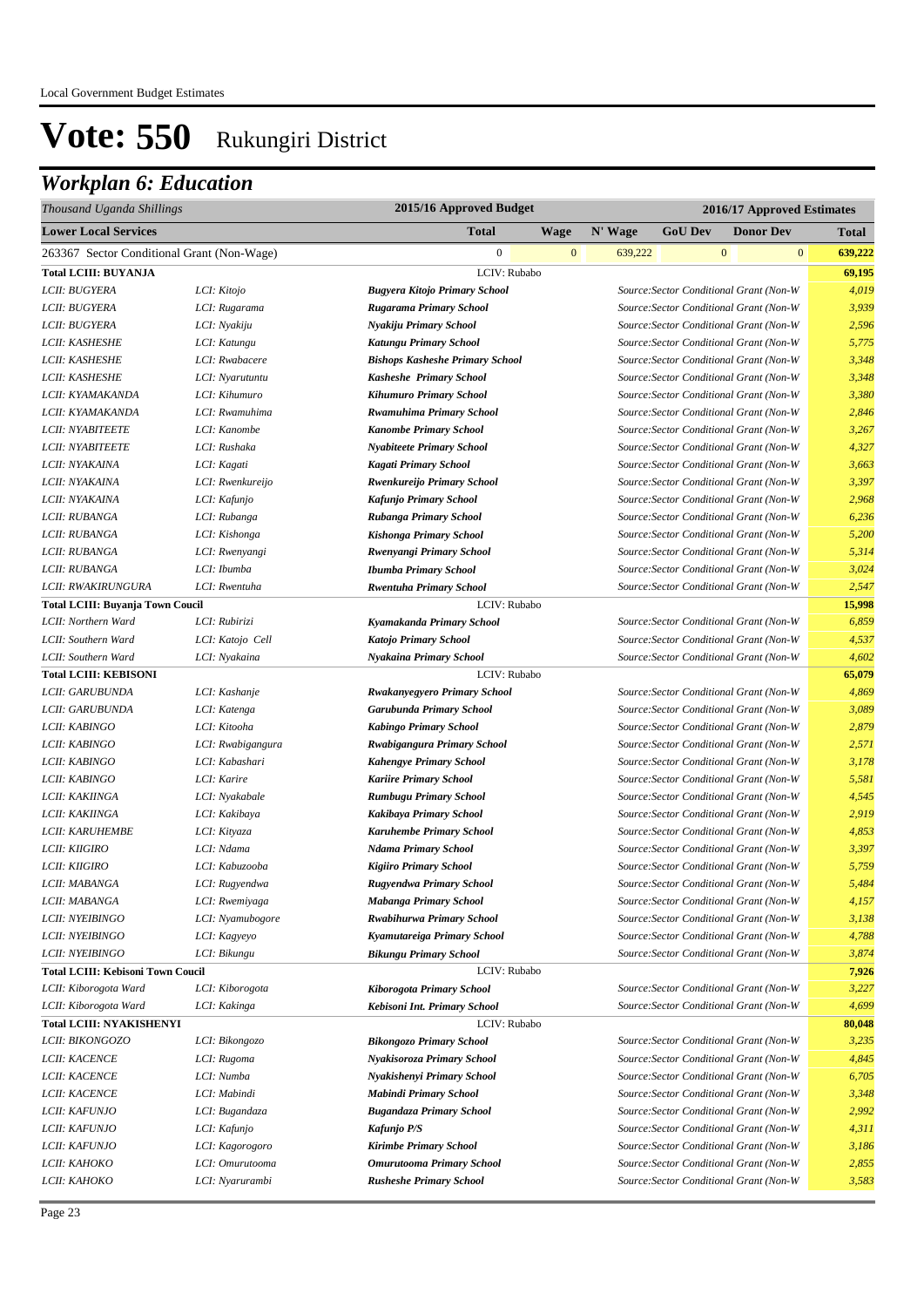| 2015/16 Approved Budget<br>Thousand Uganda Shillings |                     |                                   |             | 2016/17 Approved Estimates |                |                                         |        |
|------------------------------------------------------|---------------------|-----------------------------------|-------------|----------------------------|----------------|-----------------------------------------|--------|
| <b>Lower Local Services</b>                          |                     | Total                             | <b>Wage</b> | N' Wage                    | <b>GoU Dev</b> | <b>Donor Dev</b>                        | Total  |
| LCII: KAHOKO                                         | LCI: Kibeho         | <b>Kibale Primary School</b>      |             |                            |                | Source: Sector Conditional Grant (Non-W | 3,486  |
| LCII: KATONYA                                        | LCI: Bugarama       | <b>Bugarama Primary School</b>    |             |                            |                | Source: Sector Conditional Grant (Non-W | 3,364  |
| LCII: KATONYA                                        | LCI: Nburebane      | Katonya Primary School            |             |                            |                | Source: Sector Conditional Grant (Non-W | 5,670  |
| LCII: MURAMA                                         | LCI: Rushebeya      | <b>Kisya Primary School</b>       |             |                            |                | Source: Sector Conditional Grant (Non-W | 3,866  |
| LCII: MURAMA                                         | LCI: Nyamabare      | Nangara Primary School            |             |                            |                | Source: Sector Conditional Grant (Non-W | 3,809  |
| LCII: MURAMA                                         | LCI: Nyamabare      | <b>Murama Primary School</b>      |             |                            |                | Source: Sector Conditional Grant (Non-W | 3,914  |
| LCII: MURAMA                                         | LCI: Kagorogoro     | <b>Murago Primary School</b>      |             |                            |                | Source: Sector Conditional Grant (Non-W | 4,497  |
| LCII: NGOMA                                          | LCI: Kigarama       | Kigarama Primary School           |             |                            |                | Source: Sector Conditional Grant (Non-W | 2,458  |
| LCII: NGOMA                                          | LCI: Rwere          | <b>Ngoma Primary School</b>       |             |                            |                | Source: Sector Conditional Grant (Non-W | 4,052  |
| LCII: NYARUGANDO                                     | LCI: Nyarubare      | <b>Nyarubare Primary School</b>   |             |                            |                | Source: Sector Conditional Grant (Non-W | 2,531  |
| LCII: NYARUGANDO                                     | LCI: Marashaniro    | <b>Marashaniro Primary School</b> |             |                            |                | Source: Sector Conditional Grant (Non-W | 3,073  |
| LCII: RWANYUNDO                                      | LCI: Bubare         | Rwanyundo Primary School          |             |                            |                | Source: Sector Conditional Grant (Non-W | 4,270  |
| <b>Total LCIII: NYARUSHANJE</b>                      |                     | LCIV: Rubabo                      |             |                            |                |                                         | 97,347 |
| LCII: BUNONO                                         | LCI: Izinga I       | <b>Mugyera Primary School</b>     |             |                            |                | Source: Sector Conditional Grant (Non-W | 4,108  |
| <b>LCII: BUNONO</b>                                  | LCI: Kyentobokyeire | <b>Nyamabale Primary School</b>   |             |                            |                | Source: Sector Conditional Grant (Non-W | 2,701  |
| LCII: Burora                                         | LCI: Nyakagyera     | Kyaruhotora Primary School        |             |                            |                | Source: Sector Conditional Grant (Non-W | 3,631  |
| LCII: Burora                                         | LCI: Nyamakukuru    | Nyamakukuru Primary School        |             |                            |                | Source: Sector Conditional Grant (Non-W | 4,618  |
| LCII: Burora                                         | LCI: Rwakigona      | Nyakatunga Primary School         |             |                            |                | Source: Sector Conditional Grant (Non-W | 4,359  |
| LCII: Burora                                         | LCI: Rwakigona      | Katunga Primary School            |             |                            |                | Source: Sector Conditional Grant (Non-W | 5,014  |
| LCII: BWANGA                                         | LCI: Bwanga         | <b>Kihungye Primary School</b>    |             |                            |                | Source: Sector Conditional Grant (Non-W | 4,521  |
| LCII: BWANGA                                         | LCI: Kigina         | <b>Kigina Primary School</b>      |             |                            |                | Source: Sector Conditional Grant (Non-W | 2,434  |
| LCII: BWANGA                                         | LCI: Nyandiri       | <b>Bwanga Primary School</b>      |             |                            |                | Source: Sector Conditional Grant (Non-W | 2,588  |
| LCII: IBANDA                                         | LCI: Nyakazinga     | Nyarushanje Upper Primary School  |             |                            |                | Source: Sector Conditional Grant (Non-W | 4,966  |
| LCII: IBANDA                                         | LCI: Ibanda         | <b>Ibanda Primary School</b>      |             |                            |                | Source: Sector Conditional Grant (Non-W | 2,175  |
| LCII: IBANDA                                         | LCI: Rwere          | Rubirizi Primary School           |             |                            |                | Source: Sector Conditional Grant (Non-W | 3,728  |
| LCII: IBANDA                                         | LCI: Rubiira        | Kabuga Primary School             |             |                            |                | Source: Sector Conditional Grant (Non-W | 3,267  |
| LCII: IBANDA                                         | LCI: Ibanda         | <b>Kaamira Primary School</b>     |             |                            |                | Source: Sector Conditional Grant (Non-W | 4,019  |
| LCII: IHUNGA                                         | LCI: Kishunjure     | Kibizi Primary School             |             |                            |                | Source: Sector Conditional Grant (Non-W | 2,879  |
| LCII: IHUNGA                                         | LCI: Kitebe         | <b>Karama Primary School</b>      |             |                            |                | Source: Sector Conditional Grant (Non-W | 3,922  |
| LCII: IHUNGA                                         | LCI: Kyanju         | Karukaata Primary School          |             |                            |                | Source: Sector Conditional Grant (Non-W | 3,461  |
| LCII: KISIIZI                                        | LCI: Buturwa        | Kisiizi Primary School            |             |                            |                | Source: Sector Conditional Grant (Non-W | 4,327  |
| LCII: KISIIZI                                        | LCI: Kayanga        | Kayanga Primary School            |             |                            |                | Source: Sector Conditional Grant (Non-W | 3,275  |
| LCII: NDAGO                                          | LCI: Rwenshekye     | <b>Musyana Primary School</b>     |             |                            |                | Source: Sector Conditional Grant (Non-W | 4,028  |
| LCII: NDAGO                                          | LCI: Torotoro       | <b>Ndago Primary School</b>       |             |                            |                | Source: Sector Conditional Grant (Non-W | 6,390  |
| LCII: NDAGO                                          | LCI: Kabaare        | Katobotobo Primary School         |             |                            |                | Source: Sector Conditional Grant (Non-W | 3,583  |
| LCII: NYABUSHENYI                                    | LCI: Omukashanda    | Nyabushenyi Upper Primary School  |             |                            |                | Source: Sector Conditional Grant (Non-W | 3,655  |
| LCII: NYABUSHENYI                                    | LCI: Kiganga        | Kiganga Primary School            |             |                            |                | Source: Sector Conditional Grant (Non-W | 3,445  |
| LCII: NYABUSHENYI                                    | LCI: Kabumba        | Nyabushenyi Lower Primary School  |             |                            |                | Source:Sector Conditional Grant (Non-W  | 6,252  |
| <b>Total LCIII: Bugangari</b>                        |                     | LCIV: Rujumbura                   |             |                            |                |                                         | 54,744 |
| LCII: Bugangari                                      | LCI: Rwengyerero    | Nyakitabaata Primary School       |             |                            |                | Source: Sector Conditional Grant (Non-W | 4,553  |
| LCII: Bugangari                                      | LCI: Rwenyerere     | <b>Bugangari Primary School</b>   |             |                            |                | Source: Sector Conditional Grant (Non-W | 3,227  |
| LCII: Burama                                         | LCI: Bugarama       | <b>Rwengiri Primary School</b>    |             |                            |                | Source: Sector Conditional Grant (Non-W | 4,537  |
| LCII: Kakindo                                        | LCI: Kakindo        | <b>Kakindo Primary School</b>     |             |                            |                | Source: Sector Conditional Grant (Non-W | 3,227  |
| LCII: Kashayo                                        | LCI: Nyakariro      | <b>Nyakariro Primary School</b>   |             |                            |                | Source: Sector Conditional Grant (Non-W | 6,673  |
| LCII: Kazindiro                                      | LCI: Nyanganjara A  | Nyanganjara Primary School        |             |                            |                | Source: Sector Conditional Grant (Non-W | 3,518  |
| LCII: Kazindiro                                      | LCI: Rwanyanja      | Rwanyanja Primary School          |             |                            |                | Source: Sector Conditional Grant (Non-W | 4,108  |
| LCII: Kazindiro                                      | LCI: Nyakahanga     | <b>Kazindiro Primary School</b>   |             |                            |                | Source: Sector Conditional Grant (Non-W | 4,270  |
| LCII: Kyaburere                                      | LCI: Omukitusi      | Katerampungu Primary School       |             |                            |                | Source: Sector Conditional Grant (Non-W | 4,157  |
| LCII: Kyaburere                                      | LCI: Kibaiziro      | <b>Kyabureere Primary School</b>  |             |                            |                | Source: Sector Conditional Grant (Non-W | 4,472  |
| LCII: Nyabitete                                      | LCI: Kanyankyende   | Kanyankyende Primary School       |             |                            |                | Source: Sector Conditional Grant (Non-W | 4,634  |
| LCII: Nyabitete                                      | LCI: Burembo        | <b>Burembo Primary School</b>     |             |                            |                | Source: Sector Conditional Grant (Non-W | 4,149  |
| LCII: Nyabitete                                      | LCI: Keita          | <b>Rwemiringa Primary School</b>  |             |                            |                | Source: Sector Conditional Grant (Non-W | 3,219  |
| <b>Total LCIII: Buhunga</b>                          |                     | LCIV: Rujumbura                   |             |                            |                |                                         | 58,707 |
| LCII: Buhunga                                        | LCI: Ryarugambwa    | Karuzigye Primary School          |             |                            |                | Source: Sector Conditional Grant (Non-W | 2,693  |
|                                                      |                     |                                   |             |                            |                |                                         |        |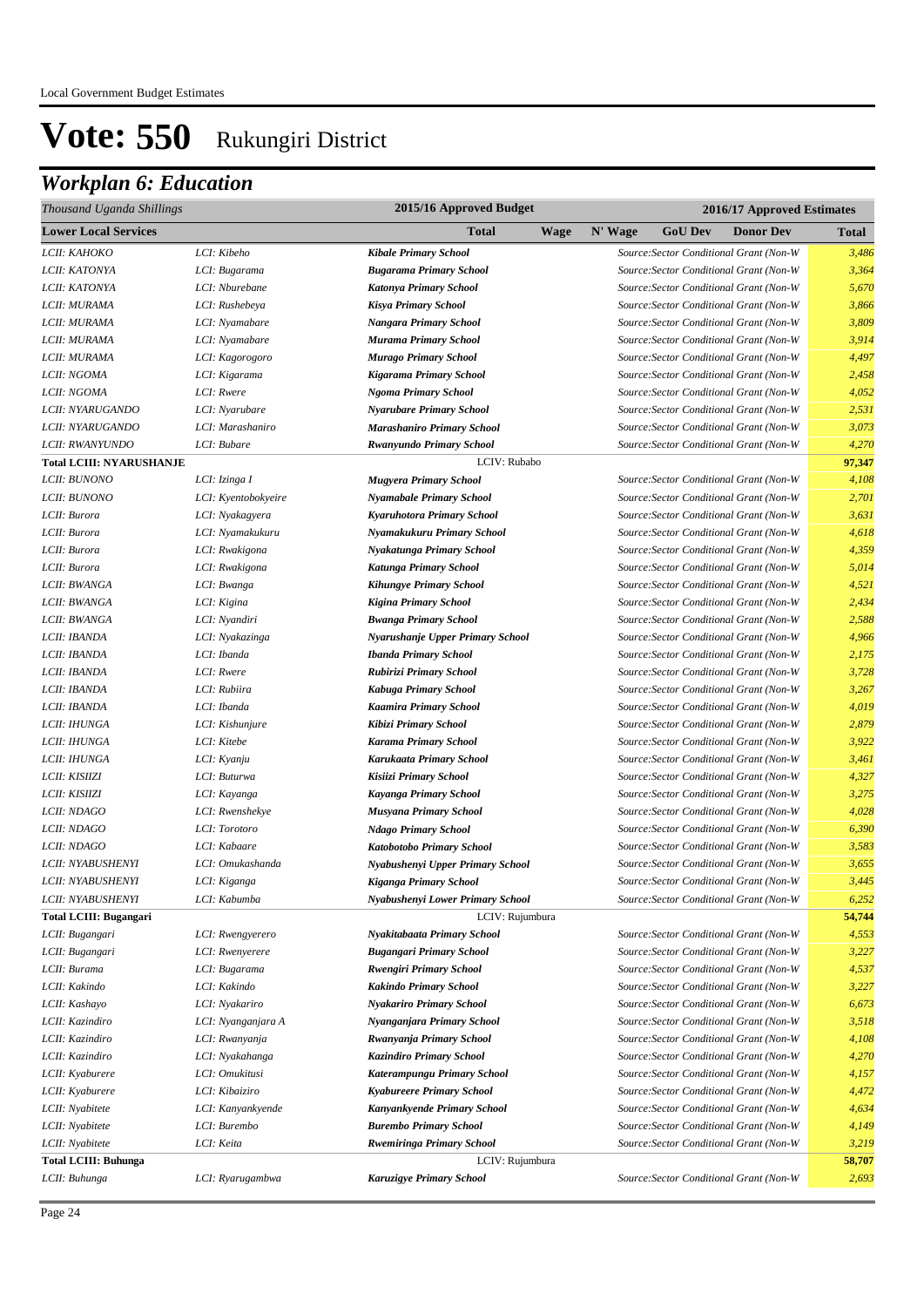| Thousand Uganda Shillings      |                      | 2015/16 Approved Budget             | 2016/17 Approved Estimates                    |              |
|--------------------------------|----------------------|-------------------------------------|-----------------------------------------------|--------------|
| <b>Lower Local Services</b>    |                      | Total<br>Wage                       | N' Wage<br><b>GoU Dev</b><br><b>Donor Dev</b> | <b>Total</b> |
| LCII: Buhunga                  | LCI: Kitookye        | Katurika Primary School             | Source: Sector Conditional Grant (Non-W       | 5,014        |
| LCII: Buhunga                  | LCI: Rugando         | <b>Buhunga Primary School</b>       | Source: Sector Conditional Grant (Non-W       | 6,859        |
| LCII: Bwanda                   | LCI: Rusheshe        | <b>Keihumure Primary School</b>     | Source: Sector Conditional Grant (Non-W       | 2,887        |
| LCII: Bwanda                   | LCI: Bwanda          | <b>Omurusheshe Primary School</b>   | Source: Sector Conditional Grant (Non-W       | 6,284        |
| LCII: Bwanda                   | LCI: Rwega           | <b>Kanyondo Primary School</b>      | Source: Sector Conditional Grant (Non-W       | 3,518        |
| LCII: Kabingo                  | LCI: Ikuniro         | <b>IkuniroPrimary School</b>        | Source: Sector Conditional Grant (Non-W       | 5,233        |
| LCII: Kibirizi                 | LCI: Kibirizi        | Kibirizi Primary School             | Source: Sector Conditional Grant (Non-W       | 4,658        |
| LCII: Kibirizi                 | LCI: Kagorogoro      | Kagorogoro Primary School           | Source: Sector Conditional Grant (Non-W       | 3,841        |
| LCII: Kihanga                  | LCI: Rutooma-Kihanga | Rutooma Kihanga Primary School      | Source: Sector Conditional Grant (Non-W       | 3,615        |
| LCII: Kihanga                  | LCI: Kacence         | <b>Kihanga Primary School</b>       | Source: Sector Conditional Grant (Non-W       | 4,205        |
| LCII: Kyaruyenje               | LCI: Kashenyi        | Kyaruyenje Primary School           | Source: Sector Conditional Grant (Non-W       | 2,515        |
| LCII: Kyaruyenje               | LCI: Rugando         | Kakamba Primary School              | Source: Sector Conditional Grant (Non-W       | 3,841        |
| LCII: Kyaruyenje               | LCI: Kashenyi        | Rutooma Int. Primary School         | Source: Sector Conditional Grant (Non-W       | 3,542        |
| <b>Total LCIII: Bwambara</b>   |                      | LCIV: Rujumbura                     |                                               | 52,860       |
| LCII: Bikurungu                | LCI: Mironzi I       | <b>Bikurungu Primary School</b>     | Source: Sector Conditional Grant (Non-W       | 6,252        |
| LCII: Bikurungu                | LCI: Kakoni          | Kakoni Primary School               | Source: Sector Conditional Grant (Non-W       | 3,097        |
| LCII: Bikurungu                | LCI: Nyamitooma I    | Omuburama Primary School            | Source: Sector Conditional Grant (Non-W       | 4,756        |
| LCII: Bwambara                 | LCI: Ncwera          | Rweshama Public Primary School      | Source: Sector Conditional Grant (Non-W       | 3,340        |
| LCII: Bwambara                 | LCI: Bugarama        | <b>Bufunda Primary School</b>       | Source: Sector Conditional Grant (Non-W       | 3,850        |
| LCII: Bwambara                 | LCI: Bwambara        | <b>Bwambara Primary School</b>      | Source: Sector Conditional Grant (Non-W       | 8,549        |
| LCII: Kikarara                 | LCI: Kafunjo         | Kikarara Primary School             | Source: Sector Conditional Grant (Non-W       | 3,688        |
| LCII: Kikongi                  | LCI: Nyakatunguru    | Karyamacumu Primary School          | Source: Sector Conditional Grant (Non-W       | 5,564        |
| LCII: Kikongi                  | LCI: Rushararazi     | Rushararazi Primary School          | Source: Sector Conditional Grant (Non-W       | 2,903        |
| LCII: Kikongi                  | LCI: Ihimbo          | <b>Ihimbo Primary School</b>        | Source: Sector Conditional Grant (Non-W       | 4,400        |
| LCII: Nyabubare                | LCI: Ihendamata      | Kirama Primary School               | Source: Sector Conditional Grant (Non-W       | 3,914        |
| LCII: Nyabubare                | LCI: Nyamihuku       | Nyamihuku Primary School            | Source: Sector Conditional Grant (Non-W       | 2,547        |
| <b>Total LCIII: Nyakagyeme</b> |                      | LCIV: Rujumbura                     |                                               | 78,931       |
| LCII: Kabwoma                  | LCI: Kabwoma         | Kabwoma Primary School              | Source: Sector Conditional Grant (Non-W       | 3,930        |
| LCII: Kabwoma                  | LCI: Kabura          | Kabura Primary School               | Source: Sector Conditional Grant (Non-W       | 2,070        |
| LCII: Kabwoma                  | LCI: Kagorogoro      | Nyamifura Primary School            | Source: Sector Conditional Grant (Non-W       | 3,130        |
| LCII: Kabwoma                  | LCI: Ruteete         | <b>Ruteete Primary School</b>       | Source: Sector Conditional Grant (Non-W       | 2,677        |
| LCII: Kahoko                   | LCI: Runyinya        | Kahoko Primary School               | Source: Sector Conditional Grant (Non-W       | 5,492        |
| LCII: Kahoko                   | LCI: Mitooma         | <b>Mitooma Primary School</b>       | Source: Sector Conditional Grant (Non-W       | 4,052        |
| LCII: Kahoko                   | LCI: Omukibungo      | Nyakagyeme Primary School           | Source: Sector Conditional Grant (Non-W       | 4,222        |
| LCII: Kigaga                   | LCI: Bucence         | <b>Bucence Primary School</b>       | Source: Sector Conditional Grant (Non-W       | 3,049        |
| LCII: Kigaga                   | LCI: Kyamurari       | Kyamurari Primary School            | Source: Sector Conditional Grant (Non-W       | 3,809        |
| LCII: Kitimba                  | LCI: Bunyinya        | Nyaburondo Primary School           | Source: Sector Conditional Grant (Non-W       | 3,947        |
| LCII: Kitimba                  | LCI: Kasoroza        | Kasoroza Primary School             | Source:Sector Conditional Grant (Non-W        | 4,092        |
| LCII: Masya                    | LCI: Munyeganyegye   | <b>Munyeganyegye Primary School</b> | Source: Sector Conditional Grant (Non-W       | 4,707        |
| LCII: Masya                    | LCI: Masya           | <b>Masya Primary School</b>         | Source: Sector Conditional Grant (Non-W       | 4,877        |
| LCII: Nyakinengo               | LCI: Kirehe          | <b>Kirehe Primary School</b>        | Source: Sector Conditional Grant (Non-W       | 2,337        |
| LCII: Nyakinengo               | LCI: Rugando         | <b>Rugando Primary School</b>       | Source: Sector Conditional Grant (Non-W       | 3,461        |
| LCII: Nyakinengo               | LCI: Rushoroza       | Nyakinengo Primary School           | Source: Sector Conditional Grant (Non-W       | 2,402        |
| LCII: Nyakinengo               | LCI: Kigaaga         | Katooma Primary School              | Source: Sector Conditional Grant (Non-W       | 3,219        |
| LCII: Rushasha                 | LCI: Rubabi          | Rushasha Primary School             | Source: Sector Conditional Grant (Non-W       | 2,466        |
| LCII: Rushasha                 | LCI: Kyabugashe      | Kyabugashe Primary School           | Source: Sector Conditional Grant (Non-W       | 3,955        |
| LCII: Rushasha                 | LCI: Rugorogoro      | <b>Mashongora Primary School</b>    | Source: Sector Conditional Grant (Non-W       | 4,060        |
| LCII: Rwerere                  | LCI: Rwerere         | <b>Rwerere Primary School</b>       | Source: Sector Conditional Grant (Non-W       | 6,980        |
| <b>Total LCIII: Ruhinda</b>    |                      | LCIV: Rujumbura                     |                                               | 58,389       |
| LCII: Burombe                  | LCI: Rwamuha         | <b>Burombe Primary School</b>       | Source: Sector Conditional Grant (Non-W       | 3,211        |
| LCII: Burombe                  | LCI: Katokye         | <b>Katookye Primary School</b>      | Source: Sector Conditional Grant (Non-W       | 2,822        |
| LCII: Burombe                  | LCI: Butagatsi       | Rwamagaya Primary School            | Source: Sector Conditional Grant (Non-W       | 2,369        |
| LCII: Kicwamba                 | LCI: Nyakagyera      | Kicwamba Primary School             | Source: Sector Conditional Grant (Non-W       | 4,157        |
| LCII: Kicwamba                 | LCI: Nyakihanga      | Rwabukoba Primary School            | Source: Sector Conditional Grant (Non-W       | 5,435        |
|                                |                      |                                     |                                               |              |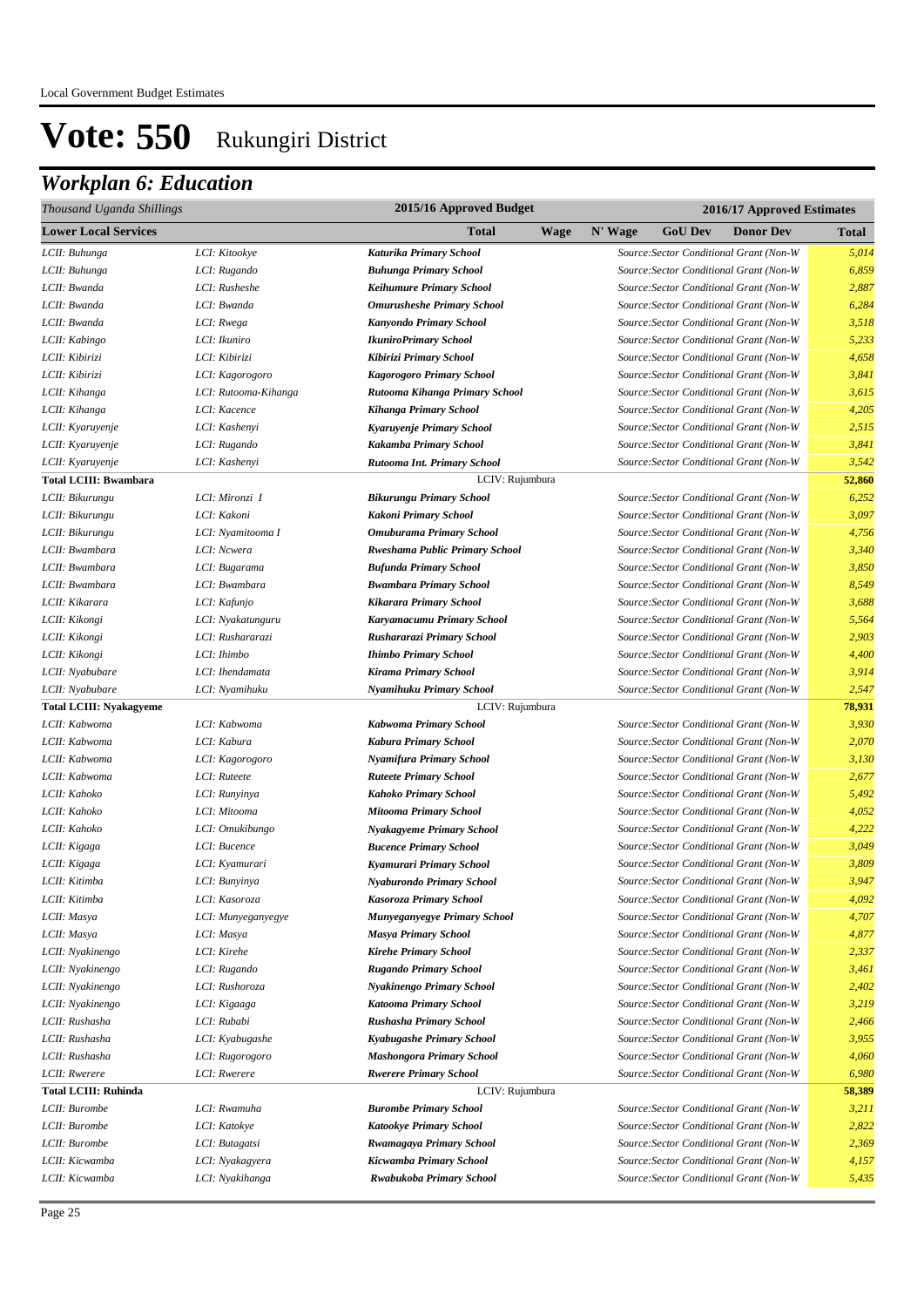## *Workplan 6: Education*

| Thousand Uganda Shillings                                          |                    |                                                                 | 2015/16 Approved Budget     |                  | 2016/17 Approved Estimates                                                                        |                                          |                       |                       |  |
|--------------------------------------------------------------------|--------------------|-----------------------------------------------------------------|-----------------------------|------------------|---------------------------------------------------------------------------------------------------|------------------------------------------|-----------------------|-----------------------|--|
| <b>Lower Local Services</b>                                        |                    |                                                                 | <b>Total</b>                | <b>Wage</b>      | N' Wage                                                                                           | <b>GoU Dev</b>                           | <b>Donor Dev</b>      | <b>Total</b>          |  |
| LCII: Kicwamba                                                     | LCI: Kakwamushaha  | Kajwamushana Primary School                                     |                             |                  |                                                                                                   | Source: Sector Conditional Grant (Non-W  |                       | 4,165                 |  |
| LCII: Ndere                                                        | LCI: Rwoya I       | Rwoya Primary School                                            |                             |                  |                                                                                                   | Source: Sector Conditional Grant (Non-W  |                       | 3,162                 |  |
| LCII: Ndere                                                        | LCI: Muraro        | <b>Ndere Primary School</b>                                     |                             |                  |                                                                                                   | Source: Sector Conditional Grant (Non-W  |                       | 3,049                 |  |
| LCII: Ndere                                                        | LCI: Kyabagyerwa   | Kyabagyerwa Primary School                                      |                             |                  |                                                                                                   | Source: Sector Conditional Grant (Non-W  |                       | 2,288                 |  |
| LCII: Ndere                                                        | LCI: Kajunju       | Kajunju Primary School                                          |                             |                  |                                                                                                   | Source: Sector Conditional Grant (Non-W  |                       | 2,669                 |  |
| LCII: Nyakitabire                                                  | LCI: Kigarigari    | Kigarigari Primary School                                       |                             |                  |                                                                                                   | Source: Sector Conditional Grant (Non-W  |                       | 2,798                 |  |
| LCII: Nyakitabire                                                  | LCI: Kikunyu       | <b>Rweshama Primary School</b>                                  |                             |                  | Source: Sector Conditional Grant (Non-W                                                           | 4,108                                    |                       |                       |  |
| LCII: Nyarwimuka                                                   | LCI: Rushaya       | Kafuka Primary School                                           |                             |                  |                                                                                                   | Source: Sector Conditional Grant (Non-W  |                       |                       |  |
| LCII: Nyarwimuka                                                   | LCI: Nyabukumba    |                                                                 | <b>Rwera Primary School</b> |                  | Source: Sector Conditional Grant (Non-W                                                           | 3,858                                    |                       |                       |  |
| LCII: Rwamugoma                                                    | LCI: Kakoki        | Kashenyi Primary School                                         |                             |                  |                                                                                                   | Source: Sector Conditional Grant (Non-W  |                       | 3,979                 |  |
| LCII: Rwamugoma                                                    | LCI: Rwamarengye   | Nyamambo Primary School                                         |                             |                  |                                                                                                   | Source: Sector Conditional Grant (Non-W  |                       | 2,887                 |  |
| LCII: Rwamugoma                                                    | LCI: Rwamugoma     | Nyakanyinya Primary School                                      |                             |                  |                                                                                                   | Source: Sector Conditional Grant (Non-W  |                       | 4,982                 |  |
|                                                                    |                    | Total Cost of Output 078151:                                    | 0                           | 10,545,903       | 639,222                                                                                           | $\boldsymbol{\theta}$                    | $\boldsymbol{\theta}$ | 11,185,125            |  |
|                                                                    |                    | <b>Total Cost of Lower Local Services</b>                       | $\bf{0}$                    | 10,545,903       | 639,222                                                                                           | $\mathbf{0}$                             | $\bf{0}$              | 11,185,125            |  |
| <b>Higher LG Services</b>                                          |                    |                                                                 | <b>Total</b>                | <b>Wage</b>      | N' Wage                                                                                           | <b>GoU Dev</b>                           | <b>Donor Dev</b>      | <b>Total</b>          |  |
| <b>Output:078101 Primary Teaching Services</b>                     |                    |                                                                 |                             |                  |                                                                                                   |                                          |                       |                       |  |
| 211101 General Staff Salaries                                      |                    |                                                                 | 9,523,928                   |                  |                                                                                                   |                                          |                       | $\bf{0}$              |  |
| 227001 Travel inland                                               |                    |                                                                 | 12,768                      |                  |                                                                                                   |                                          |                       | $\bf{0}$              |  |
|                                                                    |                    | Total Cost of Output 078101:                                    | 9,536,696                   |                  |                                                                                                   |                                          |                       | $\boldsymbol{\theta}$ |  |
|                                                                    |                    |                                                                 |                             |                  |                                                                                                   |                                          |                       |                       |  |
| <b>Output:078102 Distribution of Primary Instruction Materials</b> |                    |                                                                 | $\mathbf{0}$                |                  |                                                                                                   |                                          |                       |                       |  |
| 227001 Travel inland                                               |                    |                                                                 |                             |                  | 16,155                                                                                            |                                          |                       | 16,155                |  |
|                                                                    |                    | Total Cost of Output 078102:                                    | 0                           |                  | 16,155                                                                                            |                                          |                       | 16,155                |  |
|                                                                    |                    | <b>Total Cost of Higher LG Services</b>                         | 9,536,696                   |                  | 16,155                                                                                            |                                          |                       | 16,155                |  |
| <b>Capital Purchases</b>                                           |                    |                                                                 | <b>Total</b>                | <b>Wage</b>      | N' Wage                                                                                           | <b>GoU Dev</b>                           | <b>Donor Dev</b>      | <b>Total</b>          |  |
| <i><b>Output:078175 Non Standard Service Delivery Capital</b></i>  |                    |                                                                 |                             |                  |                                                                                                   |                                          |                       |                       |  |
| 312102 Residential Buildings                                       |                    |                                                                 | $\boldsymbol{0}$            | $\mathbf{0}$     | $\mathbf{0}$                                                                                      | 200,000                                  | $\mathbf{0}$          | 200,000               |  |
| <b>Total LCIII: BUYANJA</b>                                        |                    |                                                                 |                             | LCIV: Rubabo     |                                                                                                   |                                          |                       | 200,000               |  |
| LCII: RUBANGA                                                      | LCI: Not Specified |                                                                 |                             |                  | <b>Construction of dormitories at Rubanga Parents nurs</b> Source: Transitional Development Grant |                                          |                       | 200,000               |  |
|                                                                    |                    | Total Cost of Output 078175:                                    | 0                           | $\mathbf{0}$     | $\mathbf{0}$                                                                                      | 200,000                                  | $\pmb{\theta}$        | 200,000               |  |
| Output:078181 Latrine construction and rehabilitation              |                    |                                                                 |                             |                  |                                                                                                   |                                          |                       |                       |  |
| 312104 Other Structures                                            |                    |                                                                 | $\boldsymbol{0}$            | $\mathbf{0}$     | $\mathbf{0}$                                                                                      | 161,828                                  | $\bf{0}$              | 161,828               |  |
| <b>Total LCIII: KEBISONI</b>                                       |                    |                                                                 |                             | LCIV: Rubabo     |                                                                                                   |                                          |                       | 40,000                |  |
| LCII: GARUBUNDA                                                    | LCI: Kashange      | <b>Rwakanyegyero Primary School</b>                             |                             |                  |                                                                                                   | Source: Transitional Development Grant   |                       | 20,000                |  |
| LCII: MABANGA                                                      | LCI: Rugyendwa     | Rugyendwa Primary School                                        |                             |                  |                                                                                                   | Source: Transitional Development Grant   |                       | 20,000                |  |
| <b>Total LCIII: NYARUSHANJE</b>                                    |                    |                                                                 |                             | LCIV: Rubabo     |                                                                                                   |                                          |                       | 40,000                |  |
| LCII: BUNONO                                                       | LCI: Izinga I      | Mugyera Primary School                                          |                             |                  |                                                                                                   | Source: Transitional Development Grant   |                       | 20,000                |  |
| LCII: NYABUSHENYI                                                  | LCI: Omukashanda   | Nyabushenyi Upper Primary School                                |                             |                  |                                                                                                   | Source: District Discretionary Developme |                       | 20,000                |  |
| <b>Total LCIII: Bugangari</b>                                      |                    |                                                                 |                             | LCIV: Rujumbura  |                                                                                                   |                                          |                       | 40,000                |  |
| LCII: Kakindo                                                      | LCI: Kakindo       | <b>Kakindo Primary School</b>                                   |                             |                  |                                                                                                   | Source: District Discretionary Developme |                       | 20,000                |  |
| LCII: Kashayo                                                      | LCI: Nyakariro     | <b>Nyakariro Primary School</b>                                 |                             |                  |                                                                                                   | Source: Transitional Development Grant   |                       | 20,000                |  |
| <b>Total LCIII: Bwambara</b>                                       |                    |                                                                 |                             | LCIV: Rujumbura  |                                                                                                   |                                          |                       | 21,828                |  |
| LCII: Bwambara                                                     | LCI: Nyakatunguru  | Karyamacumu Primary School                                      |                             |                  |                                                                                                   | Source: Transitional Development Grant   |                       | 21,828                |  |
| <b>Total LCIII: Nyakagyeme</b>                                     | LCIV: Rujumbura    |                                                                 |                             |                  |                                                                                                   | 20,000                                   |                       |                       |  |
| LCII: Nyakinengo                                                   | LCI: Rugando       | <b>Rugando Primary School</b>                                   |                             |                  |                                                                                                   | Source: Transitional Development Grant   |                       | 20,000                |  |
|                                                                    |                    | Total Cost of Output 078181:                                    | 0                           | $\boldsymbol{0}$ | $\boldsymbol{0}$                                                                                  | 161,828                                  | $\pmb{\theta}$        | 161,828               |  |
|                                                                    |                    | <b>Total Cost of Capital Purchases</b>                          | $\bf{0}$                    | $\mathbf{0}$     | $\mathbf{0}$                                                                                      | 361,828                                  | $\bf{0}$              | 361,828               |  |
|                                                                    |                    | <b>Total Cost of function Pre-Primary and Primary Education</b> | 9,536,696                   | 10,545,903       | 655,377                                                                                           | 361,828                                  | $\bf{0}$              | 11,563,108            |  |
| <b>LG Function 0782 Secondary Education</b>                        |                    |                                                                 |                             |                  |                                                                                                   |                                          |                       |                       |  |
|                                                                    |                    |                                                                 |                             |                  |                                                                                                   |                                          |                       |                       |  |

| Thousand Uganda Shillings                           | 2015/16 Approved Budget |  | 2016/17 Approved Estimates |                |                  |              |
|-----------------------------------------------------|-------------------------|--|----------------------------|----------------|------------------|--------------|
| <b>Lower Local Services</b>                         | <b>Total</b>            |  | Wage N' Wage               | <b>GoU Dev</b> | <b>Donor Dev</b> | <b>Total</b> |
| <i>Output:078251 Secondary Capitation(USE)(LLS)</i> |                         |  |                            |                |                  |              |

Page 26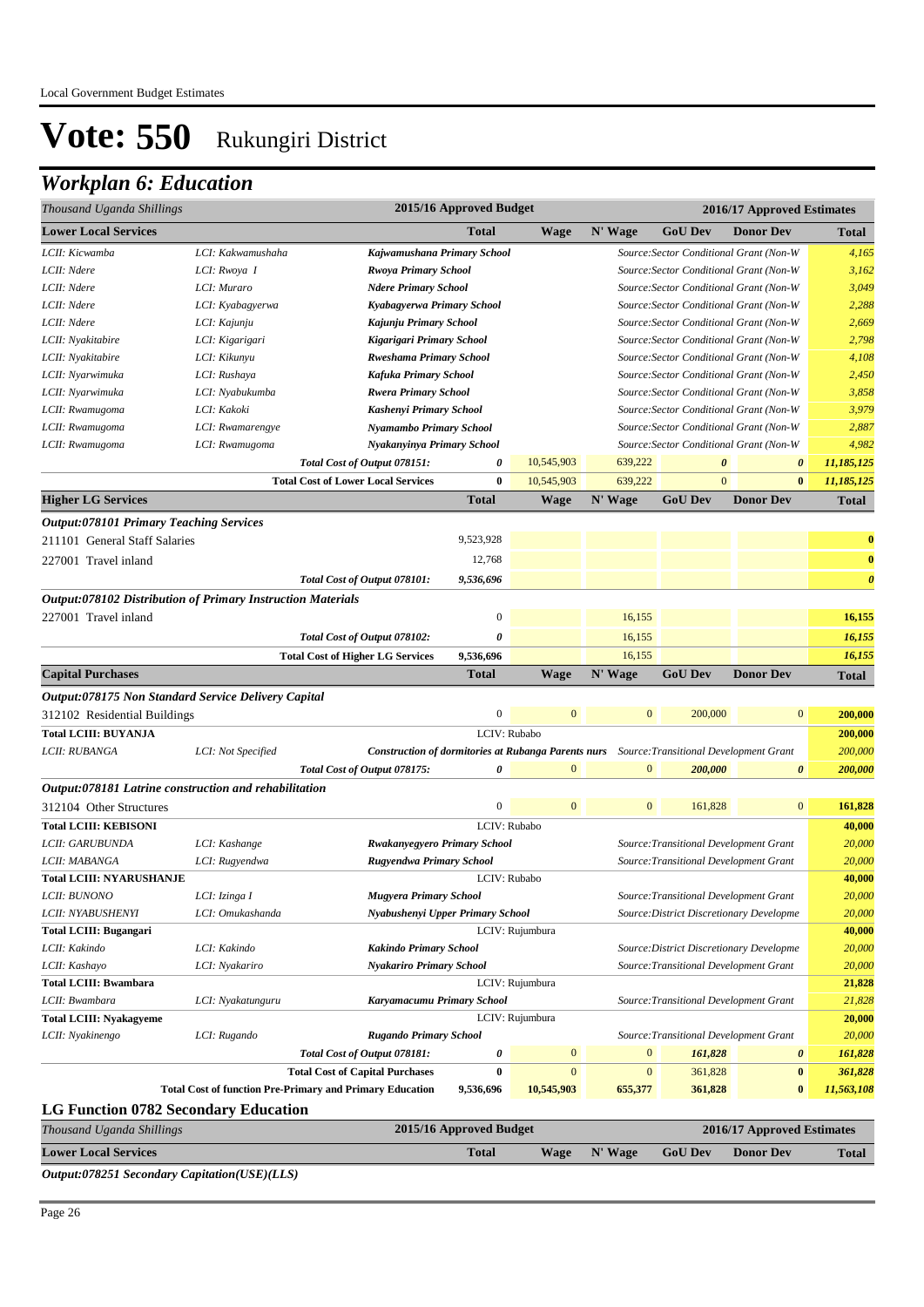| 2015/16 Approved Budget<br>Thousand Uganda Shillings |                    | 2016/17 Approved Estimates                   |                     |              |                |                                         |              |
|------------------------------------------------------|--------------------|----------------------------------------------|---------------------|--------------|----------------|-----------------------------------------|--------------|
| <b>Lower Local Services</b>                          |                    | <b>Total</b>                                 | <b>Wage</b>         | N' Wage      | <b>GoU Dev</b> | <b>Donor Dev</b>                        | <b>Total</b> |
| 263366 Sector Conditional Grant (Wage)               |                    | $\boldsymbol{0}$                             | 2,740,615           | $\mathbf{0}$ |                | $\mathbf{0}$<br>$\mathbf{0}$            | 2,740,615    |
| <b>Total LCIII: Not Specified</b>                    |                    |                                              | LCIV: Not Specified |              |                |                                         | 271,561      |
| LCII: Not Specified                                  | LCI: Not Specified | Rubirizi SSS                                 |                     |              |                | Source: Sector Conditional Grant (Wage) | 115,532      |
| LCII: Not Specified                                  | LCI: Not Specified | Nyakishenyi High School                      |                     |              |                | Source: Sector Conditional Grant (Wage) | 83,559       |
| LCII: Not Specified                                  | LCI: Not Specified | Rukungiri Voc. SSS Karukaata                 |                     |              |                | Source: Sector Conditional Grant (Wage) | 72,470       |
| <b>Total LCIII: BUYANJA</b>                          |                    |                                              | LCIV: Rubabo        |              |                |                                         | 169,826      |
| <b>LCII: NYABITEETE</b>                              | LCI: Not Specified | Nyabitete SSS                                |                     |              |                | Source: Sector Conditional Grant (Wage) | 169,826      |
| <b>Total LCIII: Buyanja Town Coucil</b>              |                    |                                              | LCIV: Rubabo        |              |                |                                         | 623,324      |
| LCII: Not Specified                                  | LCI: Not Specified | <b>St Pauls Vocational SSS Buyanja</b>       |                     |              |                | Source: Sector Conditional Grant (Wage) | 268,072      |
| LCII: Not Specified                                  | LCI: Not Specified | Kyamakanda SSS                               |                     |              |                | Source: Sector Conditional Grant (Wage) | 355,252      |
| <b>Total LCIII: KEBISONI</b>                         |                    |                                              | LCIV: Rubabo        |              |                |                                         | 285,280      |
| LCII: Not Specified                                  | LCI: Not Specified | <b>St Jerome SS Ndama</b>                    |                     |              |                | Source: Sector Conditional Grant (Wage) | 285,280      |
| <b>Total LCIII: Kebisoni Town Coucil</b>             |                    |                                              | LCIV: Rubabo        |              |                |                                         | 204,762      |
| LCII: Not Specified                                  | LCI: Not Specified | Bishop Ruhindi Kebisoni                      |                     |              |                | Source: Sector Conditional Grant (Wage) | 204,762      |
| <b>Total LCIII: NYAKISHENYI</b>                      |                    |                                              | LCIV: Rubabo        |              |                |                                         | 70,209       |
| LCII: Not Specified                                  | LCI: Not Specified | St .Mathias Nyakishenyi Voc.SSS.             |                     |              |                | Source: Sector Conditional Grant (Wage) | 70,209       |
| <b>Total LCIII: NYARUSHANJE</b>                      |                    |                                              | LCIV: Rubabo        |              |                |                                         | 285,379      |
| LCII: BWANGA                                         | LCI: Not Specified | <b>Bwanga SSS</b>                            |                     |              |                | Source: Sector Conditional Grant (Wage) | 130,946      |
| LCII: IBANDA                                         | LCI: Not Specified | <b>St.Peters Nyarushanje SSS</b>             |                     |              |                | Source: Sector Conditional Grant (Wage) | 154,432      |
| <b>Total LCIII: Bugangari</b>                        |                    |                                              | LCIV: Rujumbura     |              |                |                                         | 204,109      |
| LCII: Burama                                         | LCI: Not Specified | St. Williams SSS Rwengiri                    |                     |              |                | Source: Sector Conditional Grant (Wage) | 74,311       |
| LCII: Not Specified                                  | LCI: Not Specified | Bugangari SSS                                |                     |              |                | Source: Sector Conditional Grant (Wage) | 129,797      |
| <b>Total LCIII: Buhunga</b>                          |                    |                                              | LCIV: Rujumbura     |              |                |                                         | 182,141      |
| LCII: Not Specified                                  | LCI: Not Specified | <b>St. Francis Buhunga</b>                   |                     |              |                | Source: Sector Conditional Grant (Wage) | 75,569       |
| LCII: Not Specified                                  | LCI: Not Specified | Katurika SSS                                 |                     |              |                | Source: Sector Conditional Grant (Wage) | 106,571      |
| <b>Total LCIII: Bwambara</b>                         |                    |                                              | LCIV: Rujumbura     |              |                |                                         | 62,656       |
| LCII: Bwambara                                       | LCI: Not Specified | <b>Bwambara SSS</b>                          |                     |              |                | Source: Sector Conditional Grant (Wage) | 62,656       |
| <b>Total LCIII: Nyakagyeme</b>                       |                    |                                              | LCIV: Rujumbura     |              |                |                                         | 68,897       |
| LCII: Kigaga                                         | LCI: Not Specified | Nyakagyeme SSS                               |                     |              |                | Source: Sector Conditional Grant (Wage) | 68,897       |
| <b>Total LCIII: Ruhinda</b>                          |                    |                                              | LCIV: Rujumbura     |              |                |                                         | 312,473      |
| LCII: Not Specified                                  | LCI: Not Specified | <b>Bishop Robert Vocational SS Rwamagaya</b> |                     |              |                | Source: Sector Conditional Grant (Wage) | 96,122       |
| LCII: Not Specified                                  | LCI: Not Specified | Rwabukoba SSS                                |                     |              |                | Source: Sector Conditional Grant (Wage) | 102,965      |
| LCII: Not Specified                                  | LCI: Not Specified | Kashenyi SSS                                 |                     |              |                | Source: Sector Conditional Grant (Wage) | 113,386      |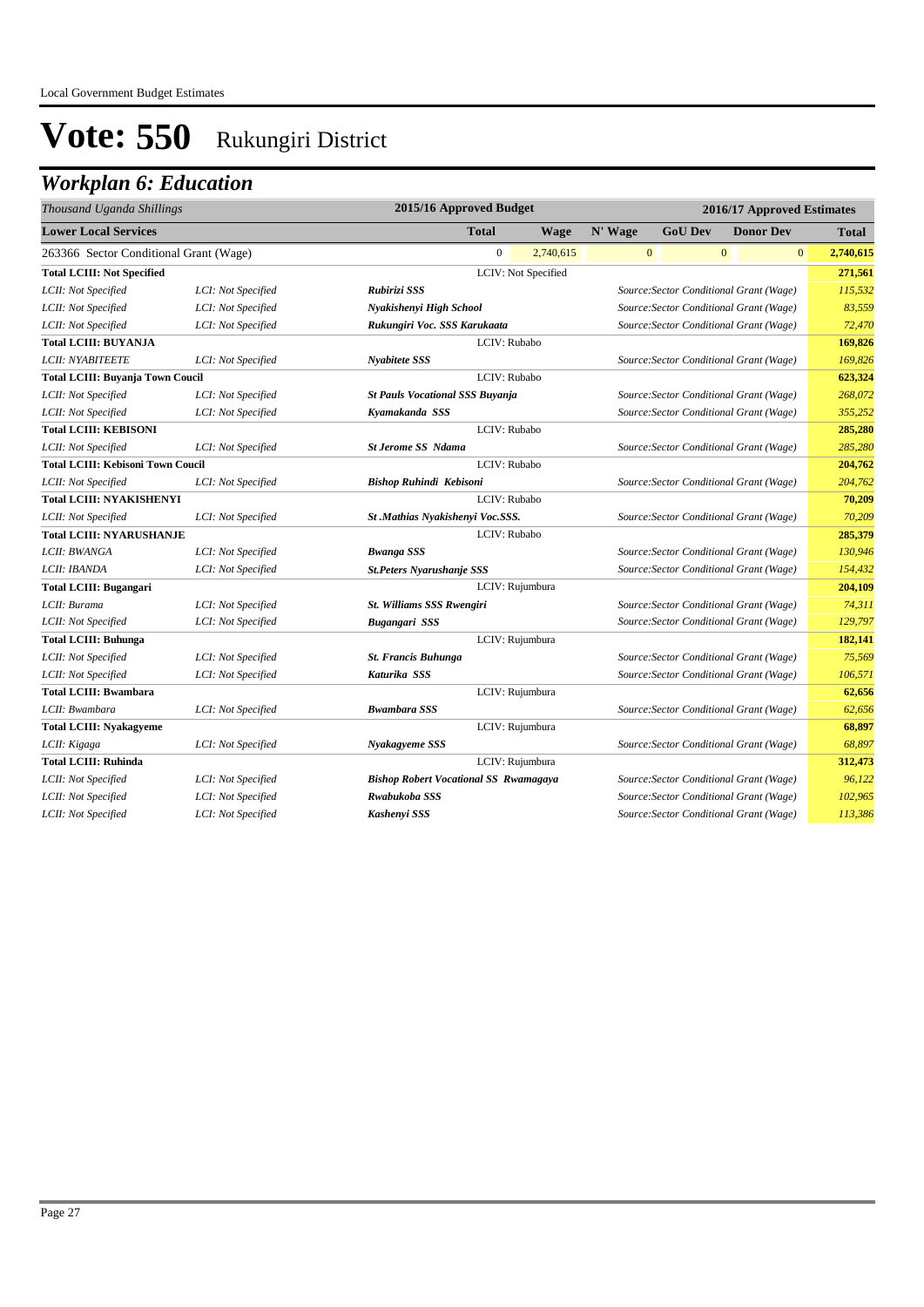| Thousand Uganda Shillings                                |                     |                                              | 2015/16 Approved Budget |                 |                                                                                         |                | 2016/17 Approved Estimates              |          |                       |
|----------------------------------------------------------|---------------------|----------------------------------------------|-------------------------|-----------------|-----------------------------------------------------------------------------------------|----------------|-----------------------------------------|----------|-----------------------|
| <b>Lower Local Services</b>                              |                     |                                              | <b>Total</b>            | <b>Wage</b>     | N' Wage                                                                                 | <b>GoU Dev</b> | <b>Donor Dev</b>                        |          | <b>Total</b>          |
| 263367 Sector Conditional Grant (Non-Wage)               |                     |                                              | $\mathbf{0}$            | $\mathbf{0}$    | 1,716,696                                                                               |                | $\mathbf{0}$                            | $\bf{0}$ | 1,716,696             |
| <b>Total LCIII: BUYANJA</b>                              |                     |                                              |                         | LCIV: Rubabo    |                                                                                         |                |                                         |          | 97,041                |
| LCII: KASHESHE                                           | LCI: Not Specified  | Nyabitete SSS                                |                         |                 |                                                                                         |                | Source: Sector Conditional Grant (Non-W |          | 59,541                |
| LCII: NYABITEETE                                         | LCI: Not Specified  | <b>St. Michael High School</b>               |                         |                 |                                                                                         |                | Source: Sector Conditional Grant (Non-W |          | 37,500                |
| <b>Total LCIII: Buyanja Town Coucil</b>                  |                     |                                              |                         | LCIV: Rubabo    |                                                                                         |                |                                         |          | 255,251               |
| LCII: Northern Ward                                      | LCI: Not Specified  | <b>St Pauls Vocational SSS Buyanja</b>       |                         |                 |                                                                                         |                | Source: Sector Conditional Grant (Non-W |          | 82,168                |
| LCII: Northern Ward                                      | LCI: Not Specified  | Kyamakanda SSS                               |                         |                 |                                                                                         |                | Source: Sector Conditional Grant (Non-W |          | 90,099                |
| LCII: Southern Ward                                      | LCI: Not Specified  | <b>Buyanja Grammer</b>                       |                         |                 |                                                                                         |                | Source: Sector Conditional Grant (Non-W |          | 82,984                |
| <b>Total LCIII: KEBISONI</b>                             |                     |                                              |                         | LCIV: Rubabo    |                                                                                         |                |                                         |          | 250,269               |
| LCII: KIIGIRO                                            | LCI: Not Specified  | <b>St Jerome SS Ndama</b>                    |                         |                 |                                                                                         |                | Source: Sector Conditional Grant (Non-W |          | 200,769               |
| LCII: MABANGA                                            | LCI: Not Specified  | <b>St Anthony Mabanga SSS</b>                |                         |                 |                                                                                         |                | Source: Sector Conditional Grant (Non-W |          | 49,500                |
| <b>Total LCIII: Kebisoni Town Coucil</b>                 |                     |                                              |                         | LCIV: Rubabo    |                                                                                         |                |                                         |          | 128,570               |
| LCII: Kiborogota Ward                                    | LCI: Bishop Ruhindi | Bishop Ruhindi Kebisoni                      |                         |                 |                                                                                         |                | Source: Sector Conditional Grant (Non-W |          | 49,971                |
| LCII: Nyakabale Ward                                     | LCI: Not Specified  | <b>Blessed Parents SSS</b>                   |                         |                 |                                                                                         |                | Source: Sector Conditional Grant (Non-W |          | 78,600                |
| <b>Total LCIII: NYAKISHENYI</b>                          |                     |                                              |                         | LCIV: Rubabo    |                                                                                         |                |                                         |          | 85,365                |
| LCII: KACENCE                                            | LCI: Iterero        | St .Mathias Nyakishenyi Voc.SSS.             |                         |                 |                                                                                         |                | Source: Sector Conditional Grant (Non-W |          | 58,590                |
| LCII: KAHOKO                                             | LCI: Not Specified  | Nyakishenyi High School                      |                         |                 |                                                                                         |                | Source: Sector Conditional Grant (Non-W |          | 26,775                |
| <b>Total LCIII: NYARUSHANJE</b>                          |                     |                                              |                         | LCIV: Rubabo    |                                                                                         |                |                                         |          | 263,402               |
| LCII: BUNONO                                             | LCI: Not Specified  | Rukungiri Voc. SSS Karukaata                 |                         |                 |                                                                                         |                | Source: Sector Conditional Grant (Non-W |          | 21,525                |
| LCII: BWANGA                                             | LCI: Not Specified  | <b>Bwanga SSS</b>                            |                         |                 |                                                                                         |                | Source: Sector Conditional Grant (Non-W |          | 63,862                |
| LCII: IBANDA                                             | LCI: Not Specified  | <b>St.Peters Nyarushanje SSS</b>             |                         |                 |                                                                                         |                | Source: Sector Conditional Grant (Non-W |          | 116,886               |
| LCII: KISIIZI                                            | LCI: Not Specified  | Rubirizi SSS                                 |                         |                 |                                                                                         |                | Source: Sector Conditional Grant (Non-W |          | 37,254                |
| LCII: RUYONZA                                            | LCI: Not Specified  | Nyarushanje High School                      |                         |                 |                                                                                         |                | Source: Sector Conditional Grant (Non-W |          | 23,875                |
| <b>Total LCIII: Bugangari</b>                            |                     |                                              |                         | LCIV: Rujumbura |                                                                                         |                |                                         |          | 104,748               |
| LCII: Bugangari                                          | LCI: Not Specified  | Bugangari SSS                                |                         |                 |                                                                                         |                | Source: Sector Conditional Grant (Non-W |          | 74,508                |
| LCII: Burama                                             | LCI: Not Specified  | St. Williams SSS Rwengiri                    |                         |                 |                                                                                         |                | Source: Sector Conditional Grant (Non-W |          | 30,240                |
| <b>Total LCIII: Buhunga</b>                              |                     |                                              |                         | LCIV: Rujumbura |                                                                                         |                |                                         |          | 124,641               |
| LCII: Buhunga                                            | LCI: Not Specified  | Katurika SSS                                 |                         |                 |                                                                                         |                | Source: Sector Conditional Grant (Non-W |          | 55,349                |
| LCII: Kyaruyenje                                         | LCI: Not Specified  |                                              |                         |                 |                                                                                         |                | Source: Sector Conditional Grant (Non-W |          | 69,292                |
| <b>Total LCIII: Bwambara</b>                             |                     | <b>St. Francis Buhunga</b>                   |                         | LCIV: Rujumbura |                                                                                         |                |                                         |          | 39,270                |
| LCII: Bwambara                                           | LCI: Not Specified  | <b>Bwambara SSS</b>                          |                         |                 |                                                                                         |                | Source: Sector Conditional Grant (Non-W |          | 39,270                |
| <b>Total LCIII: Nyakagyeme</b>                           |                     |                                              |                         | LCIV: Rujumbura |                                                                                         |                |                                         |          | 184,708               |
| LCII: Kabwoma                                            |                     |                                              |                         |                 |                                                                                         |                | Source: Sector Conditional Grant (Non-W |          | 60,833                |
| LCII: Rushasha                                           | LCI: Not Specified  | Nyakagyeme SSS<br>Kyabugashe High School     |                         |                 |                                                                                         |                | Source: Sector Conditional Grant (Non-W |          | 51,875                |
| LCII: Rushasha                                           | LCI: Not Specified  | <b>St.Joseph Vocational SSS Rushasha</b>     |                         |                 |                                                                                         |                | Source: Sector Conditional Grant (Non-W |          | 72,000                |
|                                                          | LCI: Not Specified  |                                              |                         |                 |                                                                                         |                |                                         |          |                       |
| <b>Total LCIII: Ruhinda</b>                              |                     |                                              |                         | LCIV: Rujumbura |                                                                                         |                |                                         |          | 183,431               |
| LCII: Kicwamba                                           | LCI: Not Specified  | Rwabukoba SSS                                |                         |                 |                                                                                         |                | Source: Sector Conditional Grant (Non-W |          | 27,535                |
| LCII: Nyakitabire                                        | LCI: Not Specified  | <b>Bishop Robert Vocational SS Rwamagaya</b> |                         |                 |                                                                                         |                | Source: Sector Conditional Grant (Non-W |          | 51,900                |
| LCII: Rwamugoma                                          | LCI: Not Specified  | Kashenyi SSS                                 |                         |                 |                                                                                         |                | Source: Sector Conditional Grant (Non-W |          | 103,996               |
|                                                          |                     | Total Cost of Output 078251:                 | 0                       | 2,740,615       | 1,716,696                                                                               |                | $\boldsymbol{\theta}$                   | 0        | 4,457,311             |
|                                                          |                     | <b>Total Cost of Lower Local Services</b>    | $\bf{0}$                | 2,740,615       | 1,716,696                                                                               |                | $\mathbf{0}$                            | $\bf{0}$ | 4,457,311             |
| <b>Higher LG Services</b>                                |                     |                                              | <b>Total</b>            | <b>Wage</b>     | N' Wage                                                                                 | <b>GoU Dev</b> | <b>Donor Dev</b>                        |          | <b>Total</b>          |
| <b>Output:078201 Secondary Teaching Services</b>         |                     |                                              |                         |                 |                                                                                         |                |                                         |          |                       |
| 211101 General Staff Salaries                            |                     |                                              | 2,622,038               |                 |                                                                                         |                |                                         |          | $\bf{0}$              |
|                                                          |                     | Total Cost of Output 078201:                 | 2,622,038               |                 |                                                                                         |                |                                         |          | $\boldsymbol{\theta}$ |
|                                                          |                     | <b>Total Cost of Higher LG Services</b>      | 2,622,038               |                 |                                                                                         |                |                                         |          | $\boldsymbol{\theta}$ |
| <b>Capital Purchases</b>                                 |                     |                                              | <b>Total</b>            | Wage            | N' Wage                                                                                 | <b>GoU Dev</b> | <b>Donor Dev</b>                        |          | <b>Total</b>          |
| Output:078283 Laboratories and science room construction |                     |                                              |                         |                 |                                                                                         |                |                                         |          |                       |
| 312101 Non-Residential Buildings                         |                     |                                              | $\boldsymbol{0}$        | $\bf{0}$        | $\boldsymbol{0}$                                                                        | 200,000        |                                         | $\bf{0}$ | 200,000               |
| <b>Total LCIII: Ruhinda</b>                              |                     |                                              |                         | LCIV: Rujumbura |                                                                                         |                |                                         |          | 200,000               |
| LCII: Kicwamba                                           | LCI: Not Specified  |                                              |                         |                 | Science Laboratory at Rwabukoba SSS in Ruhinda S Source: Transitional Development Grant |                |                                         |          | 200,000               |
| 312104 Other Structures                                  |                     |                                              | 114,715                 |                 |                                                                                         |                |                                         |          | $\bf{0}$              |
|                                                          |                     | Total Cost of Output 078283:                 | 114,715                 | $\mathbf{0}$    | $\mathbf{0}$                                                                            | 200,000        |                                         | 0        | 200,000               |
|                                                          |                     |                                              |                         |                 |                                                                                         |                |                                         |          |                       |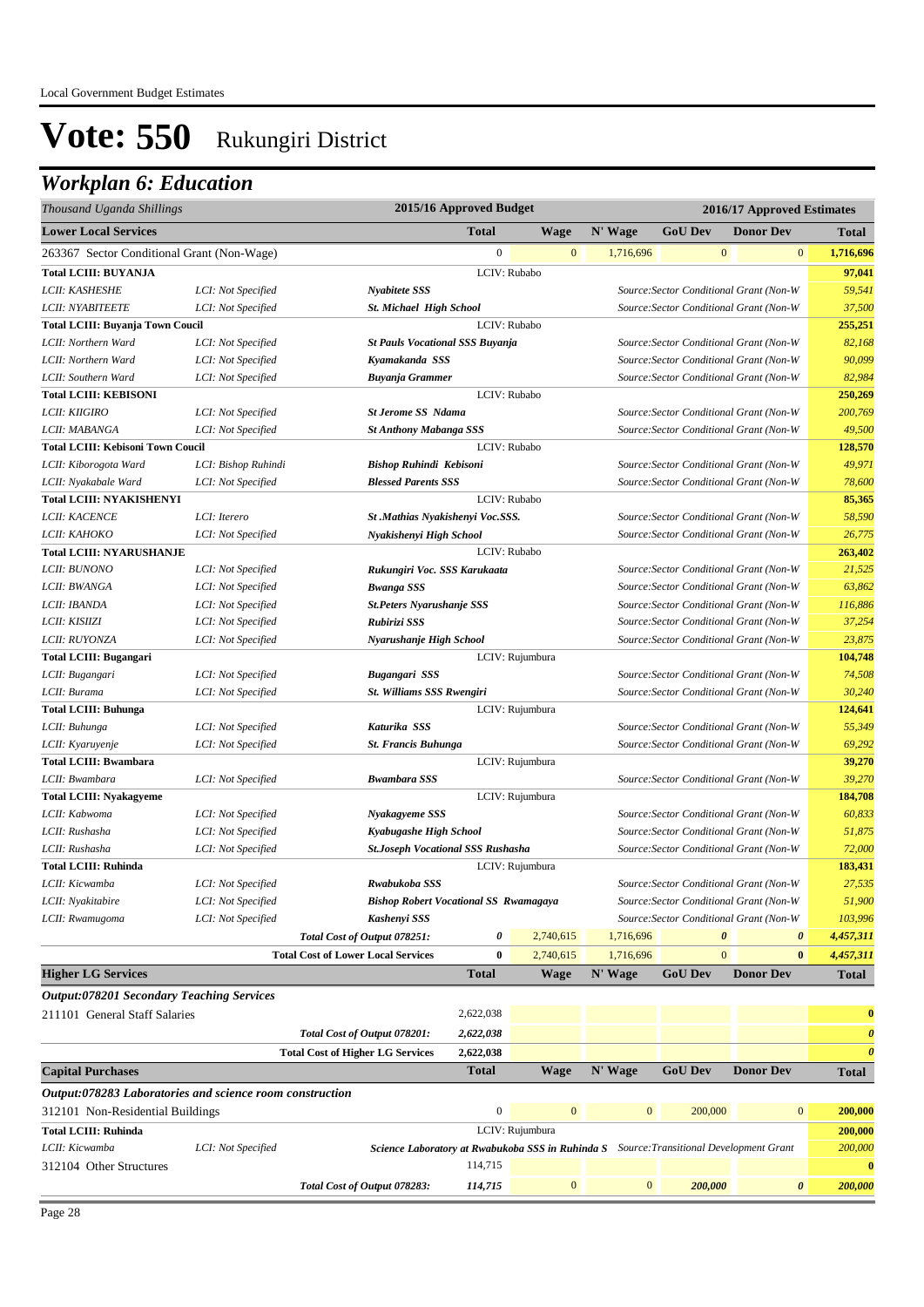| Thousand Uganda Shillings                                                 |                    |                                                   | 2015/16 Approved Budget                                  |                  |              |                                         | 2016/17 Approved Estimates |                       |
|---------------------------------------------------------------------------|--------------------|---------------------------------------------------|----------------------------------------------------------|------------------|--------------|-----------------------------------------|----------------------------|-----------------------|
| <b>Capital Purchases</b>                                                  |                    |                                                   | <b>Total</b>                                             | Wage             | N' Wage      | <b>GoU Dev</b>                          | <b>Donor Dev</b>           | <b>Total</b>          |
|                                                                           |                    | <b>Total Cost of Capital Purchases</b>            | 114,715                                                  | $\mathbf{0}$     | $\mathbf{0}$ | 200,000                                 | $\bf{0}$                   | 200,000               |
|                                                                           |                    | <b>Total Cost of function Secondary Education</b> | 2,736,753                                                | 2,740,615        | 1,716,696    | 200,000                                 | $\bf{0}$                   | 4,657,311             |
| <b>LG Function 0783 Skills Development</b>                                |                    |                                                   |                                                          |                  |              |                                         |                            |                       |
| Thousand Uganda Shillings                                                 |                    |                                                   | 2015/16 Approved Budget                                  |                  |              |                                         | 2016/17 Approved Estimates |                       |
| <b>Lower Local Services</b>                                               |                    |                                                   | <b>Total</b>                                             | <b>Wage</b>      | N' Wage      | <b>GoU Dev</b>                          | <b>Donor Dev</b>           | <b>Total</b>          |
| Output:078351 Tertiary Institutions Services (LLS)                        |                    |                                                   |                                                          |                  |              |                                         |                            |                       |
| 263366 Sector Conditional Grant (Wage)                                    |                    |                                                   | $\overline{0}$                                           | 513,423          | $\mathbf{0}$ | $\mathbf{0}$                            | $\mathbf{0}$               | 513,423               |
| <b>Total LCIII: Buyanja Town Coucil</b>                                   |                    |                                                   | LCIV: Rubabo                                             |                  |              |                                         |                            | 382,859               |
| LCII: Northern Ward                                                       | LCI: Not Specified | Rukungiri Technical Institute                     |                                                          |                  |              | Source: Sector Conditional Grant (Wage) |                            | 245,437               |
| LCII: Not Specified                                                       | LCI: Not Specified |                                                   | <b>Rukungiri Primary Teachers College</b>                |                  |              | Source: Sector Conditional Grant (Wage) |                            | 137,422               |
| <b>Total LCIII: NYARUSHANJE</b>                                           |                    |                                                   | LCIV: Rubabo                                             |                  |              |                                         |                            | 130,564               |
| LCII: IBANDA                                                              | LCI: Not Specified |                                                   | <b>Uganda Matyrs Technical Institute</b>                 |                  |              | Source: Sector Conditional Grant (Wage) |                            | 130,564               |
| 263367 Sector Conditional Grant (Non-Wage)                                |                    |                                                   | $\boldsymbol{0}$                                         | $\boldsymbol{0}$ | 404,925      | $\boldsymbol{0}$                        | $\mathbf{0}$               | 404,925               |
| <b>Total LCIII: Buyanja Town Coucil</b>                                   |                    |                                                   | LCIV: Rubabo                                             |                  |              |                                         |                            | 270,995               |
| LCII: Northern Ward                                                       | LCI: Not Specified | Rukungiri Technical Institute                     |                                                          |                  |              | Source: Sector Conditional Grant (Non-W |                            | 134,200               |
| LCII: Southern Ward                                                       | LCI: Not Specified |                                                   | <b>Rukungiri Primary Teachers College</b>                |                  |              | Source: Sector Conditional Grant (Non-W |                            | 136,795               |
| <b>Total LCIII: NYARUSHANJE</b><br>LCII: IBANDA                           | LCI: Not Specified |                                                   | LCIV: Rubabo<br><b>Uganda Matyrs Technical Institute</b> |                  |              | Source: Sector Conditional Grant (Non-W |                            | 133,930<br>133,930    |
|                                                                           |                    | Total Cost of Output 078351:                      | 0                                                        | 513,423          | 404,925      | 0                                       | 0                          | 918,348               |
|                                                                           |                    | <b>Total Cost of Lower Local Services</b>         | $\bf{0}$                                                 | 513,423          | 404,925      | $\overline{0}$                          | $\bf{0}$                   | 918,348               |
| <b>Higher LG Services</b>                                                 |                    |                                                   | <b>Total</b>                                             | <b>Wage</b>      | N' Wage      | <b>GoU Dev</b>                          | <b>Donor Dev</b>           | <b>Total</b>          |
| <b>Output:078301 Tertiary Education Services</b>                          |                    |                                                   |                                                          |                  |              |                                         |                            |                       |
| 211101 General Staff Salaries                                             |                    |                                                   | 453,392                                                  |                  |              |                                         |                            | $\bf{0}$              |
|                                                                           |                    | Total Cost of Output 078301:                      | 453,392                                                  |                  |              |                                         |                            | $\boldsymbol{\theta}$ |
|                                                                           |                    | <b>Total Cost of Higher LG Services</b>           | 453,392                                                  |                  |              |                                         |                            | $\boldsymbol{\theta}$ |
|                                                                           |                    | <b>Total Cost of function Skills Development</b>  | 453,392                                                  | 513,423          | 404,925      | $\bf{0}$                                | $\bf{0}$                   | 918,348               |
| LG Function 0784 Education & Sports Management and Inspection             |                    |                                                   |                                                          |                  |              |                                         |                            |                       |
| Thousand Uganda Shillings                                                 |                    |                                                   | 2015/16 Approved Budget                                  |                  |              |                                         | 2016/17 Approved Estimates |                       |
| <b>Higher LG Services</b>                                                 |                    |                                                   | <b>Total</b>                                             | <b>Wage</b>      | N' Wage      | <b>GoU Dev</b>                          | <b>Donor Dev</b>           | <b>Total</b>          |
| <b>Output:078401 Education Management Services</b>                        |                    |                                                   |                                                          |                  |              |                                         |                            |                       |
| 211101 General Staff Salaries                                             |                    |                                                   | 80,211                                                   | 94,550           |              |                                         |                            | 94,550                |
| 221005 Hire of Venue (chairs, projector, etc)                             |                    |                                                   | 500                                                      |                  | 500          |                                         |                            | 500                   |
| 221007 Books, Periodicals & Newspapers                                    |                    |                                                   | 600                                                      |                  |              |                                         |                            | $\bf{0}$              |
| 221008 Computer supplies and Information Technology (IT)                  |                    |                                                   | 700                                                      |                  | 700          |                                         |                            | 700                   |
| 221009 Welfare and Entertainment                                          |                    |                                                   | 900                                                      |                  | 1,200        |                                         |                            | 1,200                 |
| 221011 Printing, Stationery, Photocopying and Binding                     |                    |                                                   | 1,000                                                    |                  | 1,200        |                                         |                            | 1,200                 |
| 221014 Bank Charges and other Bank related costs                          |                    |                                                   | 700                                                      |                  |              |                                         |                            | $\bf{0}$              |
| 222001 Telecommunications                                                 |                    |                                                   | 300                                                      |                  | 300          |                                         |                            | 300                   |
| 222002 Postage and Courier                                                |                    |                                                   | 200                                                      |                  | 200          |                                         |                            | 200                   |
|                                                                           |                    |                                                   | 1,000                                                    |                  | 1,000        |                                         |                            | 1,000                 |
| 223005 Electricity                                                        |                    |                                                   |                                                          |                  |              |                                         |                            |                       |
| 223006 Water                                                              |                    |                                                   | 400                                                      |                  | 400          |                                         |                            | 400                   |
| 224004 Cleaning and Sanitation                                            |                    |                                                   | 600                                                      |                  | 500          |                                         |                            | 500                   |
| 227001 Travel inland                                                      |                    |                                                   | 22,100                                                   |                  | 17,600       |                                         |                            | 17,600                |
| 228002 Maintenance - Vehicles                                             |                    |                                                   | 3,868                                                    |                  | 2,000        |                                         |                            | 2,000                 |
|                                                                           |                    | Total Cost of Output 078401:                      | 113,079                                                  | 94,550           | 25,600       |                                         |                            | 120,150               |
| Output:078402 Monitoring and Supervision of Primary & secondary Education |                    |                                                   |                                                          |                  |              |                                         |                            |                       |
| 221011 Printing, Stationery, Photocopying and Binding                     |                    |                                                   | 1,600                                                    |                  | 1,600        |                                         |                            | 1,600                 |
| 227001 Travel inland                                                      |                    |                                                   | 23,613                                                   |                  | 24,054       |                                         |                            | 24,054                |
| 228002 Maintenance - Vehicles                                             |                    |                                                   | 2,801                                                    |                  | 2,628        |                                         |                            | 2,628                 |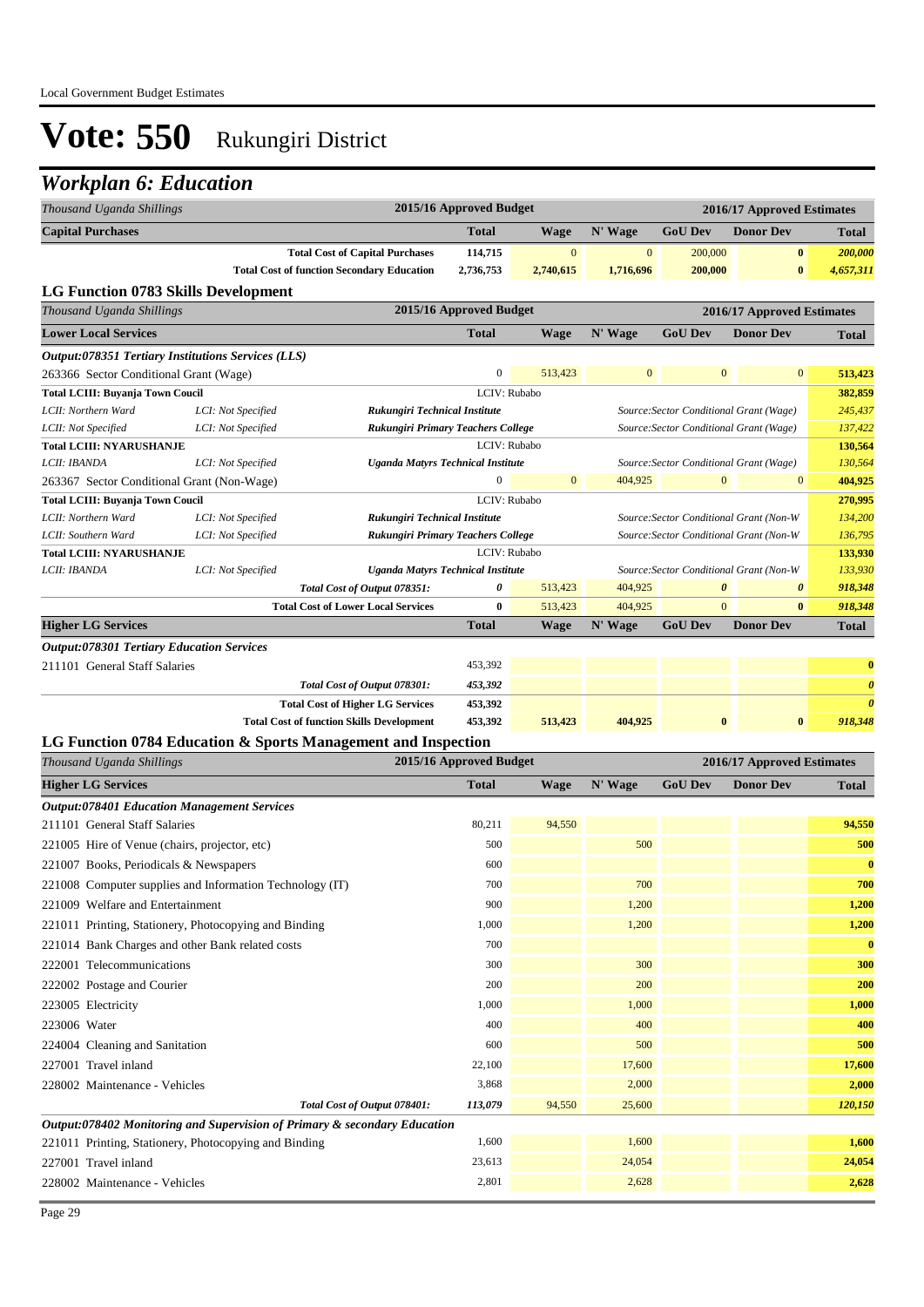| Thousand Uganda Shillings                                           |                                             | 2015/16 Approved Budget |                              |                |                           | 2016/17 Approved Estimates |              |  |
|---------------------------------------------------------------------|---------------------------------------------|-------------------------|------------------------------|----------------|---------------------------|----------------------------|--------------|--|
| <b>Higher LG Services</b>                                           |                                             | <b>Total</b>            | <b>Wage</b>                  | N' Wage        | <b>GoU Dev</b>            | <b>Donor Dev</b>           | <b>Total</b> |  |
| Total Cost of Output 078402:                                        |                                             | 28,014                  |                              | 28,282         |                           |                            | 28,282       |  |
| <b>Output:078403 Sports Development services</b>                    |                                             |                         |                              |                |                           |                            |              |  |
| 221009 Welfare and Entertainment                                    |                                             | 200                     |                              | 200            |                           |                            | 200          |  |
| 221011 Printing, Stationery, Photocopying and Binding               |                                             | 300                     |                              | 400            |                           |                            | 400          |  |
| 227001 Travel inland                                                |                                             | 1,500                   |                              | 1,400          |                           |                            | 1,400        |  |
| Total Cost of Output 078403:                                        |                                             | 2,000                   |                              | 2,000          |                           |                            | 2,000        |  |
| <b>Total Cost of Higher LG Services</b>                             |                                             | 143,093                 | 94,550                       | 55,882         |                           |                            | 150,432      |  |
| <b>Capital Purchases</b>                                            |                                             | <b>Total</b>            | <b>Wage</b>                  | N' Wage        | <b>GoU Dev</b>            | <b>Donor Dev</b>           | <b>Total</b> |  |
| Output:078472 Administrative Capital                                |                                             |                         |                              |                |                           |                            |              |  |
| 312201 Transport Equipment                                          |                                             | $\mathbf{0}$            | $\mathbf{0}$                 | $\mathbf{0}$   | 140,000                   | $\overline{0}$             | 140,000      |  |
| <b>Total LCIII: Eastern Division</b>                                |                                             |                         | LCIV: Rukungiri Municipality |                |                           |                            | 140,000      |  |
| LCII: Kyatoko<br>LCI: District Headquarters                         | Procurement of vehicle for Education office |                         |                              |                | Source: Development Grant | 140,000                    |              |  |
| Total Cost of Output 078472:                                        |                                             | o                       | $\mathbf{0}$                 | $\overline{0}$ | 140,000                   | $\boldsymbol{\theta}$      | 140,000      |  |
| <b>Total Cost of Capital Purchases</b>                              |                                             | $\bf{0}$                | $\overline{0}$               | $\overline{0}$ | 140,000                   | $\bf{0}$                   | 140,000      |  |
| Total Cost of function Education & Sports Management and Inspection |                                             | 143,093                 | 94,550                       | 55,882         | 140,000                   | $\bf{0}$                   | 290,432      |  |
| LG Function 0785 Special Needs Education                            |                                             |                         |                              |                |                           |                            |              |  |
| Thousand Uganda Shillings                                           |                                             | 2015/16 Approved Budget |                              |                |                           | 2016/17 Approved Estimates |              |  |
| <b>Higher LG Services</b>                                           |                                             | <b>Total</b>            | <b>Wage</b>                  | N' Wage        | <b>GoU Dev</b>            | <b>Donor Dev</b>           | <b>Total</b> |  |
| <b>Output:078501 Special Needs Education Services</b>               |                                             |                         |                              |                |                           |                            |              |  |
| 221011 Printing, Stationery, Photocopying and Binding               |                                             | $\mathbf{0}$            |                              | 200            |                           |                            | 200          |  |
| 222001 Telecommunications                                           |                                             | $\theta$                |                              | 100            |                           |                            | 100          |  |
| 227001 Travel inland                                                |                                             | 1,000                   |                              | 1,700          |                           |                            | 1,700        |  |

| Total Cost of Output 078501:                          | 1.000      |            | 2.000     |         |          | 2.000      |
|-------------------------------------------------------|------------|------------|-----------|---------|----------|------------|
| <b>Total Cost of Higher LG Services</b>               | 1,000      |            | 2,000     |         |          | 2.000      |
| <b>Total Cost of function Special Needs Education</b> | 1,000      |            | 2,000     |         |          | 2.000      |
| <b>Total Cost of Education</b>                        | 12.870.934 | 13,894,490 | 2.834.880 | 701.828 | $\bf{0}$ | 17,431,199 |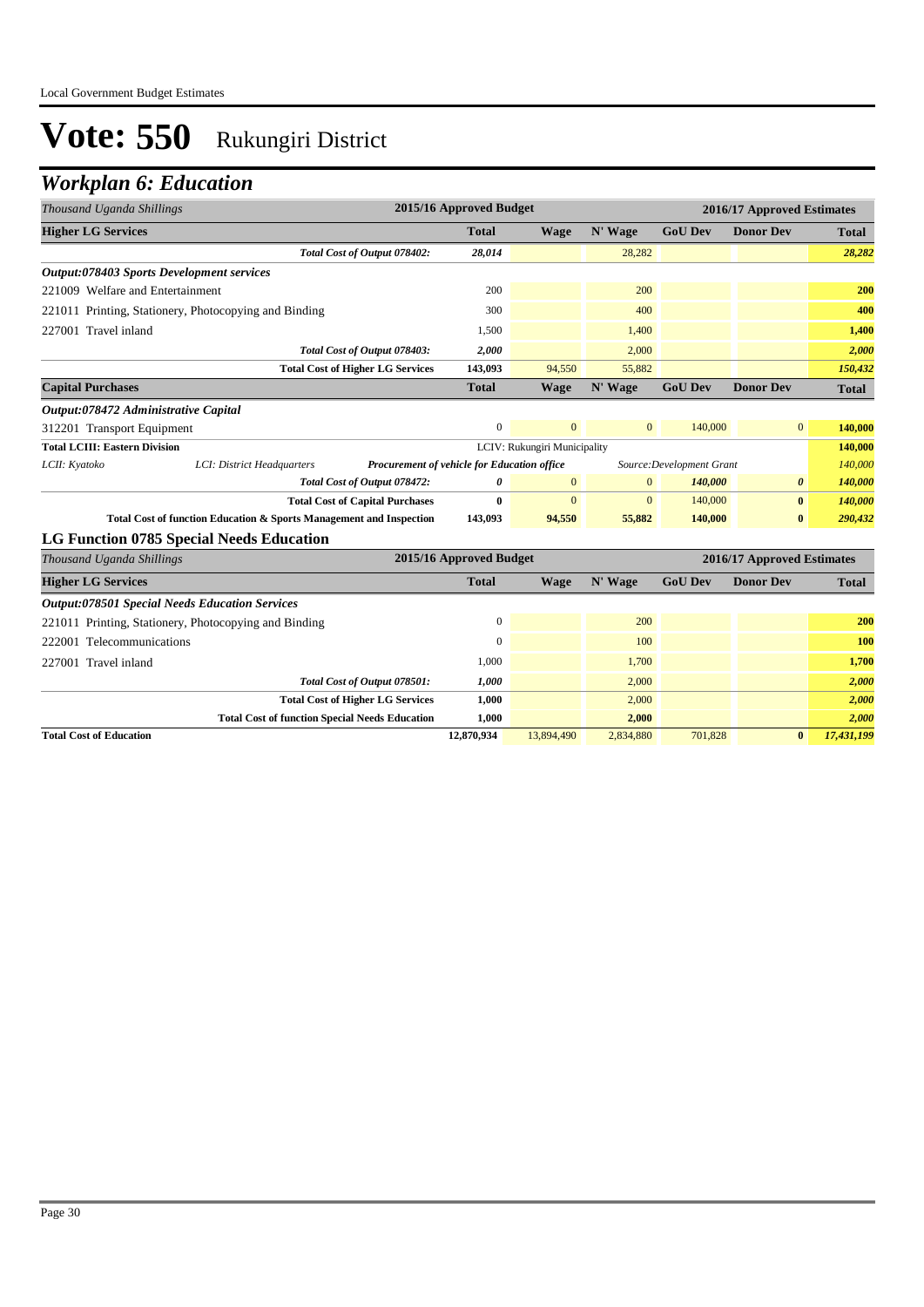## *Workplan 7a: Roads and Engineering*

#### **(i) Overview of Workplan Revenue and Expenditures**

| <b>UShs Thousand</b>                                 |                           | 2015/16                        | 2016/17                   |
|------------------------------------------------------|---------------------------|--------------------------------|---------------------------|
|                                                      | Approved<br><b>Budget</b> | <b>Outturn by</b><br>end March | Approved<br><b>Budget</b> |
| A: Breakdown of Workplan Revenues:                   |                           |                                |                           |
| <b>Recurrent Revenues</b>                            | 1,386,811                 | 1,107,912                      | 762,232                   |
| District Unconditional Grant (Non-Wage)              | 675,500                   | 675,000                        |                           |
| District Unconditional Grant (Wage)                  | 110,154                   | 59,214                         | 79,355                    |
| <b>Locally Raised Revenues</b>                       | 16.000                    | 2,500                          | 16,000                    |
| Other Transfers from Central Government              | 585,157                   | 366,825                        |                           |
| Sector Conditional Grant (Non-Wage)                  |                           | 0                              | 666,877                   |
| Unspent balances - Other Government Transfers        |                           | 4,372                          |                           |
| <b>Development Revenues</b>                          | 2,500                     | 34,611                         | 7,704                     |
| District Discretionary Development Equalization Gran | 2,500                     | $\mathbf{0}$                   | 7,704                     |
| <b>Locally Raised Revenues</b>                       |                           | 2,800                          |                           |
| Unspent balances - Locally Raised Revenues           |                           | 16,500                         |                           |
| Unspent balances - Other Government Transfers        |                           | 15,311                         |                           |
| <b>Total Revenues</b>                                | 1,389,311                 | 1,142,523                      | 769,936                   |
| <b>B: Breakdown of Workplan Expenditures:</b>        |                           |                                |                           |
| Recurrent Expenditure                                | 716,311                   | 428,808                        | 762,232                   |
| Wage                                                 | 110,154                   | 59,214                         | 79,355                    |
| Non Wage                                             | 606.157                   | 369,594                        | 682,877                   |
| Development Expenditure                              | 673,000                   | 656,317                        | 7,704                     |
| Domestic Development                                 | 673,000                   | 656317.445                     | 7,704                     |
| Donor Development                                    |                           | 0                              | $\overline{0}$            |
| <b>Total Expenditure</b>                             | 1,389,311                 | 1,085,126                      | 769,936                   |

#### **(ii) Details of Workplan Revenues and Expenditures**

#### *Expenditure Details for Workplan 7a: Roads and Engineering*

| LG Function 0481 District, Urban and Community Access Roads |  |
|-------------------------------------------------------------|--|
|                                                             |  |

| Thousand Uganda Shillings   | 2015/16 Approved Budget |              | 2016/17 Approved Estimates<br><b>GoU Dev</b><br><b>Donor Dev</b> |  |              |
|-----------------------------|-------------------------|--------------|------------------------------------------------------------------|--|--------------|
| <b>Lower Local Services</b> | <b>Total</b>            | Wage N' Wage |                                                                  |  | <b>Total</b> |
|                             |                         |              |                                                                  |  |              |

*Output:048151 Community Access Road Maintenance (LLS)*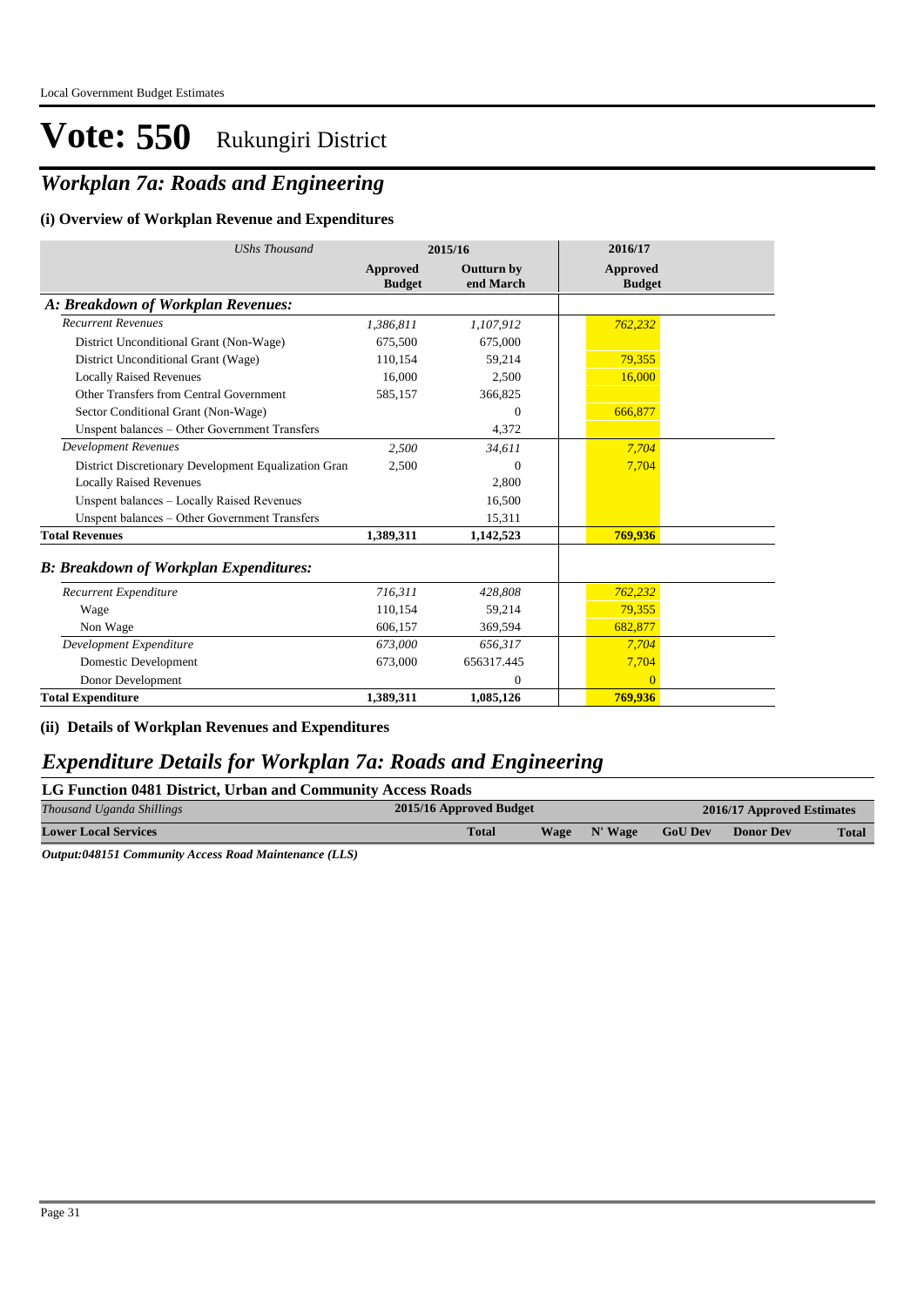### *Workplan 7a: Roads and Engineering*

| Thousand Uganda Shillings                             |                                                          | 2015/16 Approved Budget                                                    |                  |                     |         |                | 2016/17 Approved Estimates                                                           |                                  |
|-------------------------------------------------------|----------------------------------------------------------|----------------------------------------------------------------------------|------------------|---------------------|---------|----------------|--------------------------------------------------------------------------------------|----------------------------------|
| <b>Lower Local Services</b>                           |                                                          |                                                                            | <b>Total</b>     | <b>Wage</b>         | N' Wage | <b>GoU Dev</b> | <b>Donor Dev</b>                                                                     | <b>Total</b>                     |
| 263104 Transfers to other govt. units (Current)       |                                                          |                                                                            | 74,334           | $\mathbf{0}$        | 174,334 |                | $\boldsymbol{0}$                                                                     | $\mathbf{0}$<br>174,334          |
| <b>Total LCIII: BUYANJA</b>                           |                                                          |                                                                            | LCIV: Rubabo     |                     |         |                |                                                                                      | 9,042                            |
| LCII: Not Specified                                   | LCI: Not Specified                                       | Buyanja                                                                    |                  |                     |         |                | Source: Other Transfers from Central Gov                                             | 9,042                            |
| Total LCIII: Buyanja Town Coucil                      |                                                          |                                                                            | LCIV: Rubabo     |                     |         |                |                                                                                      | 50,000                           |
| LCII: Not Specified                                   | LCI: Not Specified                                       | <b>Buyanja Town Coucil</b>                                                 |                  |                     |         |                | Source: Other Transfers from Central Gov                                             | 50,000                           |
| <b>Total LCIII: KEBISONI</b>                          |                                                          |                                                                            | LCIV: Rubabo     |                     |         |                |                                                                                      | 6,607                            |
| LCII: Not Specified                                   | LCI: Not Specified                                       | Kebisoni                                                                   |                  |                     |         |                | Source: Other Transfers from Central Gov                                             | 6,607                            |
| <b>Total LCIII: Kebisoni Town Coucil</b>              |                                                          |                                                                            | LCIV: Rubabo     |                     |         |                |                                                                                      | 50,000                           |
| LCII: Not Specified                                   | LCI: Not Specified                                       | Kebisoni Town Council                                                      |                  |                     |         |                | Source: Other Transfers from Central Gov                                             | 50,000                           |
| <b>Total LCIII: NYAKISHENYI</b>                       |                                                          |                                                                            | LCIV: Rubabo     |                     |         |                |                                                                                      | 8,239                            |
| LCII: Not Specified                                   | LCI: Not Specified                                       | Nyakishenyi                                                                |                  |                     |         |                | Source: Other Transfers from Central Gov                                             | 8,239                            |
| <b>Total LCIII: NYARUSHANJE</b>                       |                                                          |                                                                            | LCIV: Rubabo     |                     |         |                |                                                                                      | 10,593                           |
| LCII: Not Specified                                   | LCI: Not Specified                                       | Nyarushanje                                                                |                  |                     |         |                | Source: Other Transfers from Central Gov                                             | 10,593                           |
| <b>Total LCIII: Bugangari</b>                         |                                                          |                                                                            |                  | LCIV: Rujumbura     |         |                |                                                                                      | 7,537                            |
| LCII: Not Specified                                   | LCI: Not Specified                                       | Bugangari                                                                  |                  |                     |         |                | Source: Other Transfers from Central Gov                                             | 7,537                            |
| <b>Total LCIII: Buhunga</b>                           |                                                          |                                                                            |                  | LCIV: Rujumbura     |         |                |                                                                                      | 5,803                            |
| LCII: Not Specified                                   | LCI: Not Specified                                       | Buhunga                                                                    |                  |                     |         |                | Source: Other Transfers from Central Gov                                             | 5,803                            |
| <b>Total LCIII: Bwambara</b>                          |                                                          |                                                                            |                  | LCIV: Rujumbura     |         |                |                                                                                      | 11,169                           |
| LCII: Not Specified                                   | LCI: Not Specified                                       | Bwambara                                                                   |                  |                     |         |                | Source: Other Transfers from Central Gov                                             | 11,169                           |
| <b>Total LCIII: Nyakagyeme</b>                        |                                                          |                                                                            |                  | LCIV: Rujumbura     |         |                |                                                                                      | 8,845<br>8,845                   |
| LCII: Not Specified<br><b>Total LCIII: Ruhinda</b>    | LCI: Not Specified                                       | Nyakagyeme                                                                 |                  | LCIV: Rujumbura     |         |                | Source: Other Transfers from Central Gov                                             | 6,499                            |
| LCII: Not Specified                                   | LCI: Not Specified                                       | Ruhinda                                                                    |                  |                     |         |                | Source: Other Transfers from Central Gov                                             | 6,499                            |
|                                                       |                                                          | Total Cost of Output 048151:                                               | 74,334           | $\overline{0}$      | 174,334 |                | $\boldsymbol{\theta}$                                                                | $\boldsymbol{\theta}$<br>174,334 |
|                                                       |                                                          |                                                                            |                  |                     |         |                |                                                                                      |                                  |
| Output:048158 District Roads Maintainence (URF)       |                                                          |                                                                            | 490,822          | $\overline{0}$      | 443,543 |                | $\boldsymbol{0}$                                                                     | $\mathbf{0}$<br>443,543          |
| 263104 Transfers to other govt. units (Current)       |                                                          |                                                                            |                  |                     |         |                |                                                                                      |                                  |
| <b>Total LCIII: Not Specified</b>                     |                                                          |                                                                            |                  | LCIV: Not Specified |         |                |                                                                                      | 443,543<br>1,000                 |
| LCII: Not Specified<br>LCII: Not Specified            | LCI: Not Specified<br>LCI: Not Specified                 | <b>District Roads (Creation of Aids awareness)</b>                         |                  |                     |         |                | Source: Other Transfers from Central Gov<br>Source: Other Transfers from Central Gov | 84,460                           |
| LCII: Not Specified                                   | LCI: Not Specified                                       | Routine Manual maintenance (Road gangs)<br><b>Installation of Culverts</b> |                  |                     |         |                | Source: Other Transfers from Central Gov                                             | 44,204                           |
| LCII: Not Specified                                   | LCI: Not Specified                                       | Routine Mechanised maintenance                                             |                  |                     |         |                | Source: Other Transfers from Central Gov                                             | 239,885                          |
| LCII: Not Specified                                   | LCI: Not Specified                                       | <b>Vehicle Maintenance/ Mechanical Implest</b>                             |                  |                     |         |                | Source: Other Transfers from Central Gov                                             | 72,993                           |
| LCII: Not Specified                                   | LCI: Not Specified                                       | <b>District Roads (Environmental protection)</b>                           |                  |                     |         |                | Source: Other Transfers from Central Gov                                             | 1,000                            |
|                                                       |                                                          | Total Cost of Output 048158:                                               | 490,822          | $\boldsymbol{0}$    | 443,543 |                | $\boldsymbol{\theta}$                                                                | 443,543<br>$\boldsymbol{\theta}$ |
|                                                       | <b>Total Cost of Lower Local Services</b>                |                                                                            | 565,156          | $\mathbf{0}$        | 617,877 |                | $\mathbf{0}$                                                                         | $\bf{0}$<br>617,877              |
| <b>Higher LG Services</b>                             |                                                          |                                                                            | <b>Total</b>     | <b>Wage</b>         | N' Wage | <b>GoU Dev</b> | <b>Donor Dev</b>                                                                     | Total                            |
| Output:048101 Operation of District Roads Office      |                                                          |                                                                            |                  |                     |         |                |                                                                                      |                                  |
| 211101 General Staff Salaries                         |                                                          |                                                                            | 110,154          | 79,355              |         |                |                                                                                      | 79,355                           |
| 221007 Books, Periodicals & Newspapers                |                                                          |                                                                            | 740              |                     | 740     |                |                                                                                      | 740                              |
|                                                       | 221008 Computer supplies and Information Technology (IT) |                                                                            | 1,000            |                     |         |                |                                                                                      | $\bf{0}$                         |
| 221009 Welfare and Entertainment                      |                                                          |                                                                            | 1,400            |                     | 1,400   |                |                                                                                      | 1,400                            |
|                                                       |                                                          |                                                                            |                  |                     |         |                |                                                                                      |                                  |
| 221011 Printing, Stationery, Photocopying and Binding |                                                          |                                                                            | 1,300            |                     | 2,000   |                |                                                                                      | 2,000                            |
| 221014 Bank Charges and other Bank related costs      |                                                          |                                                                            | 600              |                     | 1,200   |                |                                                                                      | 1,200                            |
| 222001 Telecommunications                             |                                                          |                                                                            | $\boldsymbol{0}$ |                     | 600     |                |                                                                                      | 600                              |
|                                                       | 222003 Information and communications technology (ICT)   |                                                                            | $\boldsymbol{0}$ |                     | 2,000   |                |                                                                                      | 2,000                            |
| 223005 Electricity                                    |                                                          |                                                                            | 1,200            |                     | 1,200   |                |                                                                                      | 1,200                            |
| 223006 Water                                          |                                                          |                                                                            | $\boldsymbol{0}$ |                     | 400     |                |                                                                                      | 400                              |
| 224004 Cleaning and Sanitation                        |                                                          |                                                                            | 400              |                     | 400     |                |                                                                                      | 400                              |
| 225001 Consultancy Services- Short term               |                                                          |                                                                            | $\boldsymbol{0}$ |                     | 7,882   |                |                                                                                      | 7,882                            |
| 227001 Travel inland                                  |                                                          |                                                                            | 13,360           |                     | 27,178  |                |                                                                                      | 27,178                           |
| 228002 Maintenance - Vehicles                         |                                                          |                                                                            | 2,500            |                     | 4,000   |                |                                                                                      | 4,000                            |
|                                                       |                                                          |                                                                            |                  |                     |         |                |                                                                                      |                                  |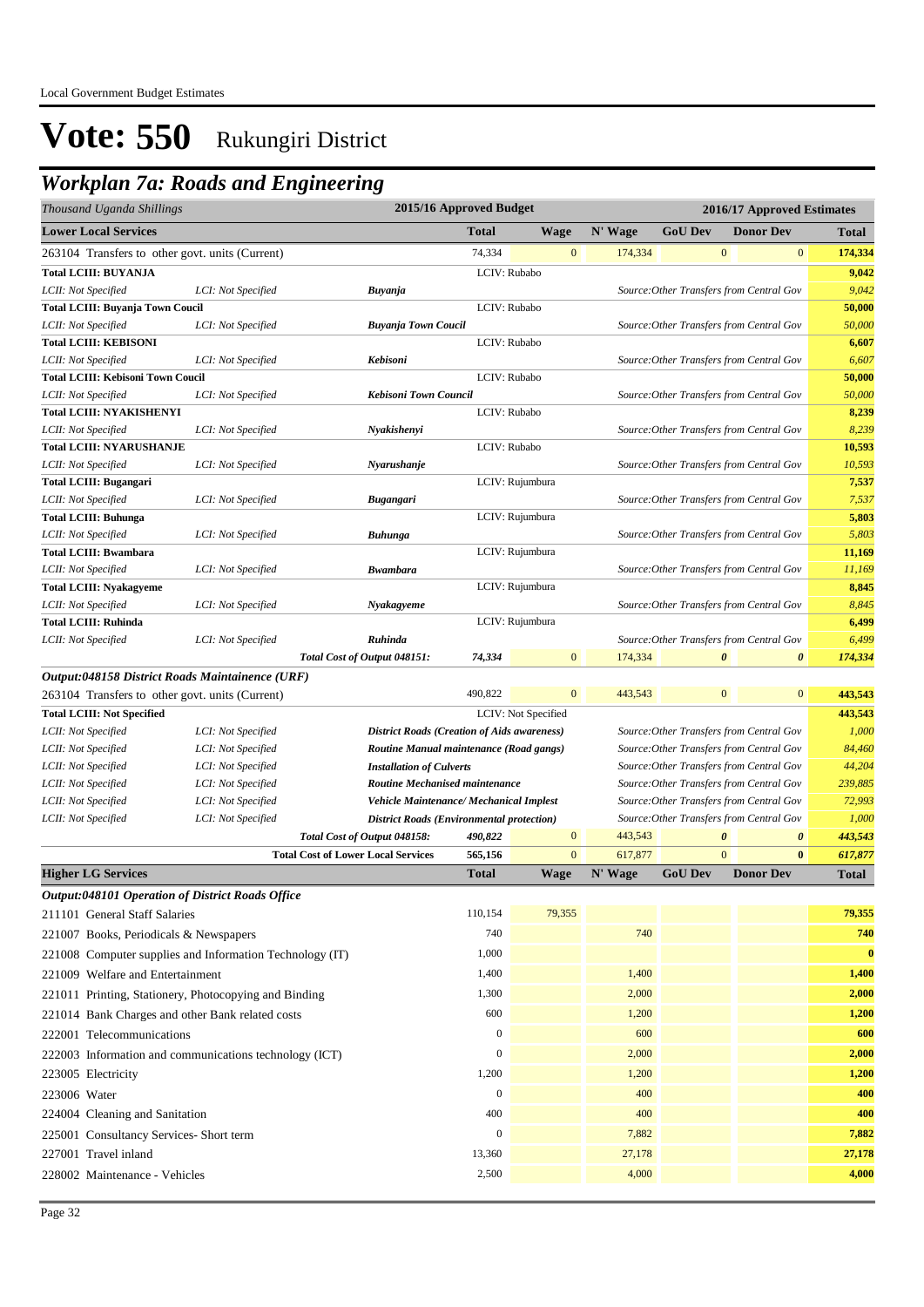## *Workplan 7a: Roads and Engineering*

| Thousand Uganda Shillings                                                | 2015/16 Approved Budget |             |         |                | 2016/17 Approved Estimates |              |
|--------------------------------------------------------------------------|-------------------------|-------------|---------|----------------|----------------------------|--------------|
| <b>Higher LG Services</b>                                                | Total                   | <b>Wage</b> | N' Wage | <b>GoU Dev</b> | <b>Donor Dev</b>           | <b>Total</b> |
| Total Cost of Output 048101:                                             | 132,654                 | 79,355      | 49,000  |                |                            | 128,355      |
| <b>Total Cost of Higher LG Services</b>                                  | 132,654                 | 79,355      | 49,000  |                |                            | 128,355      |
| <b>Total Cost of function District, Urban and Community Access Roads</b> | 697,810                 | 79,355      | 666,877 | $\bf{0}$       | $\bf{0}$                   | 746,232      |
| LG Function 0482 District Engineering Services                           |                         |             |         |                |                            |              |
| Thousand Uganda Shillings                                                | 2015/16 Approved Budget |             |         |                | 2016/17 Approved Estimates |              |
| <b>Higher LG Services</b>                                                | <b>Total</b>            | Wage        | N' Wage | <b>GoU Dev</b> | <b>Donor Dev</b>           | <b>Total</b> |
| <b>Output:048201 Buildings Maintenance</b>                               |                         |             |         |                |                            |              |
| 224004 Cleaning and Sanitation                                           | 5,000                   |             | 6,000   |                |                            | 6,000        |
| 225001 Consultancy Services-Short term                                   | $\Omega$                |             |         | 2,000          |                            | 2,000        |
| 228001 Maintenance - Civil                                               | 16,001                  |             | 10,000  | 5,704          |                            | 15,704       |
| Total Cost of Output 048201:                                             | 21,001                  |             | 16,000  | 7,704          |                            | 23,704       |
| <b>Total Cost of Higher LG Services</b>                                  | 21,001                  |             | 16,000  | 7,704          |                            | 23,704       |
| <b>Total Cost of function District Engineering Services</b>              | 21,001                  |             | 16,000  | 7,704          |                            | 23,704       |
| <b>Total Cost of Roads and Engineering</b>                               | 718,811                 | 79,355      | 682,877 | 7,704          | $\bf{0}$                   | 769,936      |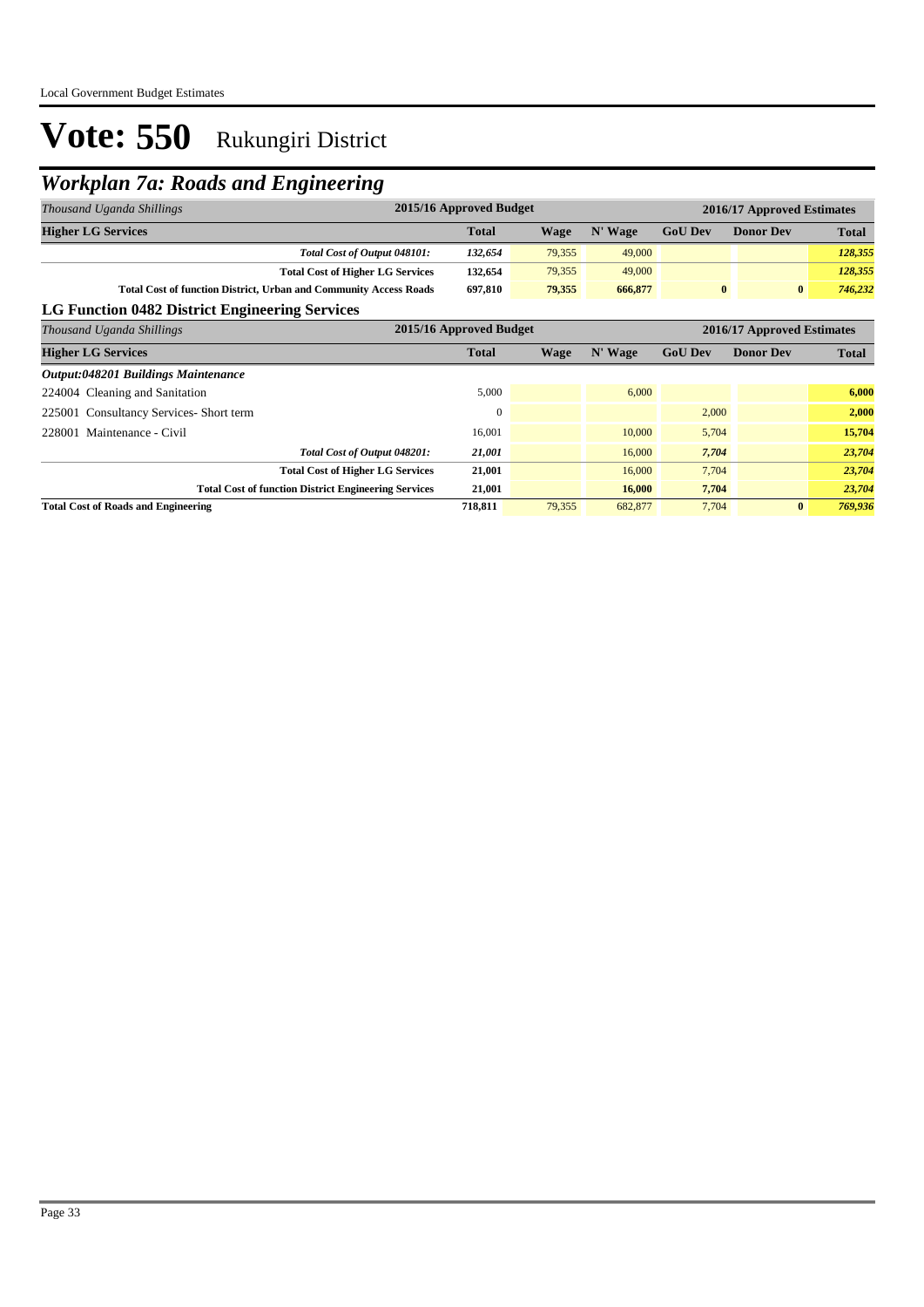### *Workplan 7b: Water*

#### **(i) Overview of Workplan Revenue and Expenditures**

| <b>UShs Thousand</b>                                 |                           | 2015/16                        | 2016/17                   |
|------------------------------------------------------|---------------------------|--------------------------------|---------------------------|
|                                                      | Approved<br><b>Budget</b> | <b>Outturn by</b><br>end March | Approved<br><b>Budget</b> |
| A: Breakdown of Workplan Revenues:                   |                           |                                |                           |
| <b>Recurrent Revenues</b>                            | 34,412                    | 22,603                         | 61,099                    |
| District Unconditional Grant (Wage)                  | 34,412                    | 22,603                         | 23,607                    |
| Sector Conditional Grant (Non-Wage)                  | 0                         | $\theta$                       | 37,492                    |
| <b>Development Revenues</b>                          | 383,289                   | 372,629                        | 402,667                   |
| Development Grant                                    | 356,129                   | 356,129                        | 380,667                   |
| District Discretionary Development Equalization Gran | 5,159                     | $\theta$                       |                           |
| <b>Transitional Development Grant</b>                | 22,000                    | 16,500                         | 22,000                    |
| <b>Total Revenues</b>                                | 417,701                   | 395,232                        | 463,766                   |
| <b>B: Breakdown of Workplan Expenditures:</b>        |                           |                                |                           |
| Recurrent Expenditure                                | 56,412                    | 39,103                         | 61,099                    |
| Wage                                                 | 34,412                    | 22,603                         | 23,607                    |
| Non Wage                                             | 22,000                    | 16,500                         | 37,492                    |
| Development Expenditure                              | 361,289                   | 298,296                        | 402,667                   |
| Domestic Development                                 | 361,289                   | 298295.515                     | 402,667                   |
| Donor Development                                    |                           | $\theta$                       | $\overline{0}$            |
| <b>Total Expenditure</b>                             | 417,701                   | 337,398                        | 463,766                   |

#### **(ii) Details of Workplan Revenues and Expenditures**

#### *Expenditure Details for Workplan 7b: Water*

#### **LG Function 0981 Rural Water Supply and Sanitation**

| Thousand Uganda Shillings                                 | 2015/16 Approved Budget |             |         |                | 2016/17 Approved Estimates |              |  |  |
|-----------------------------------------------------------|-------------------------|-------------|---------|----------------|----------------------------|--------------|--|--|
| <b>Higher LG Services</b>                                 | <b>Total</b>            | <b>Wage</b> | N' Wage | <b>GoU Dev</b> | <b>Donor Dev</b>           | <b>Total</b> |  |  |
| Output:098101 Operation of the District Water Office      |                         |             |         |                |                            |              |  |  |
| 211101 General Staff Salaries                             | 34,412                  | 23,607      |         |                |                            | 23,607       |  |  |
| 211102 Contract Staff Salaries (Incl. Casuals, Temporary) | 7,680                   |             |         |                |                            | $\bf{0}$     |  |  |
| 221007 Books, Periodicals & Newspapers                    | 730                     |             | 730     |                |                            | 730          |  |  |
| 221008 Computer supplies and Information Technology (IT)  | 3,000                   |             |         |                |                            | $\bf{0}$     |  |  |
| 221009 Welfare and Entertainment                          | 3,160                   |             | 3,160   |                |                            | 3,160        |  |  |
| 221011 Printing, Stationery, Photocopying and Binding     | 600                     |             | 600     |                |                            | 600          |  |  |
| 221012 Small Office Equipment                             | 600                     |             |         |                |                            | $\bf{0}$     |  |  |
| 221014 Bank Charges and other Bank related costs          | 474                     |             |         |                |                            | $\bf{0}$     |  |  |
| 222001 Telecommunications                                 | 360                     |             |         |                |                            | $\bf{0}$     |  |  |
| 223005 Electricity                                        | 1,360                   |             | 300     |                |                            | 300          |  |  |
| 223006 Water                                              | 200                     |             |         |                |                            | $\bf{0}$     |  |  |
| 224004 Cleaning and Sanitation                            | 1,000                   |             | 920     |                |                            | 920          |  |  |
| 227001 Travel inland                                      | 17,880                  |             | 6,320   |                |                            | 6,320        |  |  |
| 228002 Maintenance - Vehicles                             | 20,340                  |             | 2,376   |                |                            | 2,376        |  |  |
| 228003 Maintenance – Machinery, Equipment & Furniture     | $\mathbf{0}$            |             | 811     |                |                            | 811          |  |  |
| Total Cost of Output 098101:                              | 91,796                  | 23,607      | 15,217  |                |                            | 38,824       |  |  |
| Output:098102 Supervision, monitoring and coordination    |                         |             |         |                |                            |              |  |  |
| 221005 Hire of Venue (chairs, projector, etc)             | 200                     |             | 120     |                |                            | 120          |  |  |
| 221011 Printing, Stationery, Photocopying and Binding     | 2,968                   |             | 290     |                |                            | 290          |  |  |
| 223007 Other Utilities- (fuel, gas, firewood, charcoal)   | 994                     |             |         |                |                            | $\bf{0}$     |  |  |
| 227001 Travel inland                                      | 29,056                  |             | 5,600   |                |                            | 5,600        |  |  |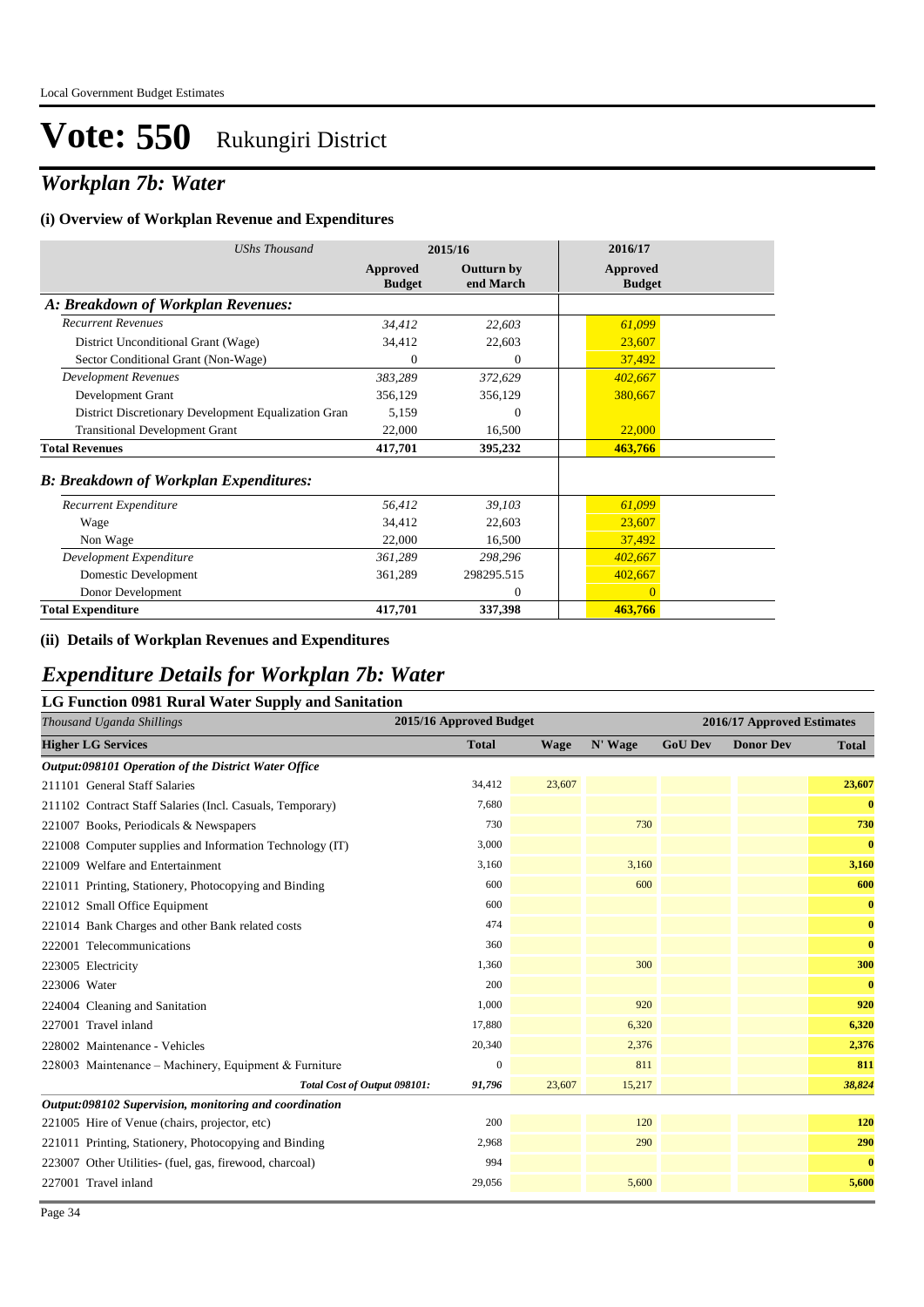### *Workplan 7b: Water*

| Thousand Uganda Shillings                     |                                                                | 2015/16 Approved Budget                              |                  |                 |                |                           | 2016/17 Approved Estimates |                |
|-----------------------------------------------|----------------------------------------------------------------|------------------------------------------------------|------------------|-----------------|----------------|---------------------------|----------------------------|----------------|
| <b>Higher LG Services</b>                     |                                                                |                                                      | <b>Total</b>     | <b>Wage</b>     | N' Wage        | <b>GoU Dev</b>            | <b>Donor Dev</b>           | <b>Total</b>   |
|                                               |                                                                | Total Cost of Output 098102:                         | 33,218           |                 | 6,010          |                           |                            | 6,010          |
|                                               | Output:098103 Support for O&M of district water and sanitation |                                                      |                  |                 |                |                           |                            |                |
| 221005 Hire of Venue (chairs, projector, etc) |                                                                |                                                      | 500              |                 |                |                           |                            | $\bf{0}$       |
|                                               | 221011 Printing, Stationery, Photocopying and Binding          |                                                      | 101              |                 |                |                           |                            | $\bf{0}$       |
| 227001 Travel inland                          |                                                                |                                                      | 19,829           |                 | 11,340         |                           |                            | 11,340         |
|                                               |                                                                | Total Cost of Output 098103:                         | 20,430           |                 | 11,340         |                           |                            | 11,340         |
|                                               | <b>Output:098104 Promotion of Community Based Management</b>   |                                                      |                  |                 |                |                           |                            |                |
| 221001 Advertising and Public Relations       |                                                                |                                                      | 790              |                 | 400            |                           |                            | 400            |
| 221005 Hire of Venue (chairs, projector, etc) |                                                                |                                                      | 710              |                 | 447            |                           |                            | 447            |
| 221009 Welfare and Entertainment              |                                                                |                                                      | 1,440            |                 | 1,404          |                           |                            | 1,404          |
|                                               | 221011 Printing, Stationery, Photocopying and Binding          |                                                      | 380              |                 | 60             |                           |                            | 60             |
| 222001 Telecommunications                     |                                                                |                                                      | $\boldsymbol{0}$ |                 | 320            |                           |                            | 320            |
| 227001 Travel inland                          |                                                                |                                                      | 12,889           |                 | 2,294          |                           |                            | 2,294          |
|                                               |                                                                | Total Cost of Output 098104:                         | 16,209           |                 | 4,925          |                           |                            | 4,925          |
|                                               | Output:098105 Promotion of Sanitation and Hygiene              |                                                      |                  |                 |                |                           |                            |                |
| 221001 Advertising and Public Relations       |                                                                |                                                      | 4,380            |                 |                | 360                       |                            | 360            |
|                                               | 221011 Printing, Stationery, Photocopying and Binding          |                                                      | 200              |                 | $\mathbf{0}$   | 80                        |                            | 80             |
| 227001 Travel inland                          |                                                                |                                                      | 16,003           |                 |                | 21,129                    |                            | 21,129         |
| 282101 Donations                              |                                                                |                                                      | 1,417            |                 |                | 431                       |                            | 431            |
|                                               |                                                                | Total Cost of Output 098105:                         | 22,000           |                 | $\mathbf{0}$   | 22,000                    |                            | 22,000         |
|                                               |                                                                | <b>Total Cost of Higher LG Services</b>              | 183,653          | 23,607          | 37,492         | 22,000                    |                            | 83,099         |
| <b>Capital Purchases</b>                      |                                                                |                                                      | <b>Total</b>     | <b>Wage</b>     | N' Wage        | <b>GoU Dev</b>            | <b>Donor Dev</b>           | <b>Total</b>   |
|                                               | Output:098180 Construction of public latrines in RGCs          |                                                      |                  |                 |                |                           |                            |                |
| 312104 Other Structures                       |                                                                |                                                      | $\mathbf{0}$     | $\overline{0}$  | $\overline{0}$ | 18,000                    | $\mathbf{0}$               | 18,000         |
| <b>Total LCIII: Bwambara</b>                  |                                                                |                                                      |                  | LCIV: Rujumbura |                |                           |                            | 18,000         |
| LCII: Bwambara                                | LCI: Not Specified                                             | Four stace pit lined latrine constructed at Bwambara |                  |                 |                | Source: Development Grant |                            | 18,000         |
|                                               |                                                                | Total Cost of Output 098180:                         | 0                | $\overline{0}$  | $\mathbf{0}$   | 18,000                    | $\boldsymbol{\theta}$      | 18,000         |
| Output:098181 Spring protection               |                                                                |                                                      |                  |                 |                |                           |                            |                |
| 312104 Other Structures                       |                                                                |                                                      | $\mathbf 0$      | $\mathbf{0}$    | $\mathbf{0}$   | 20,000                    | $\mathbf{0}$               | 20,000         |
| <b>Total LCIII: NYARUSHANJE</b>               |                                                                |                                                      | LCIV: Rubabo     |                 |                |                           |                            | 5,000          |
| LCII: IHUNGA                                  | LCI: Not Specified                                             | <b>Spring Protection</b>                             |                  |                 |                | Source: Development Grant |                            | 5,000          |
| <b>Total LCIII: Buhunga</b><br>LCII: Kihanga  | LCI: Not Specified                                             | <b>Spring Protection</b>                             |                  | LCIV: Rujumbura |                | Source: Development Grant |                            | 5,000<br>5,000 |
| <b>Total LCIII: Bwambara</b>                  |                                                                |                                                      |                  | LCIV: Rujumbura |                |                           |                            | 10,000         |
| LCII: Bwambara                                | LCI: Not Specified                                             | <b>Spring Protection</b>                             |                  |                 |                | Source: Development Grant |                            | 5,000          |
| LCII: Bwambara                                | LCI: Not Specified                                             | <b>Sprring Protection</b>                            |                  |                 |                | Source: Development Grant |                            | 5,000          |
|                                               |                                                                | Total Cost of Output 098181:                         | 0                | $\mathbf{0}$    | $\mathbf{0}$   | 20,000                    | $\boldsymbol{\theta}$      | 20,000         |

*Output:098183 Borehole drilling and rehabilitation*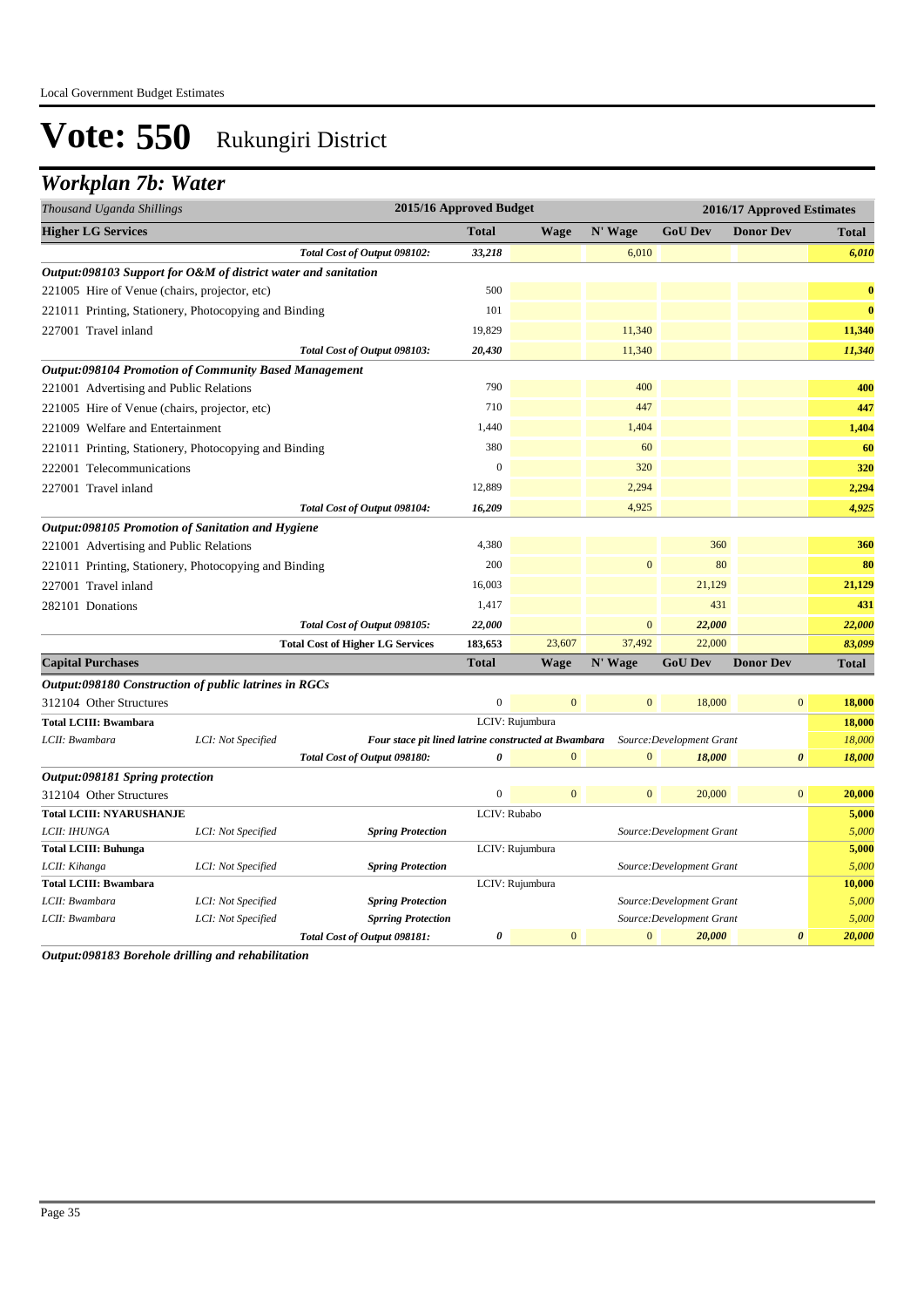## *Workplan 7b: Water*

| Thousand Uganda Shillings                               |                                                                 |                                        | 2015/16 Approved Budget                                                       |                  |                              |         |              |                           | 2016/17 Approved Estimates |         |
|---------------------------------------------------------|-----------------------------------------------------------------|----------------------------------------|-------------------------------------------------------------------------------|------------------|------------------------------|---------|--------------|---------------------------|----------------------------|---------|
| <b>Capital Purchases</b>                                |                                                                 |                                        |                                                                               | <b>Total</b>     | Wage                         | N' Wage |              | <b>GoU Dev</b>            | <b>Donor Dev</b>           | Total   |
| 312104 Other Structures                                 |                                                                 |                                        |                                                                               | $\boldsymbol{0}$ | $\mathbf{0}$                 |         | $\mathbf{0}$ | 33,983                    | $\mathbf{0}$               | 33,983  |
| <b>Total LCIII: BUYANJA</b>                             |                                                                 |                                        |                                                                               | LCIV: Rubabo     |                              |         |              |                           |                            | 12,392  |
| LCII: KYAMAKANDA                                        | LCI: Not Specified                                              |                                        | <b>Kakiinga</b>                                                               |                  |                              |         |              | Source: Development Grant |                            | 2,300   |
| LCII: NYABITEETE                                        | LCI: Not Specified                                              |                                        | <b>Buguma Borehole</b>                                                        |                  |                              |         |              | Source: Development Grant |                            | 2,300   |
| <b>LCII: NYABITEETE</b>                                 | LCI: Not Specified                                              |                                        | <b>Borehole Assessment Rubabo</b>                                             |                  |                              |         |              | Source: Development Grant |                            | 5,492   |
| LCII: RWAKIRUNGURA                                      | LCI: Not Specified                                              |                                        | Katojo Borehole                                                               |                  |                              |         |              | Source: Development Grant |                            | 2,300   |
| <b>Total LCIII: KEBISONI</b>                            |                                                                 |                                        |                                                                               | LCIV: Rubabo     |                              |         |              |                           |                            | 4,600   |
| LCII: GARUBUNDA                                         | LCI: Not Specified                                              |                                        | Kigiro                                                                        |                  |                              |         |              | Source: Development Grant |                            | 2,300   |
| LCII: KAKIINGA                                          | LCI: Not Specified                                              |                                        | Ruhindi Borehole                                                              |                  |                              |         |              | Source: Development Grant |                            | 2,300   |
| <b>Total LCIII: Bugangari</b>                           |                                                                 |                                        |                                                                               |                  | LCIV: Rujumbura              |         |              |                           |                            | 4,600   |
| LCII: Bugangari                                         | LCI: Not Specified                                              |                                        | Nyeryegyerero Borehole                                                        |                  |                              |         |              | Source: Development Grant |                            | 2,300   |
| LCII: Kazindiro                                         | LCI: Not Specified                                              |                                        | <b>Kazindiro Borehole</b>                                                     |                  |                              |         |              | Source: Development Grant |                            | 2,300   |
| <b>Total LCIII: Nyakagyeme</b>                          |                                                                 |                                        |                                                                               |                  | LCIV: Rujumbura              |         |              |                           |                            | 7,792   |
| LCII: Kabwoma                                           | LCI: Not Specified                                              |                                        | Nyamifura P/S                                                                 |                  |                              |         |              | Source: Development Grant |                            | 2,300   |
| LCII: Kabwoma                                           | LCI: Not Specified                                              |                                        | <b>Assement of Rujumbura Boreholes</b>                                        |                  |                              |         |              | Source: Development Grant |                            | 5,492   |
| <b>Total LCIII: Eastern Division</b>                    |                                                                 |                                        |                                                                               |                  | LCIV: Rukungiri Municipality |         |              |                           |                            | 4,600   |
| LCII: Kyatoko                                           | LCI: Not Specified                                              |                                        | <b>Prisons Borehole</b>                                                       |                  |                              |         |              | Source: Development Grant |                            | 2,300   |
| LCII: Kyatoko                                           | LCI: Not Specified                                              |                                        | Rukungiri Health center IV Borehole                                           |                  |                              |         |              | Source: Development Grant |                            | 2,300   |
|                                                         |                                                                 | Total Cost of Output 098183:           |                                                                               | $\theta$         | $\overline{0}$               |         | $\Omega$     | 33,983                    | $\boldsymbol{\theta}$      | 33,983  |
| Output:098184 Construction of piped water supply system |                                                                 |                                        |                                                                               |                  |                              |         |              |                           |                            |         |
| 312104 Other Structures                                 |                                                                 |                                        |                                                                               | $\boldsymbol{0}$ | $\mathbf{0}$                 |         | $\mathbf{0}$ | 308,684                   | $\mathbf{0}$               | 308,684 |
| <b>Total LCIII: Bugangari</b>                           |                                                                 |                                        |                                                                               |                  | LCIV: Rujumbura              |         |              |                           |                            | 49,900  |
| LCII: Nyabitete                                         | LCI: Not Specified                                              |                                        | Supply of Pipes and fittings for Kashenyi & Rwamare Source: Development Grant |                  |                              |         |              |                           |                            | 49,900  |
| <b>Total LCIII: Bwambara</b>                            |                                                                 |                                        |                                                                               |                  | LCIV: Rujumbura              |         |              |                           |                            | 101,106 |
| LCII: Bwambara                                          | LCI: Not Specified                                              |                                        | Design and Construction of mini-pumped water supp Source: Development Grant   |                  |                              |         |              |                           |                            | 101,106 |
| <b>Total LCIII: Nyakagyeme</b>                          |                                                                 |                                        |                                                                               |                  | LCIV: Rujumbura              |         |              |                           |                            | 148,178 |
| LCII: Kahoko                                            | LCI: Not Specified                                              |                                        | Payment for Construction of Bugarama phase II                                 |                  |                              |         |              | Source: Development Grant |                            | 141,178 |
| LCII: Kahoko                                            | LCI: Not Specified                                              |                                        | Rentetion payment on previous projects                                        |                  |                              |         |              | Source: Development Grant |                            | 7,000   |
| <b>Total LCIII: Western Division</b>                    |                                                                 |                                        |                                                                               |                  | LCIV: Rukungiri Municipality |         |              |                           |                            | 9,500   |
| LCII: Northern A                                        | LCI: Not Specified                                              |                                        | <b>Water Quality Survilance</b>                                               |                  |                              |         |              | Source: Development Grant |                            | 9,500   |
|                                                         |                                                                 | Total Cost of Output 098184:           |                                                                               | $\pmb{\theta}$   | $\mathbf{0}$                 |         | $\mathbf{0}$ | 308,684                   | $\boldsymbol{\theta}$      | 308,684 |
|                                                         |                                                                 | <b>Total Cost of Capital Purchases</b> |                                                                               | $\bf{0}$         | $\mathbf{0}$                 |         | $\mathbf{0}$ | 380,667                   | $\bf{0}$                   | 380,667 |
|                                                         | <b>Total Cost of function Rural Water Supply and Sanitation</b> |                                        |                                                                               | 183,653          | 23,607                       |         | 37,492       | 402,667                   | $\bf{0}$                   | 463,766 |
| <b>Total Cost of Water</b>                              |                                                                 |                                        |                                                                               | 183,653          | 23,607                       |         | 37,492       | 402,667                   | $\bf{0}$                   | 463,766 |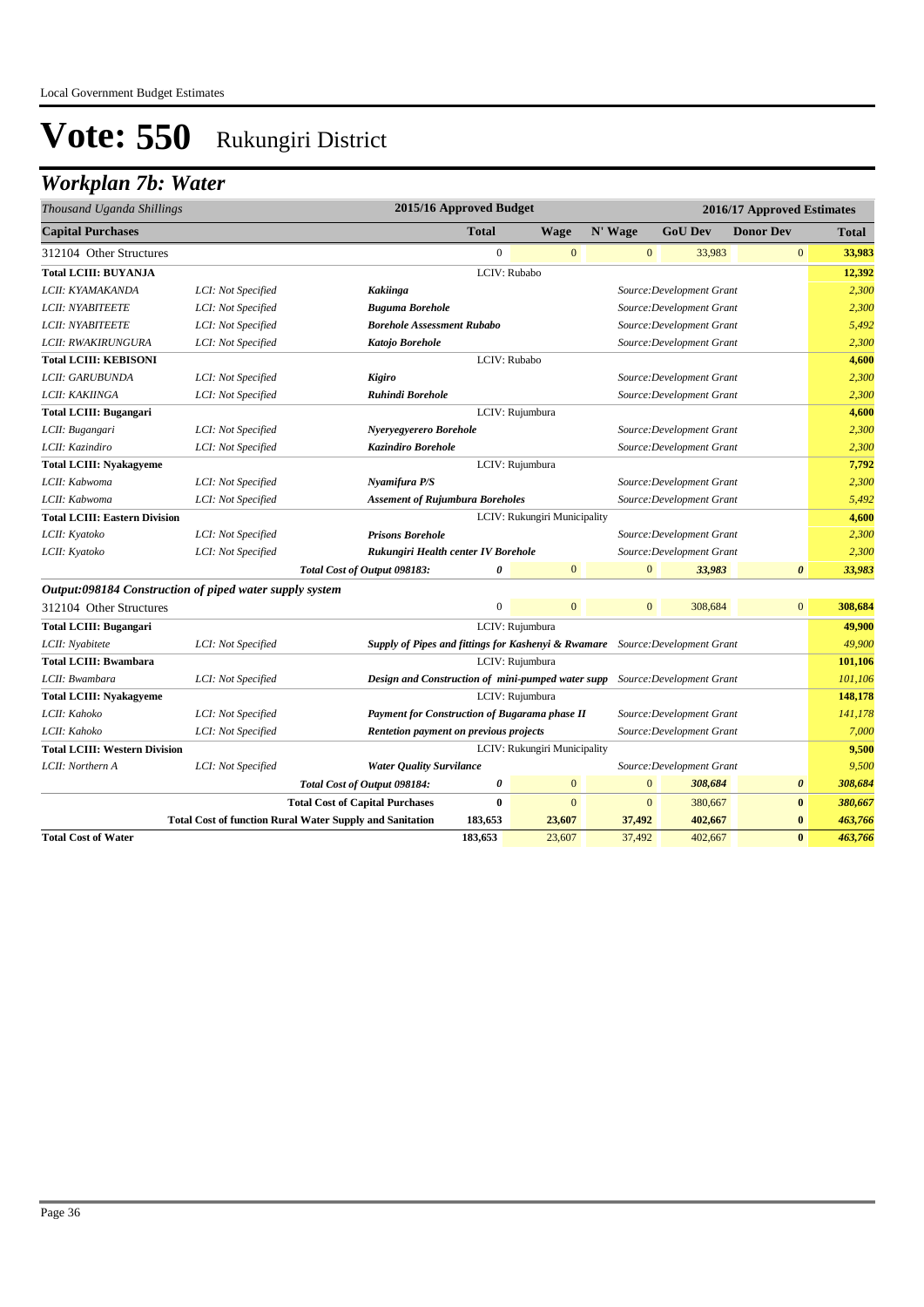## *Workplan 8: Natural Resources*

#### **(i) Overview of Workplan Revenue and Expenditures**

| <b>UShs Thousand</b>                                 | 2015/16                   |                                | 2016/17                   |
|------------------------------------------------------|---------------------------|--------------------------------|---------------------------|
|                                                      | Approved<br><b>Budget</b> | <b>Outturn by</b><br>end March | Approved<br><b>Budget</b> |
| A: Breakdown of Workplan Revenues:                   |                           |                                |                           |
| <b>Recurrent Revenues</b>                            | 143,312                   | 110,156                        | 159,857                   |
| District Unconditional Grant (Non-Wage)              | 11,000                    | 8,250                          | 5,000                     |
| District Unconditional Grant (Wage)                  | 118.491                   | 88.876                         | 139,947                   |
| <b>Locally Raised Revenues</b>                       | 7,600                     | 4,600                          | 7,600                     |
| Other Transfers from Central Government              |                           | 2.869                          |                           |
| Sector Conditional Grant (Non-Wage)                  | 6,221                     | 4,666                          | 7,309                     |
| Unspent balances - Other Government Transfers        |                           | 895                            |                           |
| <b>Development Revenues</b>                          | 32,500                    | 39,868                         | 4,427                     |
| District Discretionary Development Equalization Gran | 32,500                    | 29,868                         | 4,427                     |
| Unspent balances - Other Government Transfers        |                           | 10,000                         |                           |
| <b>Total Revenues</b>                                | 175,812                   | 150,023                        | 164,284                   |
| <b>B: Breakdown of Workplan Expenditures:</b>        |                           |                                |                           |
| Recurrent Expenditure                                | 143,312                   | 110,276                        | 159,857                   |
| Wage                                                 | 118,491                   | 88,876                         | 139.947                   |
| Non Wage                                             | 24,821                    | 21,400                         | 19.909                    |
| Development Expenditure                              | 32.500                    | 35,700                         | 4,427                     |
| Domestic Development                                 | 32,500                    | 35700                          | 4,427                     |
| Donor Development                                    |                           | $\overline{0}$                 | $\Omega$                  |
| <b>Total Expenditure</b>                             | 175.812                   | 145,976                        | 164,284                   |

**(ii) Details of Workplan Revenues and Expenditures**

#### *Expenditure Details for Workplan 8: Natural Resources*

| <b>LG Function 0983 Natural Resources Management</b>                                          |                         |         |         |                |                            |              |
|-----------------------------------------------------------------------------------------------|-------------------------|---------|---------|----------------|----------------------------|--------------|
| Thousand Uganda Shillings                                                                     | 2015/16 Approved Budget |         |         |                | 2016/17 Approved Estimates |              |
| <b>Higher LG Services</b>                                                                     | <b>Total</b>            | Wage    | N' Wage | <b>GoU Dev</b> | <b>Donor Dev</b>           | <b>Total</b> |
| Output:098301 District Natural Resource Management                                            |                         |         |         |                |                            |              |
| 211101 General Staff Salaries                                                                 | 118,491                 | 139,947 |         |                |                            | 139,947      |
| 221008 Computer supplies and Information Technology (IT)                                      | 320                     |         | 350     |                |                            | 350          |
| 221009 Welfare and Entertainment                                                              | 500                     |         | 500     |                |                            | 500          |
| 221014 Bank Charges and other Bank related costs                                              | 600                     |         |         |                |                            | $\bf{0}$     |
| 227001 Travel inland                                                                          | 5,592                   |         | 2,150   |                |                            | 2,150        |
| Total Cost of Output 098301:                                                                  | 125,503                 | 139,947 | 3,000   |                |                            | 142,947      |
| Output:098303 Tree Planting and Afforestation                                                 |                         |         |         |                |                            |              |
| 221011 Printing, Stationery, Photocopying and Binding                                         | 400                     |         |         |                |                            | $\mathbf{0}$ |
| 224006 Agricultural Supplies                                                                  | 6,000                   |         | 3,600   | 3,000          |                            | 6,600        |
| 227001 Travel inland                                                                          | 2,659                   |         |         |                |                            | $\bf{0}$     |
| Total Cost of Output 098303:                                                                  | 9,059                   |         | 3,600   | 3,000          |                            | 6,600        |
| Output:098304 Training in forestry management (Fuel Saving Technology, Water Shed Management) |                         |         |         |                |                            |              |
| 221002 Workshops and Seminars                                                                 | 1,500                   |         |         |                |                            | $\bf{0}$     |
| 227001 Travel inland                                                                          | 1,253                   |         | 1,000   |                |                            | 1,000        |
| Total Cost of Output 098304:                                                                  | 2,753                   |         | 1,000   |                |                            | 1,000        |
| Output:098305 Forestry Regulation and Inspection                                              |                         |         |         |                |                            |              |
| 221009 Welfare and Entertainment                                                              | $\Omega$                |         | 500     |                |                            | 500          |
| 227001 Travel inland                                                                          | 4,000                   |         | 1,500   |                |                            | 1,500        |
| Total Cost of Output 098305:                                                                  | 4,000                   |         | 2,000   |                |                            | 2,000        |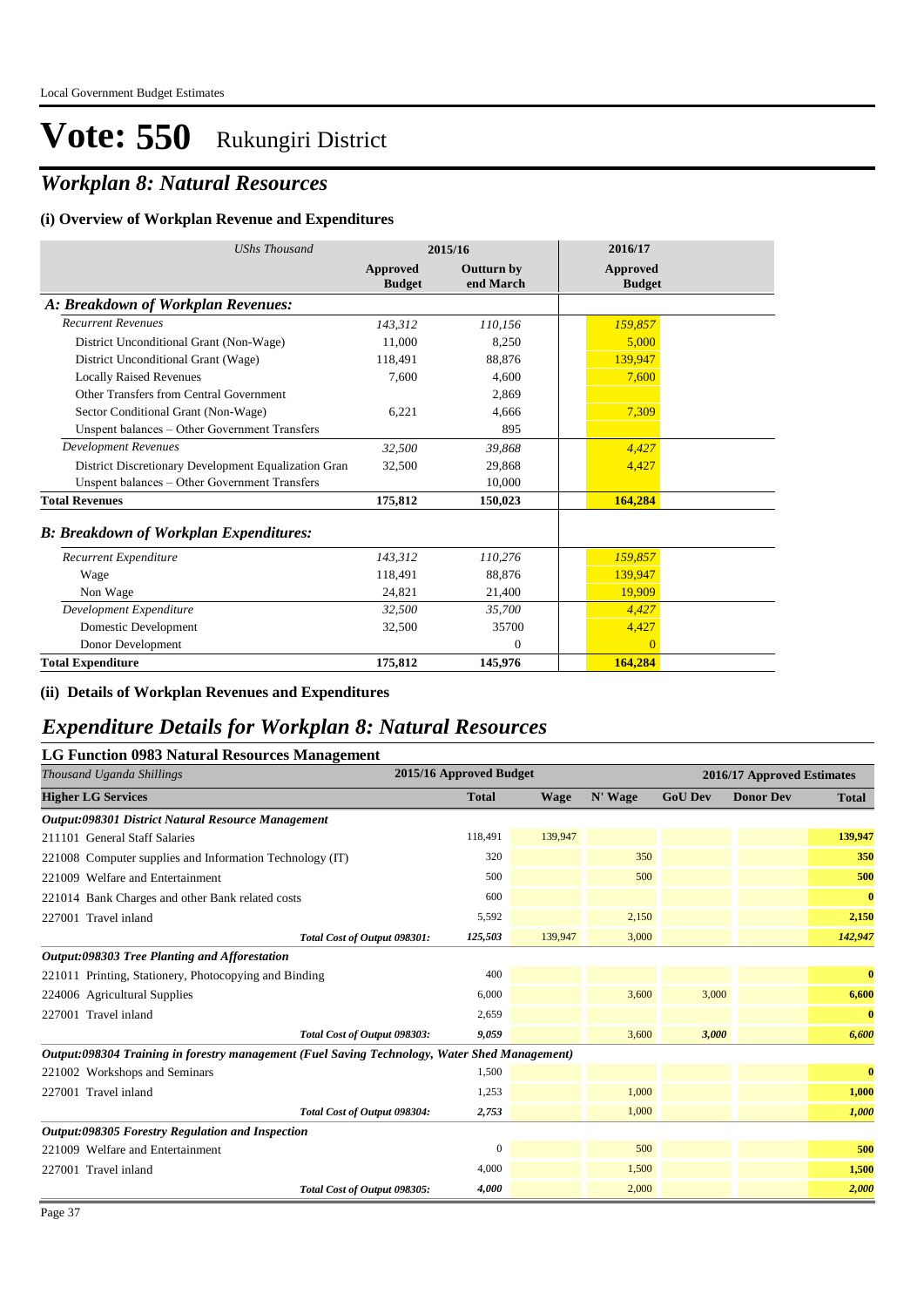### *Workplan 8: Natural Resources*

| Thousand Uganda Shillings                                                                     | 2015/16 Approved Budget |             |         |                | 2016/17 Approved Estimates |              |
|-----------------------------------------------------------------------------------------------|-------------------------|-------------|---------|----------------|----------------------------|--------------|
| <b>Higher LG Services</b>                                                                     | <b>Total</b>            | <b>Wage</b> | N' Wage | <b>GoU Dev</b> | <b>Donor Dev</b>           | <b>Total</b> |
| Output:098306 Community Training in Wetland management                                        |                         |             |         |                |                            |              |
| 221002 Workshops and Seminars                                                                 | 1,800                   |             |         |                |                            | $\mathbf{0}$ |
| 221008 Computer supplies and Information Technology (IT)                                      | $\mathbf{0}$            |             | 450     |                |                            | 450          |
| 227001 Travel inland                                                                          | $\mathbf{0}$            |             | 1,000   |                |                            | 1,000        |
| Total Cost of Output 098306:                                                                  | 1,800                   |             | 1,450   |                |                            | 1,450        |
| <b>Output:098307 River Bank and Wetland Restoration</b>                                       |                         |             |         |                |                            |              |
| 227001 Travel inland                                                                          | 1,196                   |             | 3,859   |                |                            | 3,859        |
| Total Cost of Output 098307:                                                                  | 1,196                   |             | 3,859   |                |                            | 3,859        |
| Output:098309 Monitoring and Evaluation of Environmental Compliance                           |                         |             |         |                |                            |              |
| 227001 Travel inland                                                                          | 1,500                   |             |         | 1,427          |                            | 1,427        |
| Total Cost of Output 098309:                                                                  | 1,500                   |             |         | 1,427          |                            | 1,427        |
| Output:098310 Land Management Services (Surveying, Valuations, Tittling and lease management) |                         |             |         |                |                            |              |
| 221011 Printing, Stationery, Photocopying and Binding                                         | 500                     |             | 500     |                |                            | 500          |
| 227001 Travel inland                                                                          | 4,500                   |             | 4,500   |                |                            | 4,500        |
| Total Cost of Output 098310:                                                                  | 5,000                   |             | 5,000   |                |                            | 5,000        |
| <b>Total Cost of Higher LG Services</b>                                                       | 150,812                 | 139,947     | 19,909  | 4,427          |                            | 164,284      |
| <b>Total Cost of function Natural Resources Management</b>                                    | 150,812                 | 139,947     | 19,909  | 4,427          |                            | 164,284      |
| <b>Total Cost of Natural Resources</b>                                                        | 150,812                 | 139,947     | 19,909  | 4,427          |                            | 164,284      |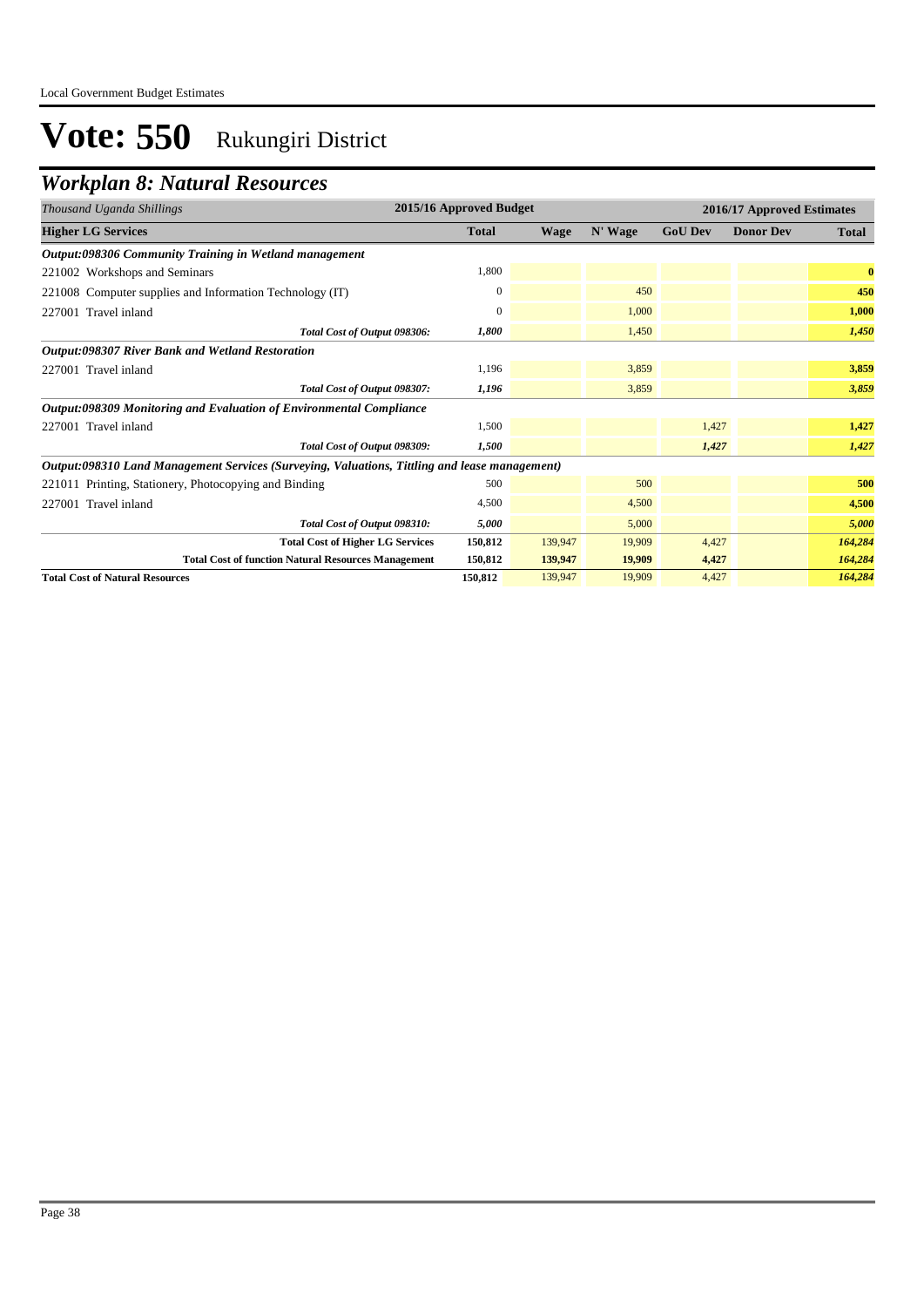### *Workplan 9: Community Based Services*

#### **(i) Overview of Workplan Revenue and Expenditures**

| <b>UShs Thousand</b>                                 |                           | 2015/16                        | 2016/17                   |  |
|------------------------------------------------------|---------------------------|--------------------------------|---------------------------|--|
|                                                      | Approved<br><b>Budget</b> | <b>Outturn by</b><br>end March | Approved<br><b>Budget</b> |  |
| A: Breakdown of Workplan Revenues:                   |                           |                                |                           |  |
| <b>Recurrent Revenues</b>                            | 523,180                   | 276,450                        | 553,955                   |  |
| District Unconditional Grant (Non-Wage)              | 9.000                     | 7.000                          | 5.000                     |  |
| District Unconditional Grant (Wage)                  | 185,477                   | 130.938                        | 217,107                   |  |
| <b>Locally Raised Revenues</b>                       | 8.813                     | 5,500                          | 10.827                    |  |
| Other Transfers from Central Government              | 268,745                   | 79,837                         | 268,745                   |  |
| Sector Conditional Grant (Non-Wage)                  | 51,146                    | 38,360                         | 52,277                    |  |
| Unspent balances - Other Government Transfers        |                           | 14,815                         |                           |  |
| <b>Development Revenues</b>                          |                           | 90,323                         | 106,120                   |  |
| District Discretionary Development Equalization Gran |                           | 28,551                         |                           |  |
| Donor Funding                                        |                           | 61,772                         | 101,772                   |  |
| <b>Transitional Development Grant</b>                |                           | $\Omega$                       | 4,348                     |  |
| <b>Total Revenues</b>                                | 523,180                   | 366,773                        | 660,075                   |  |
| <b>B: Breakdown of Workplan Expenditures:</b>        |                           |                                |                           |  |
| Recurrent Expenditure                                | 523,180                   | 248,985                        | 553,955                   |  |
| Wage                                                 | 185,477                   | 130,938                        | 217,107                   |  |
| Non Wage                                             | 337,703                   | 118,047                        | 336,849                   |  |
| Development Expenditure                              | 0                         | 90,019                         | 106,120                   |  |
| Domestic Development                                 |                           | 28247.4                        | 4,348                     |  |
| Donor Development                                    |                           | 61,772                         | 101,772                   |  |
| <b>Total Expenditure</b>                             | 523,180                   | 339,004                        | 660,075                   |  |

#### **(ii) Details of Workplan Revenues and Expenditures**

#### *Expenditure Details for Workplan 9: Community Based Services*

#### **LG Function 1081 Community Mobilisation and Empowerment**

| Thousand Uganda Shillings                                         | 2015/16 Approved Budget |             |         |                | 2016/17 Approved Estimates |              |
|-------------------------------------------------------------------|-------------------------|-------------|---------|----------------|----------------------------|--------------|
| <b>Higher LG Services</b>                                         | <b>Total</b>            | <b>Wage</b> | N' Wage | <b>GoU Dev</b> | <b>Donor Dev</b>           | <b>Total</b> |
| Output:108101 Operation of the Community Based Sevices Department |                         |             |         |                |                            |              |
| 211101 General Staff Salaries                                     | 185,477                 | 217,107     |         |                |                            | 217,107      |
| 221008 Computer supplies and Information Technology (IT)          | 600                     |             | 800     |                |                            | 800          |
| 221009 Welfare and Entertainment                                  | 600                     |             | 1,424   |                |                            | 1,424        |
| 221011 Printing, Stationery, Photocopying and Binding             | 300                     |             | 300     |                |                            | 300          |
| 221012 Small Office Equipment                                     | $\theta$                |             | 200     |                |                            | 200          |
| 222001 Telecommunications                                         | 400                     |             | 400     |                |                            | 400          |
| 227001 Travel inland                                              | 1,505                   |             | 3,000   |                |                            | 3,000        |
| 228002 Maintenance - Vehicles                                     | 5,000                   |             | 969     |                |                            | 969          |
| 228003 Maintenance – Machinery, Equipment & Furniture             | 200                     |             |         |                |                            | $\bf{0}$     |
| Total Cost of Output 108101:                                      | 194,082                 | 217,107     | 7,093   |                |                            | 224,199      |
| <b>Output:108102 Probation and Welfare Support</b>                |                         |             |         |                |                            |              |
| 221009 Welfare and Entertainment                                  | $\Omega$                |             | 687     |                |                            | 687          |
| 221011 Printing, Stationery, Photocopying and Binding             | 500                     |             | 200     |                |                            | 200          |
| 222001 Telecommunications                                         | 300                     |             | 113     |                |                            | 113          |
| 227001 Travel inland                                              | 3,513                   |             | 2,000   |                |                            | 2,000        |
| Total Cost of Output 108102:                                      | 4,313                   |             | 3,000   |                |                            | 3,000        |
| <b>Output:108103 Social Rehabilitation Services</b>               |                         |             |         |                |                            |              |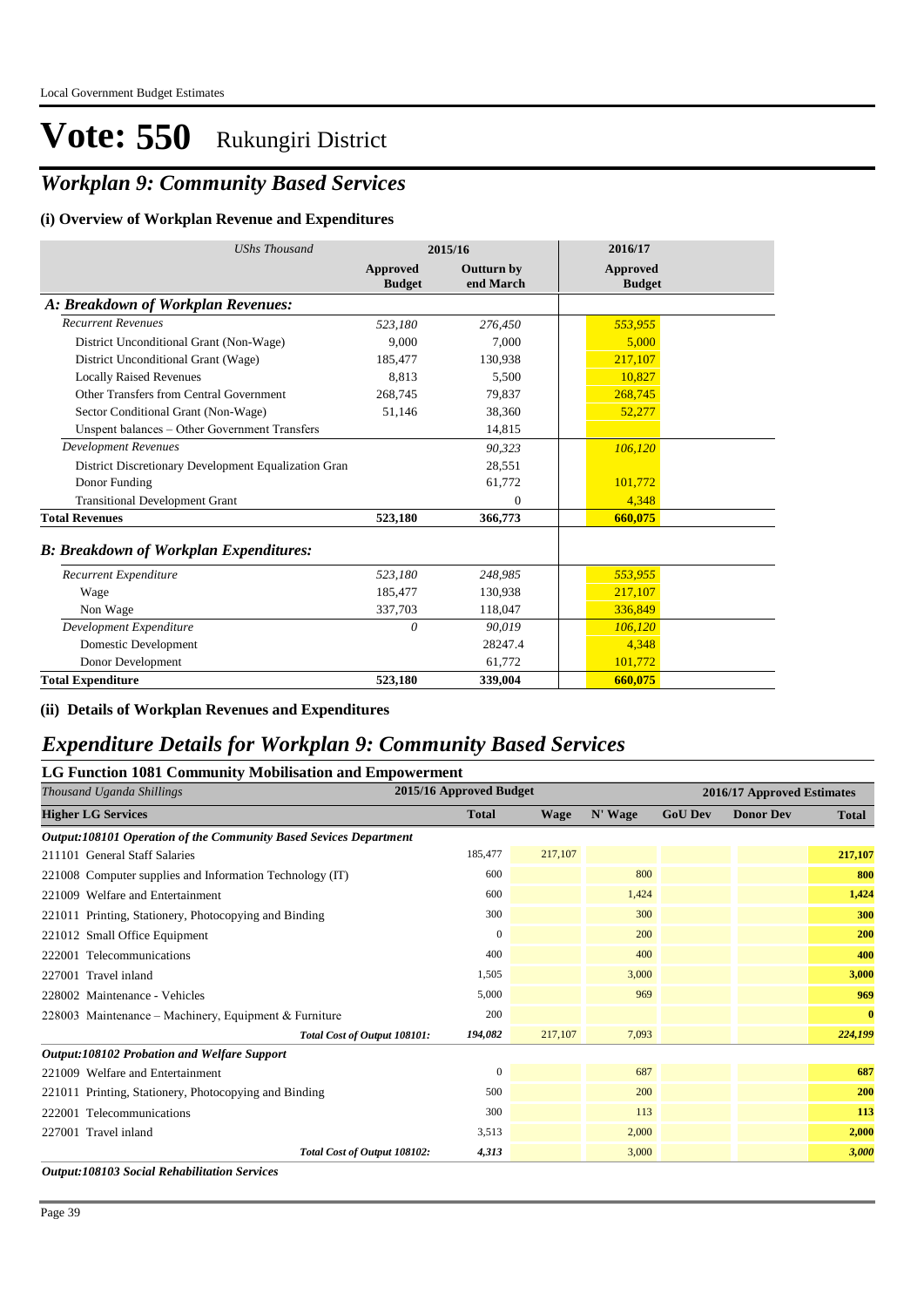### *Workplan 9: Community Based Services*

| Thousand Uganda Shillings                                 | 2015/16 Approved Budget |      |         |                | 2016/17 Approved Estimates |              |
|-----------------------------------------------------------|-------------------------|------|---------|----------------|----------------------------|--------------|
| <b>Higher LG Services</b>                                 | <b>Total</b>            | Wage | N' Wage | <b>GoU Dev</b> | <b>Donor Dev</b>           | <b>Total</b> |
| 222001 Telecommunications                                 | 80                      |      | 80      |                |                            | 80           |
| 227001 Travel inland                                      | 1,000                   |      | 1,590   |                |                            | 1,590        |
| Total Cost of Output 108103:                              | 1,080                   |      | 1,670   |                |                            | 1,670        |
| <b>Output:108104 Community Development Services (HLG)</b> |                         |      |         |                |                            |              |
| 221011 Printing, Stationery, Photocopying and Binding     | 100                     |      | 280     |                |                            | 280          |
| 222001 Telecommunications                                 | 100                     |      | 200     |                |                            | 200          |
| 227001 Travel inland                                      | 2,983                   |      | 2,703   |                |                            | 2,703        |
| Total Cost of Output 108104:                              | 3,183                   |      | 3,183   |                |                            | 3,183        |
| Output:108105 Adult Learning                              |                         |      |         |                |                            |              |
| 221008 Computer supplies and Information Technology (IT)  | $\boldsymbol{0}$        |      | 2,000   |                |                            | 2,000        |
| 221009 Welfare and Entertainment                          | $\boldsymbol{0}$        |      | 262     |                |                            | 262          |
| 221011 Printing, Stationery, Photocopying and Binding     | 350                     |      | 350     |                |                            | 350          |
| 221012 Small Office Equipment                             | $\mathbf{0}$            |      | 856     |                |                            | 856          |
| 221014 Bank Charges and other Bank related costs          | 900                     |      | 100     |                |                            | 100          |
| 222001 Telecommunications                                 | 100                     |      | 200     |                |                            | 200          |
| 227001 Travel inland                                      | 6,210                   |      | 5,799   |                |                            | 5,799        |
| 228002 Maintenance - Vehicles                             | 5,000                   |      | 3,000   |                |                            | 3,000        |
| Total Cost of Output 108105:                              | 12,560                  |      | 12,567  |                |                            | 12,567       |
| <b>Output:108107 Gender Mainstreaming</b>                 |                         |      |         |                |                            |              |
| 221009 Welfare and Entertainment                          | $\boldsymbol{0}$        |      | 100     |                |                            | 100          |
| 221011 Printing, Stationery, Photocopying and Binding     | $\mathbf{0}$            |      | 100     |                |                            | 100          |
| 227001 Travel inland                                      | 1,000                   |      | 800     |                |                            | 800          |
| Total Cost of Output 108107:                              | 1,000                   |      | 1,000   |                |                            | 1,000        |
| Output:108108 Children and Youth Services                 |                         |      |         |                |                            |              |
| 221002 Workshops and Seminars                             | 3,149                   |      | 3,000   |                | 76,000                     | 79,000       |
| 221009 Welfare and Entertainment                          | 72                      |      |         |                |                            | $\bf{0}$     |
| 221011 Printing, Stationery, Photocopying and Binding     | 240                     |      | 600     |                | 500                        | 1,100        |
| 221014 Bank Charges and other Bank related costs          | 557                     |      | 300     |                |                            | 300          |
| 222001 Telecommunications                                 | 330                     |      | 300     |                | 200                        | 500          |
| 224006 Agricultural Supplies                              | 257,309                 |      | 257,000 |                |                            | 257,000      |
| 227001 Travel inland                                      | 6,588                   |      | 6,745   |                | 25,072                     | 31,817       |
| 228002 Maintenance - Vehicles                             | 500                     |      | 800     |                |                            | 800          |
| Total Cost of Output 108108:                              | 268,745                 |      | 268,745 |                | 101.772                    | 370,517      |
| <b>Output:108109 Support to Youth Councils</b>            |                         |      |         |                |                            |              |
| 221011 Printing, Stationery, Photocopying and Binding     | 100                     |      | 200     |                |                            | 200          |
| 221014 Bank Charges and other Bank related costs          | 608                     |      | 100     |                |                            | 100          |
| 222001 Telecommunications                                 | $\mathbf{0}$            |      | 120     |                |                            | 120          |
| 227001 Travel inland                                      | 4,005                   |      | 4,165   | 2,348          |                            | 6,513        |
| 228002 Maintenance - Vehicles                             | $\mathbf{0}$            |      |         | 2,000          |                            | 2,000        |
| Total Cost of Output 108109:                              | 4,713                   |      | 4,585   | 4,348          |                            | 8,933        |
| Output:108110 Support to Disabled and the Elderly         |                         |      |         |                |                            |              |
| 221011 Printing, Stationery, Photocopying and Binding     | 150                     |      | 100     |                |                            | 100          |
| 221014 Bank Charges and other Bank related costs          | 744                     |      | 100     |                |                            | 100          |
| 222001 Telecommunications                                 | 100                     |      | 100     |                |                            | 100          |
| 224006 Agricultural Supplies                              | 19,468                  |      | 23,932  |                |                            | 23,932       |
| 227001 Travel inland                                      | 5,435                   |      | 3,513   |                |                            | 3,513        |
| 282101 Donations                                          | $\boldsymbol{0}$        |      | 300     |                |                            | 300          |
| Total Cost of Output 108110:                              | 25,897                  |      | 28,045  |                |                            | 28,045       |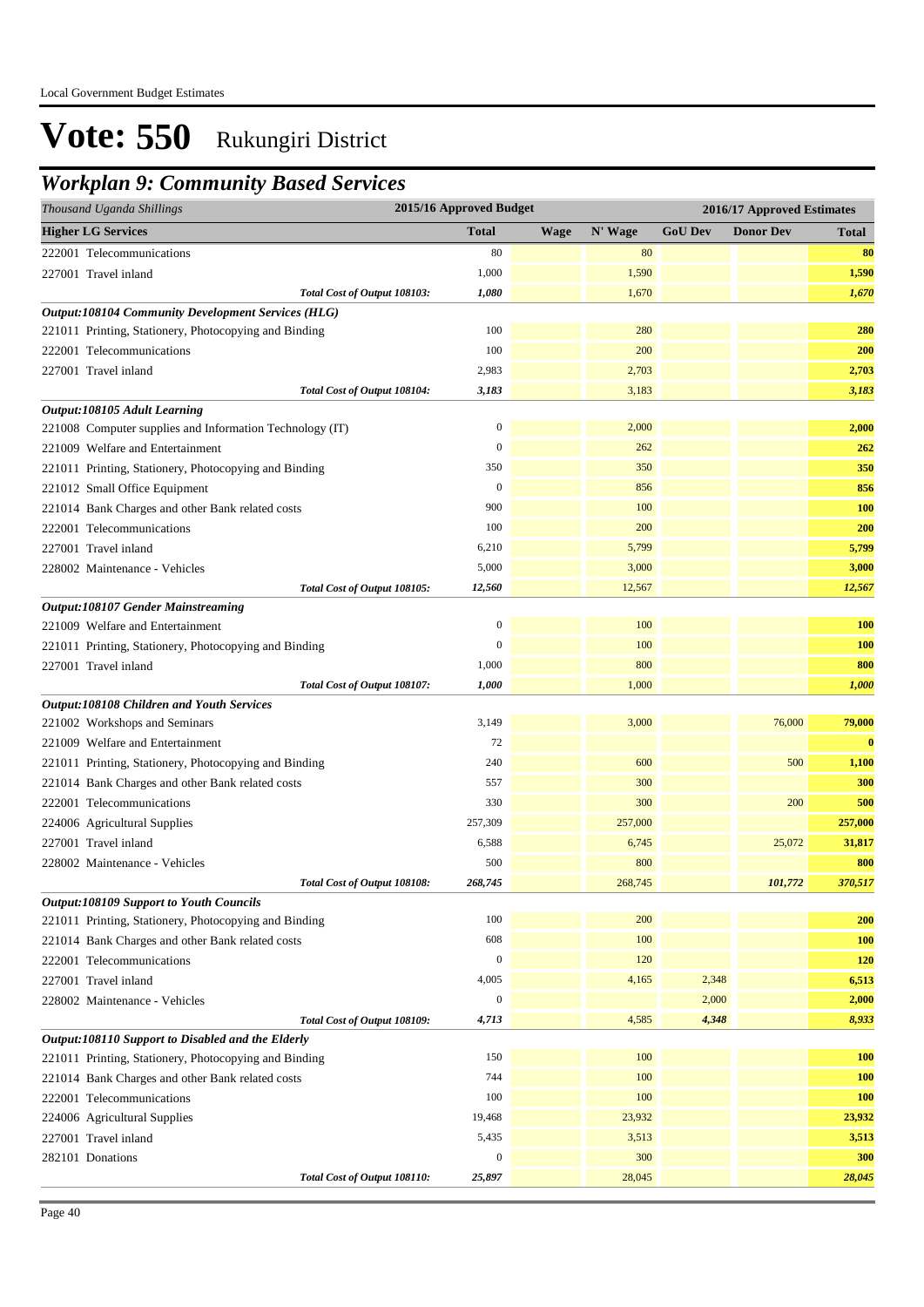### *Workplan 9: Community Based Services*

| Thousand Uganda Shillings                                            | 2015/16 Approved Budget |             |         |                | 2016/17 Approved Estimates |              |
|----------------------------------------------------------------------|-------------------------|-------------|---------|----------------|----------------------------|--------------|
| <b>Higher LG Services</b>                                            | <b>Total</b>            | <b>Wage</b> | N' Wage | <b>GoU Dev</b> | <b>Donor Dev</b>           | <b>Total</b> |
| Output:108111 Culture mainstreaming                                  |                         |             |         |                |                            |              |
| 227001 Travel inland                                                 | 70                      |             | 565     |                |                            | 565          |
| Total Cost of Output 108111:                                         | 70                      |             | 565     |                |                            | 565          |
| Output:108112 Work based inspections                                 |                         |             |         |                |                            |              |
| 227001 Travel inland                                                 | 1,000                   |             | 1,000   |                |                            | 1,000        |
| Total Cost of Output 108112:                                         | 1,000                   |             | 1,000   |                |                            | 1,000        |
| Output:108113 Labour dispute settlement                              |                         |             |         |                |                            |              |
| 227001 Travel inland                                                 | 470                     |             | 811     |                |                            | 811          |
| Total Cost of Output 108113:                                         | 470                     |             | 811     |                |                            | 811          |
| <b>Output:108114 Representation on Women's Councils</b>              |                         |             |         |                |                            |              |
| 221009 Welfare and Entertainment                                     | 200                     |             | 300     |                |                            | 300          |
| 221011 Printing, Stationery, Photocopying and Binding                | 100                     |             | 200     |                |                            | 200          |
| 221014 Bank Charges and other Bank related costs                     | 611                     |             | 100     |                |                            | 100          |
| 222001 Telecommunications                                            | 100                     |             | 100     |                |                            | <b>100</b>   |
| 227001 Travel inland                                                 | 5,057                   |             | 3,885   |                |                            | 3,885        |
| Total Cost of Output 108114:                                         | 6,068                   |             | 4,585   |                |                            | 4,585        |
| <b>Total Cost of Higher LG Services</b>                              | 523,180                 | 217,107     | 336,849 | 4,348          | 101,772                    | 660,075      |
| <b>Total Cost of function Community Mobilisation and Empowerment</b> | 523,180                 | 217,107     | 336,849 | 4,348          | 101,772                    | 660,075      |
| <b>Total Cost of Community Based Services</b>                        | 523.180                 | 217,107     | 336,849 | 4,348          | 101,772                    | 660,075      |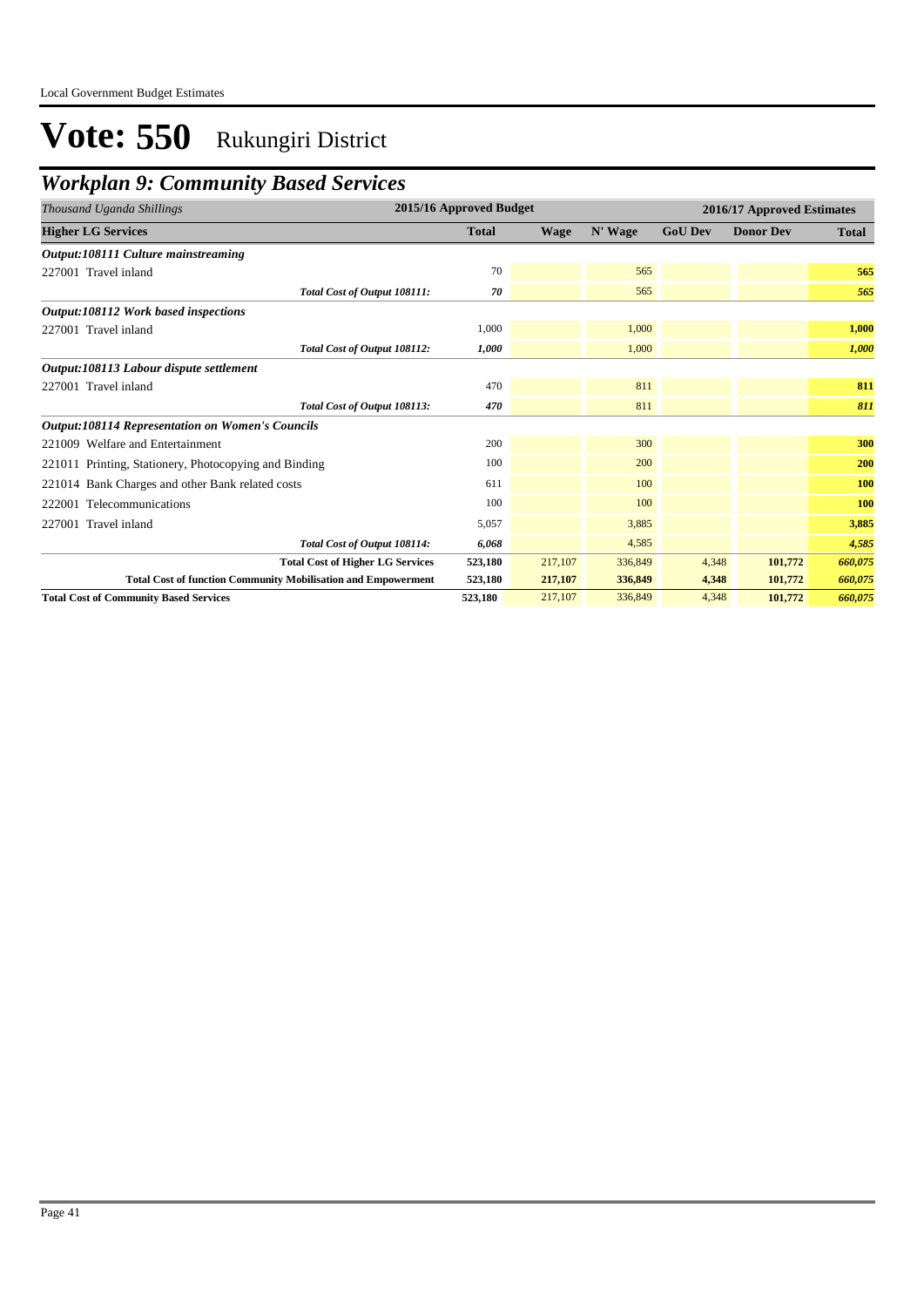## *Workplan 10: Planning*

#### **(i) Overview of Workplan Revenue and Expenditures**

| <b>UShs Thousand</b>                                 |                                  | 2015/16                        | 2016/17                          |
|------------------------------------------------------|----------------------------------|--------------------------------|----------------------------------|
|                                                      | <b>Approved</b><br><b>Budget</b> | <b>Outturn by</b><br>end March | <b>Approved</b><br><b>Budget</b> |
| A: Breakdown of Workplan Revenues:                   |                                  |                                |                                  |
| <b>Recurrent Revenues</b>                            | 121,608                          | 75,054                         | 101,453                          |
| District Unconditional Grant (Non-Wage)              | 30,757                           | 23,366                         | 42,733                           |
| District Unconditional Grant (Wage)                  | 54,632                           | 30,738                         | 44,477                           |
| <b>Locally Raised Revenues</b>                       | 14,243                           | 4,200                          | 14,243                           |
| Support Services Conditional Grant (Non-Wage)        | 21,976                           | 16,750                         |                                  |
| <b>Development Revenues</b>                          | 24,017                           | 18,046                         | 10,141                           |
| District Discretionary Development Equalization Gran | 21,617                           | 18,046                         | 10,141                           |
| <b>Locally Raised Revenues</b>                       | 2,400                            | $\theta$                       |                                  |
| <b>Total Revenues</b>                                | 145,625                          | 93,100                         | 111,594                          |
| <b>B</b> : Breakdown of Workplan Expenditures:       |                                  |                                |                                  |
| Recurrent Expenditure                                | 121,608                          | 75.054                         | 101,453                          |
| Wage                                                 | 54,632                           | 30,738                         | 44,477                           |
| Non Wage                                             | 66,976                           | 44,316                         | 56,976                           |
| Development Expenditure                              | 24,017                           | 11,060                         | 10,141                           |
| Domestic Development                                 | 24,017                           | 11060.321                      | 10,141                           |
| Donor Development                                    |                                  | $\theta$                       | $\overline{0}$                   |
| <b>Total Expenditure</b>                             | 145,625                          | 86,114                         | 111,594                          |

#### **(ii) Details of Workplan Revenues and Expenditures**

#### *Expenditure Details for Workplan 10: Planning*

#### **LG Function 1383 Local Government Planning Services**

| Thousand Uganda Shillings                                | 2015/16 Approved Budget |             |         |                | 2016/17 Approved Estimates |              |
|----------------------------------------------------------|-------------------------|-------------|---------|----------------|----------------------------|--------------|
| <b>Higher LG Services</b>                                | <b>Total</b>            | <b>Wage</b> | N' Wage | <b>GoU Dev</b> | <b>Donor Dev</b>           | <b>Total</b> |
| Output:138301 Management of the District Planning Office |                         |             |         |                |                            |              |
| 211101 General Staff Salaries                            | 54,632                  | 44,477      |         |                |                            | 44,477       |
| 221007 Books, Periodicals & Newspapers                   | 730                     |             |         |                |                            | $\bf{0}$     |
| 221009 Welfare and Entertainment                         | 5,000                   |             |         |                |                            | $\bf{0}$     |
| 221011 Printing, Stationery, Photocopying and Binding    | 2,000                   |             | 2,000   |                |                            | 2,000        |
| 221014 Bank Charges and other Bank related costs         | 1,200                   |             |         |                |                            | $\bf{0}$     |
| 222001 Telecommunications                                | 600                     |             |         |                |                            | $\bf{0}$     |
| 224004 Cleaning and Sanitation                           | 1,000                   |             |         |                |                            | $\bf{0}$     |
| 227001 Travel inland                                     | 20,841                  |             |         |                |                            | $\bf{0}$     |
| 228002 Maintenance - Vehicles                            | 4,000                   |             | 7,000   |                |                            | 7,000        |
| Total Cost of Output 138301:                             | 90,002                  | 44,477      | 9,000   |                |                            | 53,477       |
| Output:138302 District Planning                          |                         |             |         |                |                            |              |
| 221009 Welfare and Entertainment                         | 3,000                   |             | 8,080   |                |                            | 8,080        |
| 221011 Printing, Stationery, Photocopying and Binding    | 4,000                   |             | 3,720   |                |                            | 3,720        |
| 227001 Travel inland                                     | 11,545                  |             | 5,251   |                |                            | 5,251        |
| Total Cost of Output 138302:                             | 18,545                  |             | 17,051  |                |                            | 17,051       |
| Output:138303 Statistical data collection                |                         |             |         |                |                            |              |
| 221011 Printing, Stationery, Photocopying and Binding    | $\mathbf{0}$            |             | 600     |                |                            | 600          |
| 227001 Travel inland                                     | 4,000                   |             | 1,400   |                |                            | 1,400        |
| Total Cost of Output 138303:                             | 4,000                   |             | 2,000   |                |                            | 2,000        |
| Output:138304 Demographic data collection                |                         |             |         |                |                            |              |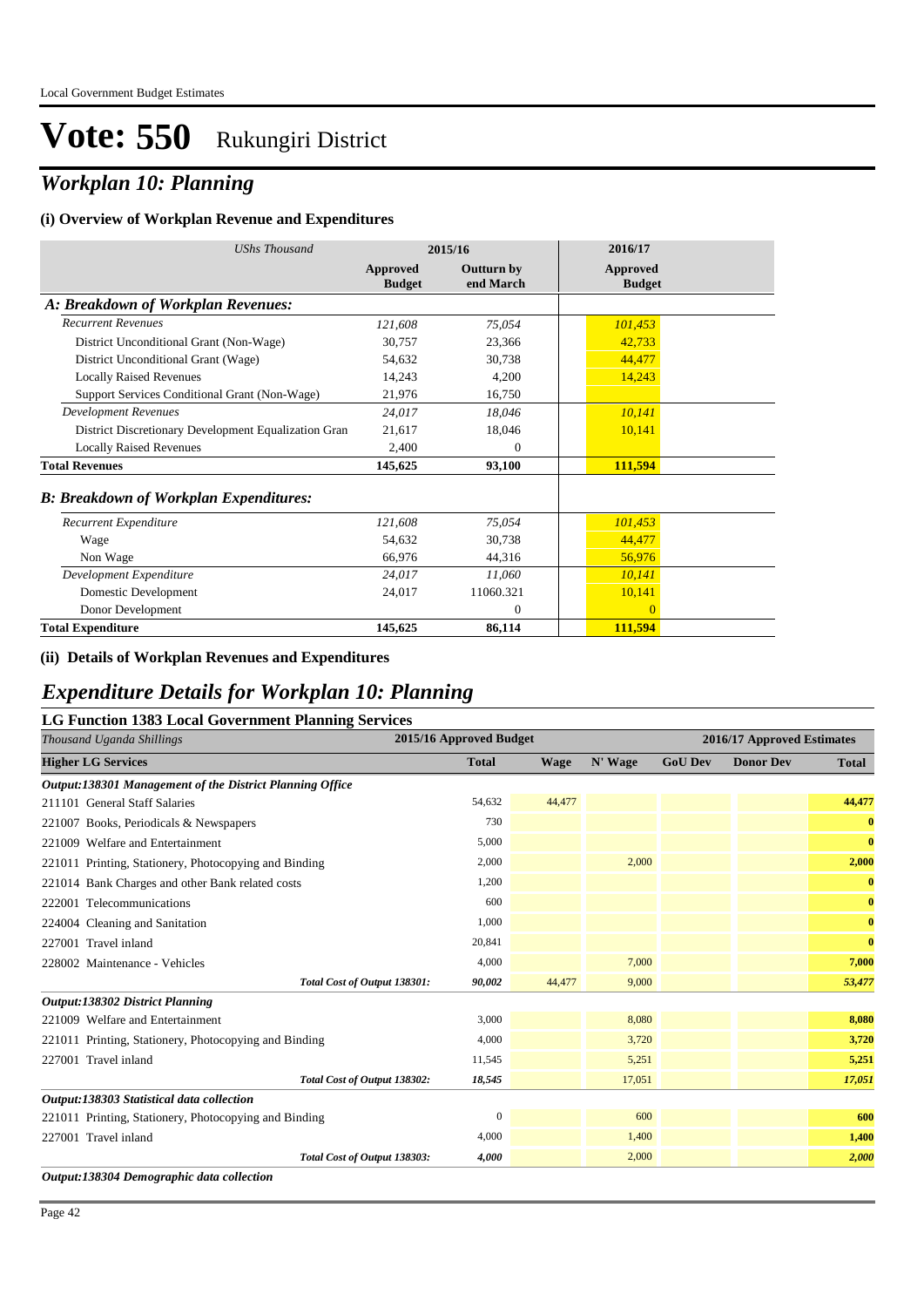## *Workplan 10: Planning*

| Thousand Uganda Shillings                 |                                                                  |                                         | 2015/16 Approved Budget |                     |                |                                          | 2016/17 Approved Estimates |              |
|-------------------------------------------|------------------------------------------------------------------|-----------------------------------------|-------------------------|---------------------|----------------|------------------------------------------|----------------------------|--------------|
| <b>Higher LG Services</b>                 |                                                                  |                                         | <b>Total</b>            | <b>Wage</b>         | N' Wage        | <b>GoU Dev</b>                           | <b>Donor Dev</b>           | <b>Total</b> |
|                                           | 221011 Printing, Stationery, Photocopying and Binding            |                                         | $\boldsymbol{0}$        |                     | 600            |                                          |                            | 600          |
| 227001 Travel inland                      |                                                                  |                                         | 1,000                   |                     | 1,400          |                                          |                            | 1,400        |
|                                           |                                                                  | Total Cost of Output 138304:            | 1,000                   |                     | 2,000          |                                          |                            | 2,000        |
| <b>Output:138306 Development Planning</b> |                                                                  |                                         |                         |                     |                |                                          |                            |              |
| 211103 Allowances                         |                                                                  |                                         | $\boldsymbol{0}$        |                     | 3,600          |                                          |                            | 3,600        |
| 221009 Welfare and Entertainment          |                                                                  |                                         | $\boldsymbol{0}$        |                     | 2,400          |                                          |                            | 2,400        |
|                                           | 221011 Printing, Stationery, Photocopying and Binding            |                                         | $\Omega$                |                     | 1,600          |                                          |                            | 1,600        |
| 222001 Telecommunications                 |                                                                  |                                         | $\overline{0}$          |                     | 1,400          |                                          |                            | 1,400        |
| 227001 Travel inland                      |                                                                  |                                         | 2,394                   |                     | 6,000          |                                          |                            | 6,000        |
|                                           |                                                                  | Total Cost of Output 138306:            | 2,394                   |                     | 15,000         |                                          |                            | 15,000       |
|                                           | <b>Output:138307 Management Information Systems</b>              |                                         |                         |                     |                |                                          |                            |              |
|                                           | 221008 Computer supplies and Information Technology (IT)         |                                         | 200                     |                     |                |                                          |                            | $\bf{0}$     |
|                                           | 221011 Printing, Stationery, Photocopying and Binding            |                                         | $\theta$                |                     | 200            |                                          |                            | 200          |
| 227001 Travel inland                      |                                                                  |                                         | 800                     |                     | 1,043          |                                          |                            | 1,043        |
|                                           |                                                                  | Total Cost of Output 138307:            | 1,000                   |                     | 1,243          |                                          |                            | 1,243        |
|                                           | Output:138309 Monitoring and Evaluation of Sector plans          |                                         |                         |                     |                |                                          |                            |              |
|                                           | 221011 Printing, Stationery, Photocopying and Binding            |                                         | $\theta$                |                     | 800            | 640                                      |                            | 1,440        |
| 227001 Travel inland                      |                                                                  |                                         | 19,645                  |                     | 9,882          | 4,787                                    |                            | 14,669       |
|                                           |                                                                  | Total Cost of Output 138309:            | 19,645                  |                     | 10,682         | 5,427                                    |                            | 16,109       |
|                                           |                                                                  | <b>Total Cost of Higher LG Services</b> | 136,586                 | 44,477              | 56,976         | 5,427                                    |                            | 106,880      |
| <b>Capital Purchases</b>                  |                                                                  |                                         | <b>Total</b>            | <b>Wage</b>         | N' Wage        | <b>GoU Dev</b>                           | <b>Donor Dev</b>           | <b>Total</b> |
| Output:138372 Administrative Capital      |                                                                  |                                         |                         |                     |                |                                          |                            |              |
| 312211 Office Equipment                   |                                                                  |                                         | $\mathbf{0}$            | $\overline{0}$      | $\overline{0}$ | 4,714                                    | $\mathbf{0}$               | 4,714        |
| <b>Total LCIII: Not Specified</b>         |                                                                  |                                         |                         | LCIV: Not Specified |                |                                          |                            | 4,714        |
| LCII: Not Specified                       | LCI: Not Specified                                               | <b>Not Specified</b>                    |                         |                     |                | Source: District Discretionary Developme |                            | 4,714        |
|                                           |                                                                  | Total Cost of Output 138372:            | $\boldsymbol{\theta}$   | $\mathbf{0}$        | $\overline{0}$ | 4,714                                    | $\boldsymbol{\theta}$      | 4,714        |
|                                           |                                                                  | <b>Total Cost of Capital Purchases</b>  | $\bf{0}$                | $\Omega$            | $\overline{0}$ | 4,714                                    | $\bf{0}$                   | 4,714        |
|                                           | <b>Total Cost of function Local Government Planning Services</b> |                                         | 136,586                 | 44,477              | 56,976         | 10,141                                   | $\bf{0}$                   | 111,594      |
| <b>Total Cost of Planning</b>             |                                                                  |                                         | 136,586                 | 44,477              | 56,976         | 10,141                                   | $\bf{0}$                   | 111,594      |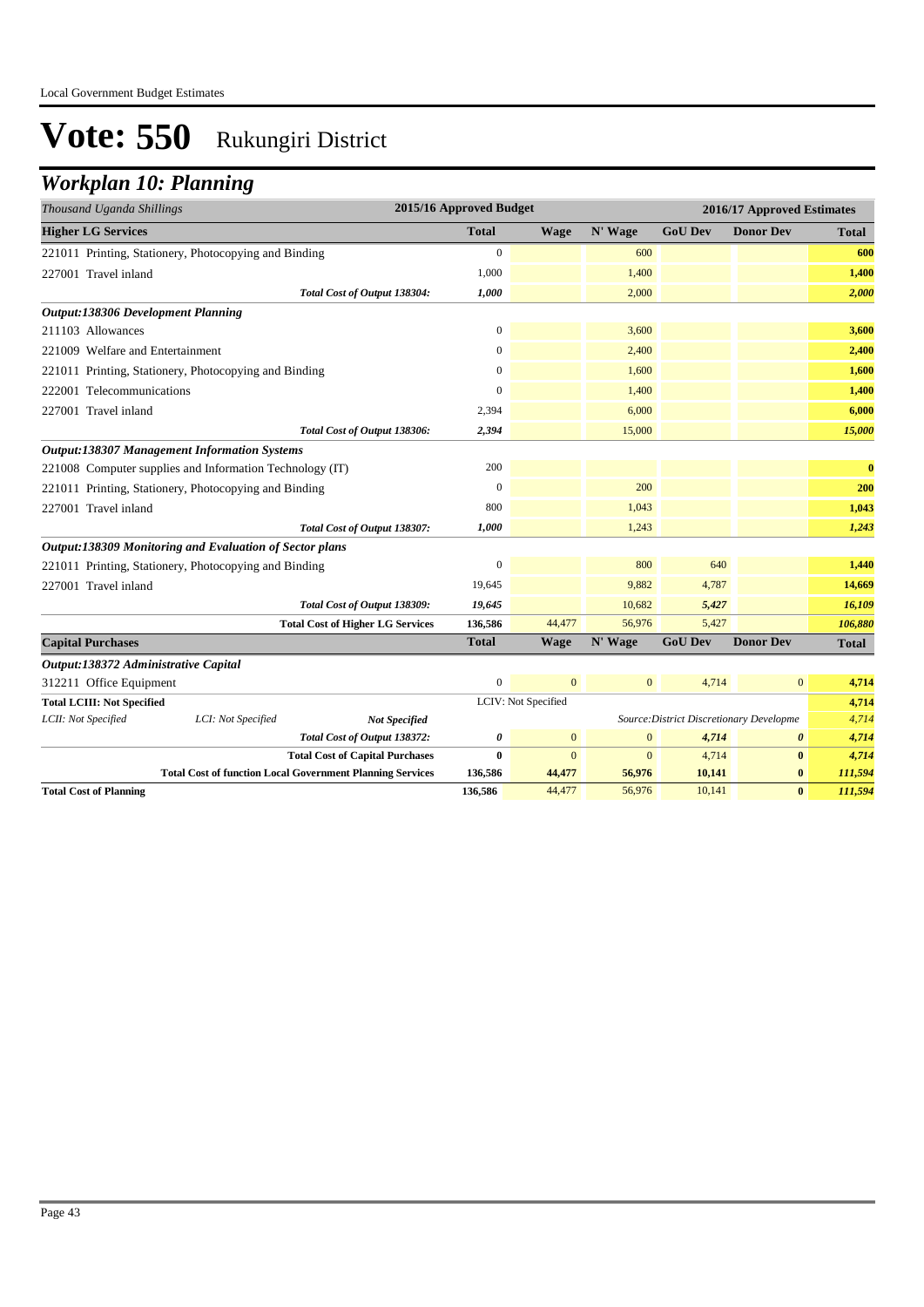## *Workplan 11: Internal Audit*

#### **(i) Overview of Workplan Revenue and Expenditures**

| UShs Thousand                                  | 2015/16                   |                                | 2016/17                          |  |
|------------------------------------------------|---------------------------|--------------------------------|----------------------------------|--|
|                                                | Approved<br><b>Budget</b> | <b>Outturn by</b><br>end March | <b>Approved</b><br><b>Budget</b> |  |
| A: Breakdown of Workplan Revenues:             |                           |                                |                                  |  |
| <b>Recurrent Revenues</b>                      | 65,567                    | 47,688                         | 67,401                           |  |
| District Unconditional Grant (Non-Wage)        | 16,000                    | 12,000                         | 18,977                           |  |
| District Unconditional Grant (Wage)            | 38,590                    | 29,487                         | 40,424                           |  |
| <b>Locally Raised Revenues</b>                 | 8,000                     | 4,000                          | 8,000                            |  |
| Support Services Conditional Grant (Non-Wage)  | 2,977                     | 2,201                          |                                  |  |
| <b>Total Revenues</b>                          | 65,567                    | 47,688                         | 67,401                           |  |
| <b>B</b> : Breakdown of Workplan Expenditures: |                           |                                |                                  |  |
| Recurrent Expenditure                          | 65,567                    | 47,398                         | 67,401                           |  |
| Wage                                           | 38,590                    | 29,487                         | 40,424                           |  |
| Non Wage                                       | 26,977                    | 17,910                         | 26,977                           |  |
| Development Expenditure                        | 0                         | 0                              | $\theta$                         |  |
| Domestic Development                           |                           | $\Omega$                       | $\overline{0}$                   |  |
| Donor Development                              |                           | $\Omega$                       | $\Omega$                         |  |
| <b>Total Expenditure</b>                       | 65,567                    | 47,398                         | 67,401                           |  |

#### **(ii) Details of Workplan Revenues and Expenditures**

#### *Expenditure Details for Workplan 11: Internal Audit*

#### **LG Function 1482 Internal Audit Services**

| Thousand Uganda Shillings                                | 2015/16 Approved Budget |        |         |                | 2016/17 Approved Estimates |              |  |
|----------------------------------------------------------|-------------------------|--------|---------|----------------|----------------------------|--------------|--|
| <b>Higher LG Services</b>                                | <b>Total</b>            | Wage   | N' Wage | <b>GoU Dev</b> | <b>Donor Dev</b>           | <b>Total</b> |  |
| Output:148201 Management of Internal Audit Office        |                         |        |         |                |                            |              |  |
| 211101 General Staff Salaries                            | 38,590                  | 40,424 |         |                |                            | 40,424       |  |
| 221007 Books, Periodicals & Newspapers                   | 730                     |        | 730     |                |                            | 730          |  |
| 221008 Computer supplies and Information Technology (IT) | $\mathbf{0}$            |        | 500     |                |                            | 500          |  |
| 221009 Welfare and Entertainment                         | 1,200                   |        | 1,000   |                |                            | 1,000        |  |
| 221011 Printing, Stationery, Photocopying and Binding    | $\mathbf{0}$            |        | 800     |                |                            | 800          |  |
| 221017 Subscriptions                                     | 1,000                   |        | 2,400   |                |                            | 2,400        |  |
| 222001 Telecommunications                                | 600                     |        | 200     |                |                            | 200          |  |
| 227001 Travel inland                                     | 2,100                   |        |         |                |                            | $\bf{0}$     |  |
| Total Cost of Output 148201:                             | 44,220                  | 40,424 | 5,630   |                |                            | 46,054       |  |
| Output:148202 Internal Audit                             |                         |        |         |                |                            |              |  |
| 221008 Computer supplies and Information Technology (IT) | 500                     |        |         |                |                            | $\bf{0}$     |  |
| 221011 Printing, Stationery, Photocopying and Binding    | 1,500                   |        |         |                |                            | $\bf{0}$     |  |
| 227001 Travel inland                                     | 15,847                  |        | 18,690  |                |                            | 18,690       |  |
| 228002 Maintenance - Vehicles                            | 3,500                   |        | 2,657   |                |                            | 2,657        |  |
| Total Cost of Output 148202:                             | 21,347                  |        | 21,347  |                |                            | 21,347       |  |
| <b>Total Cost of Higher LG Services</b>                  | 65,567                  | 40,424 | 26,977  |                |                            | 67,401       |  |
| <b>Total Cost of function Internal Audit Services</b>    | 65,567                  | 40,424 | 26,977  |                |                            | 67,401       |  |
| <b>Total Cost of Internal Audit</b>                      | 65,567                  | 40,424 | 26,977  |                |                            | 67,401       |  |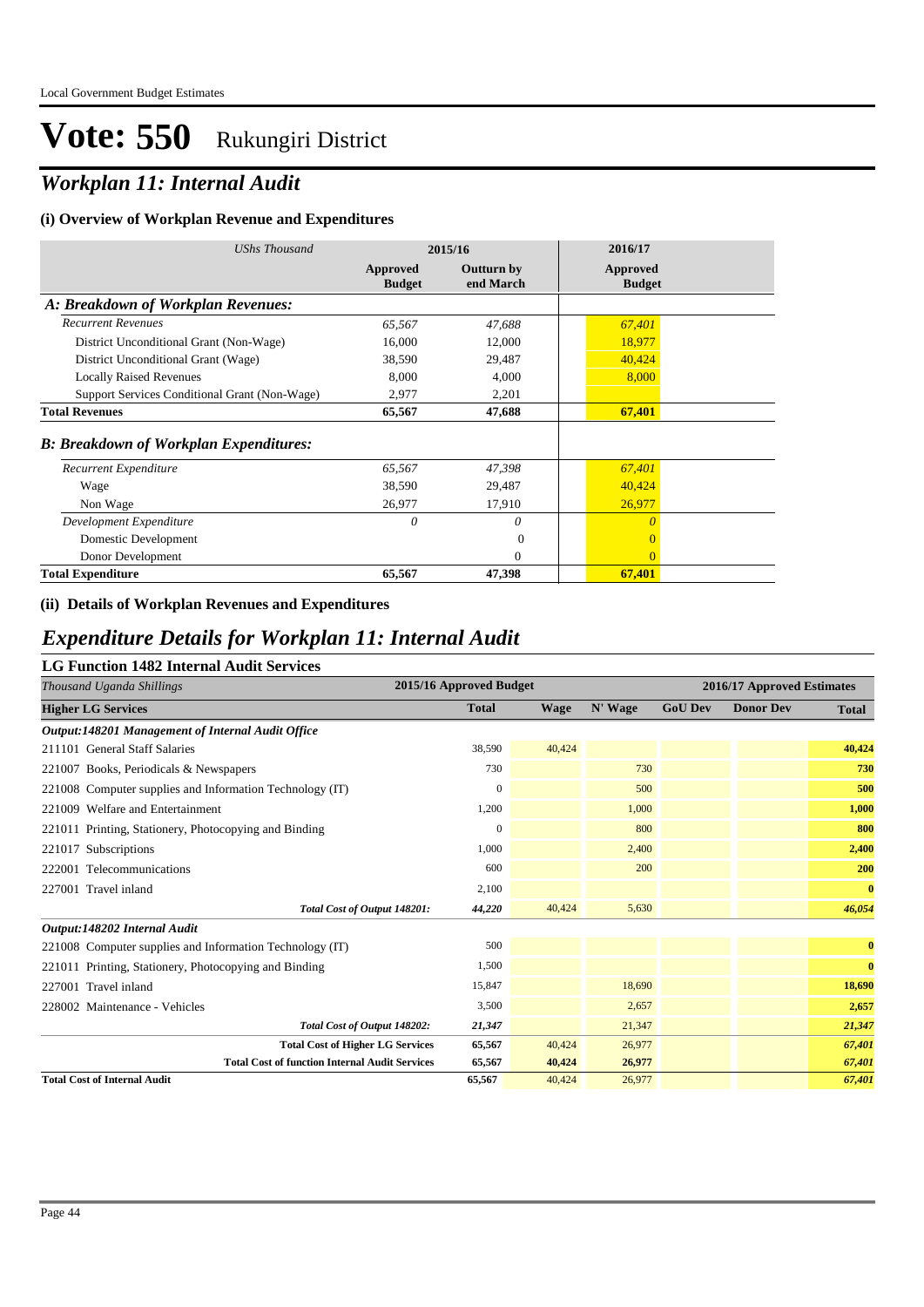#### **C: Status of Arrears**

| <b>UShs 000's</b>                        | <b>Amount</b> | <b>Justification for Arrears</b>                           |
|------------------------------------------|---------------|------------------------------------------------------------|
| 4. Outstanding payments to contractors   | 55,261        |                                                            |
| SBR General Supply and Construction      | 3,858         | Retention Bugarama GFS Phase I                             |
| <b>Extech Technical Services LTD</b>     | 37,233        | Retention Admin Block Phase viii                           |
| Musimenta U LTD                          | 385           | Retention for shollow well Rushasha parish                 |
| Komukama Bonny Enterprises               | 1,139         | Retention for Twin Desks for primary schools.              |
| K-Maro General Contractors LTD           | 977           | Retention for Kakamba P/S                                  |
| Fright Technologies LTD                  | 2,335         | Retention for Kibizi and Kigiiro P/S                       |
| <b>ITRACK Services LTD</b>               | 4,612         | latrines-Kajunju and Nyakanyinya P/S and spring , borehole |
| Rwenkuraijo Building Contractors LTD     | 850           | Retention for Buyanja H/Ciii                               |
| Kinombe Nyaruzinga Construction Co.LTD   | 2,819         | Retention Kikongi H/C ii                                   |
| NAK Contractors and General Services LTD | 801           | <b>Retention PWD latrine</b>                               |
| Aban Services LTD                        | 252           | Retention refubrishing PWD Toilet                          |
| 5. Pension and Gratuity Arrears          | 601,390       |                                                            |
| Bakutana Aster Jane                      | 20,344        | pension and gratuity arrears                               |
| Ndondamu Charles                         | 1,294         | Pension and gratuity arrears                               |
| Mugyenzi Caleb                           | 8,177         | Pension and gratuity arrears                               |
| Ampaire Katebire Allan                   | 19,595        | pension and gratuity arrears                               |
| Tuhairwe David                           | 42,610        | pension and gratuity arrears                               |
| Turinawe Agnes M                         | 23,300        | pension and gratuity arrears                               |
| Musiimenta Benon Mutabazi                | 16,321        | pension gratuity arrears                                   |
| Itundu Edith                             | 17,751        | pension and gratuity arrears                               |
| Komuhani Enid Beshumbusha (late)         | 9,983         | pension and gratuity arrears                               |
| Katabarwa Milton                         | 33,963        | pension and gratuity arrears                               |
| Ruyooka Topher                           | 41,158        | pension and gratuity arrears                               |
| Rwakikkene Deogratias                    | 22,211        | pension and gratuity arrears                               |
| Kaisiromwe Stanley                       | 13,188        | pension and gratuity arrears                               |
| Kakyende Teddy                           | 20,715        | pension and gratuity arrears                               |
| Kyomukama Loidah                         | 20,453        | pension and gratuity arrears                               |
| Ntamwesigire George                      | 64,320        | pension and gratuity arrears                               |
| Nyamuhanuka Cecelia                      | 21,963        | pension and gratuity arrears                               |
| Mugabe Johnson Bills                     | 34,330        | pension and gratuity arrears                               |
| Ndababona Philimon(late)                 | 13,881        | pension and gratuity arrears                               |
| Kamusime Priscah (late)                  | 14,331        | pension and gratuity arrears                               |
| Masiko John                              | 16,550        | pension and gratuity arrears                               |
| <b>Bankwaitse Stanley</b>                | 242           | pension and gratuity arrears                               |